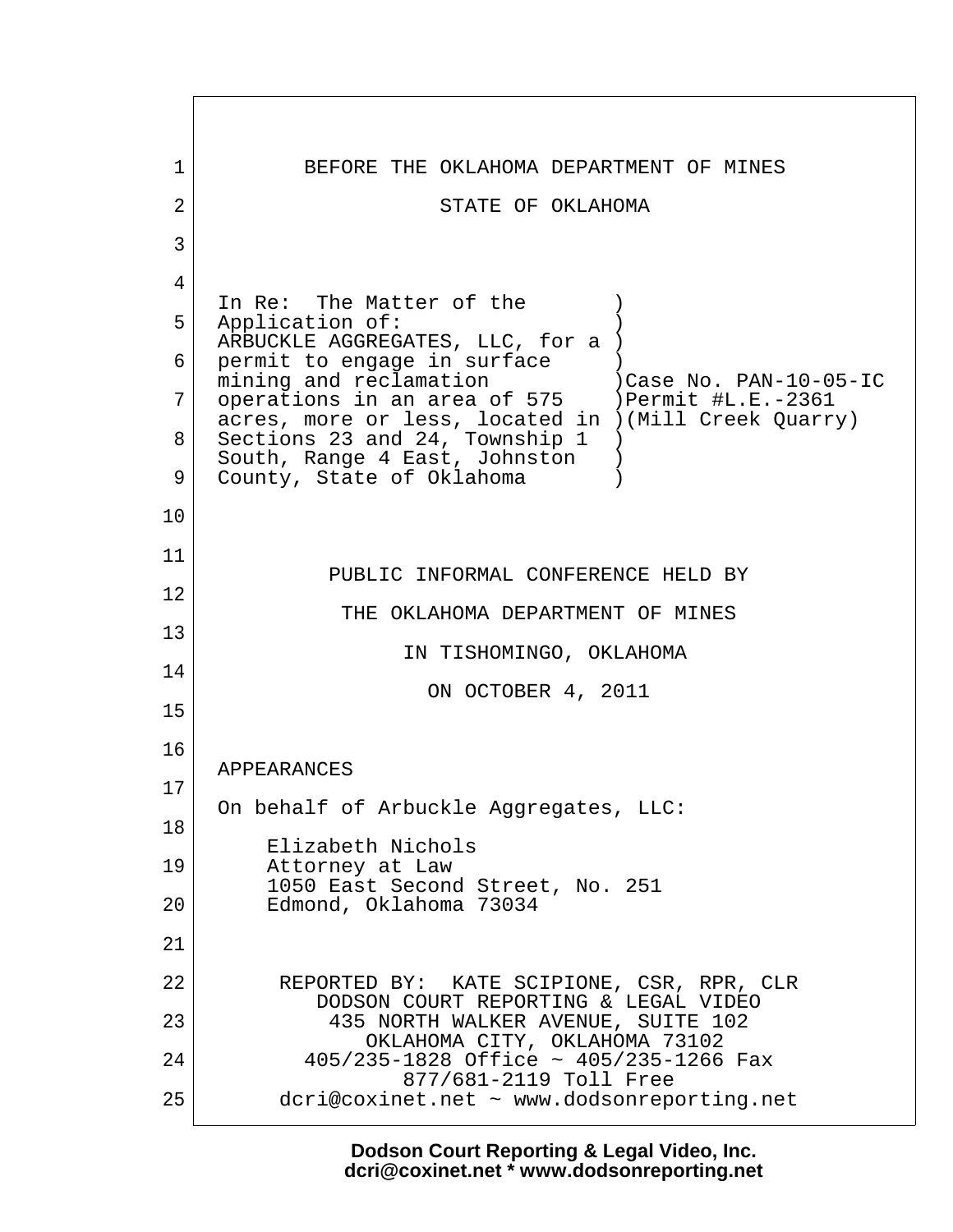2

 1 (Proceedings began at 6:36 p.m.) 2 MR. SHOLAR: I'm going to open the 3 record by just, again, going through a few of the 4 rules we have. Everyone that's in attendance tonight, 5 we'd appreciate if you'd sign that white sign-in sheet 6 when you came in. This gives us a record of -- of who  $7$  was -- of who was here. If you are -- if you are 8 speaking tonight and you're an individual, I would 9 like for you to sign the pink sheet and if you are 10 speaking on behalf of a client or on behalf of a 11 group, then you will sign -- you will sign the yellow 12 sheet. 13 The individual speakers will be given three 14 minutes to talk and the representative will be 15 given -- given six minutes. We will -- we have a 16 timer up here and a clock that will help you keep -- 17 keep you -- keep you on track. If you are speaking as 18 an individual, you may not speak as a representative. 19 And I'm also going to ask the representative, if they 20 will take a break in between the two, bring me a list 21 of who you are speaking for. So if you -- if you're 22 | speaking for yourself, then you may not have somebody  $23$  speak for you later as  $-$  as well. 24 Many of you all spoke at the first informal 25 conference on -- on December 2nd and obviously you are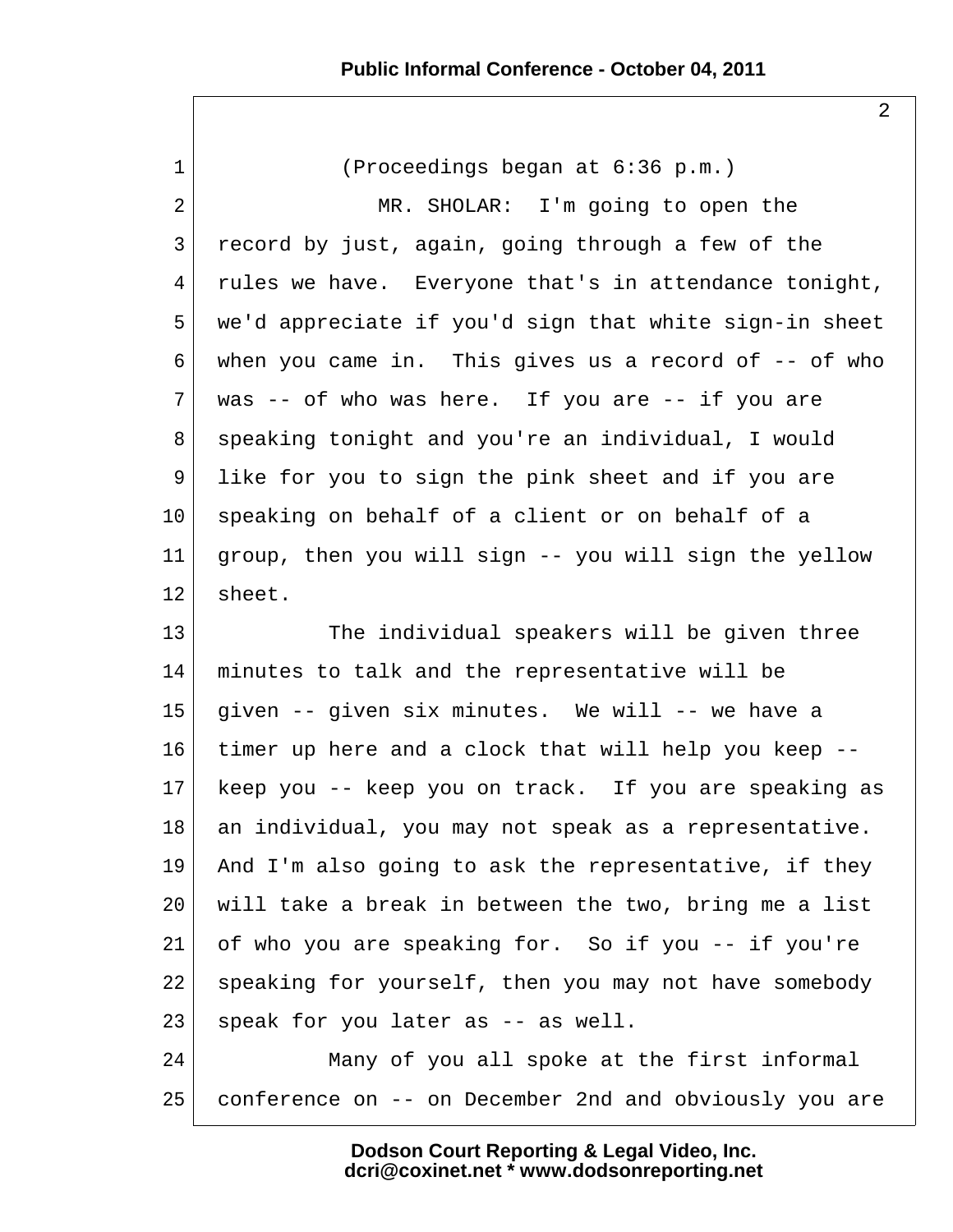1 allowed to speak again. But to make things in -- in 2 the interest of time, you may say the same thing 3 again, but you do not need to because what you said 4 the first time has already been recorded. There will 5 be no extra weight given to saying the same thing 6 twice by the same person; they've already been 7 recorded. But anything new you have to add, we'll  $8$  definitely take that  $-$ - take the same  $-$ - have the same 9 weight. So just in the interest of time, if you would 10 refrain from saying the same thing you said last time 11 because we already have that for  $-$ - on  $-$ - on the 12 record.

13 The way this is going to work is I'm going to 14 have the applicant  $-$  applicants are going to speak 15 first and they're going to give -- they're going to  $16$  give their  $-$ - they're going to talk about  $-$ - about 17 their permit and then any questions or issues that 18 have been raised, then we will -- then I'll let the 19 individual speakers go and then the representative 20 speakers to go and then the -- then the applicant will 21 have another chance to answer any questions that 22 anybody might have.

23 If you have an exhibit tonight, we already 24 have 56 exhibits for this -- for this permit, for 25 this -- for this informal conference. Take them over

> **Dodson Court Reporting & Legal Video, Inc. dcri@coxinet.net \* www.dodsonreporting.net**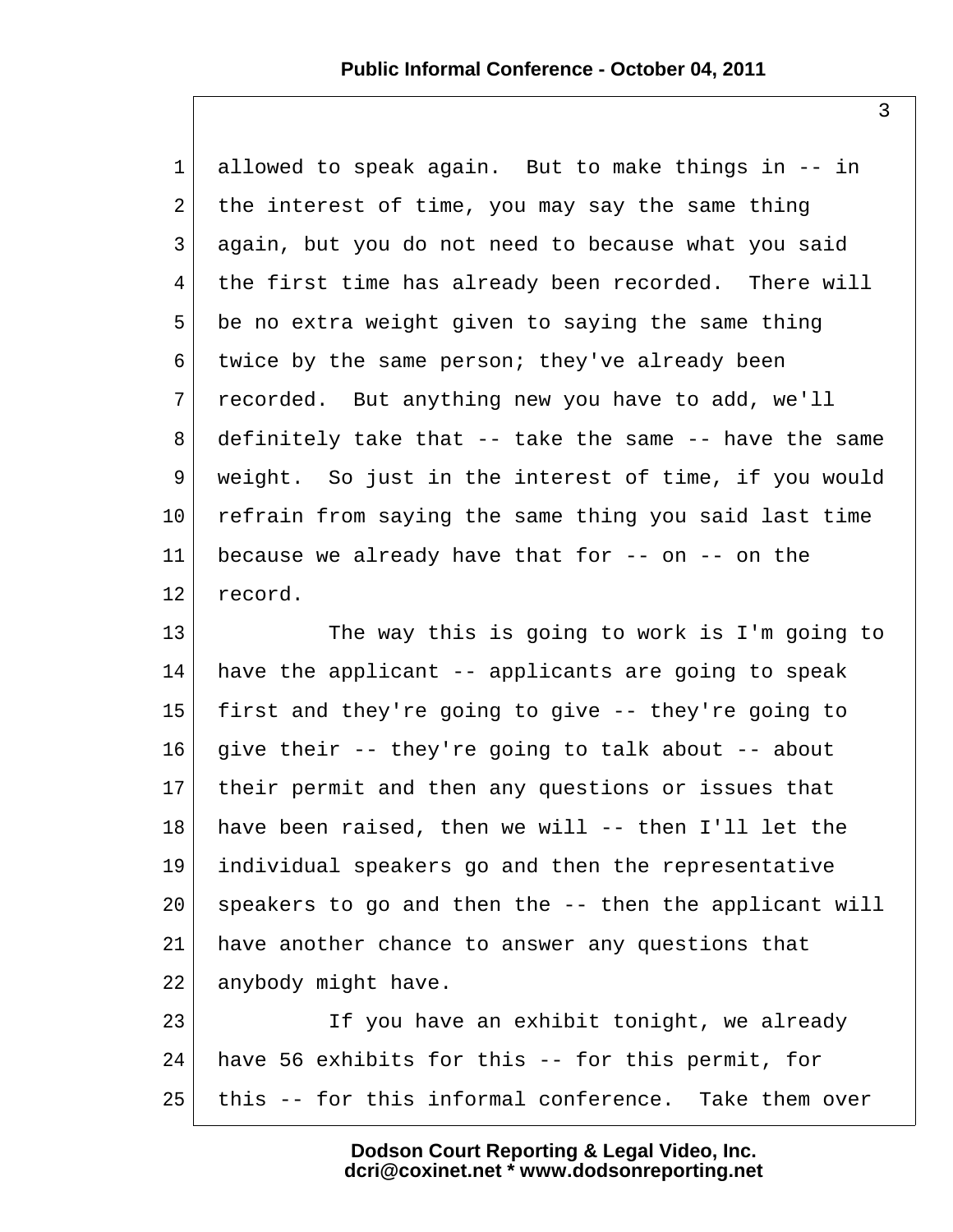1 here to mister -- when -- when it's your turn to 2 speak, take them over here to Mr. Pue (sp) and he  $3$  will  $-$  he will log them in. So just  $-$  just do that  $4 \mid$  when -- when you come up and that's -- that way we  $5$  will have  $-$  do that in an orderly fashion. 6 If you would, address the audience only from  $7$  the podium. That way we can record what you're 8 saying. We can pick it -- pick it up and everybody -- 9 everybody can hear. I think last time we had this  $10$  conference, the  $-$ - the mics weren't that great. Looks 11 like they have a little bit better sound system this 12 time, so if you can address everyone from -- from the 13 podium, that -- that is what we need to do instead of 14 yelling stuff from -- from the audience. 15 Again, this informal conference is held under 16 the authority of Title 460:10-17-7 of the Oklahoma

17 Administrative Code and we're doing that according to 18 those rules. This not being a legal proceeding, I'm 19 just here to listen, to make recommendations to the 20 deputy director of the Department of Mines who will in 21 turn issue a notice of departmental decision. Only 22 those -- those qualified protestants and those who had  $23$  sent us in letters this  $-$ - this time and for the last 24 conference will you all receive a cop- -- if you've 25 signed in tonight and you are a qualified protester,

> **Dodson Court Reporting & Legal Video, Inc. dcri@coxinet.net \* www.dodsonreporting.net**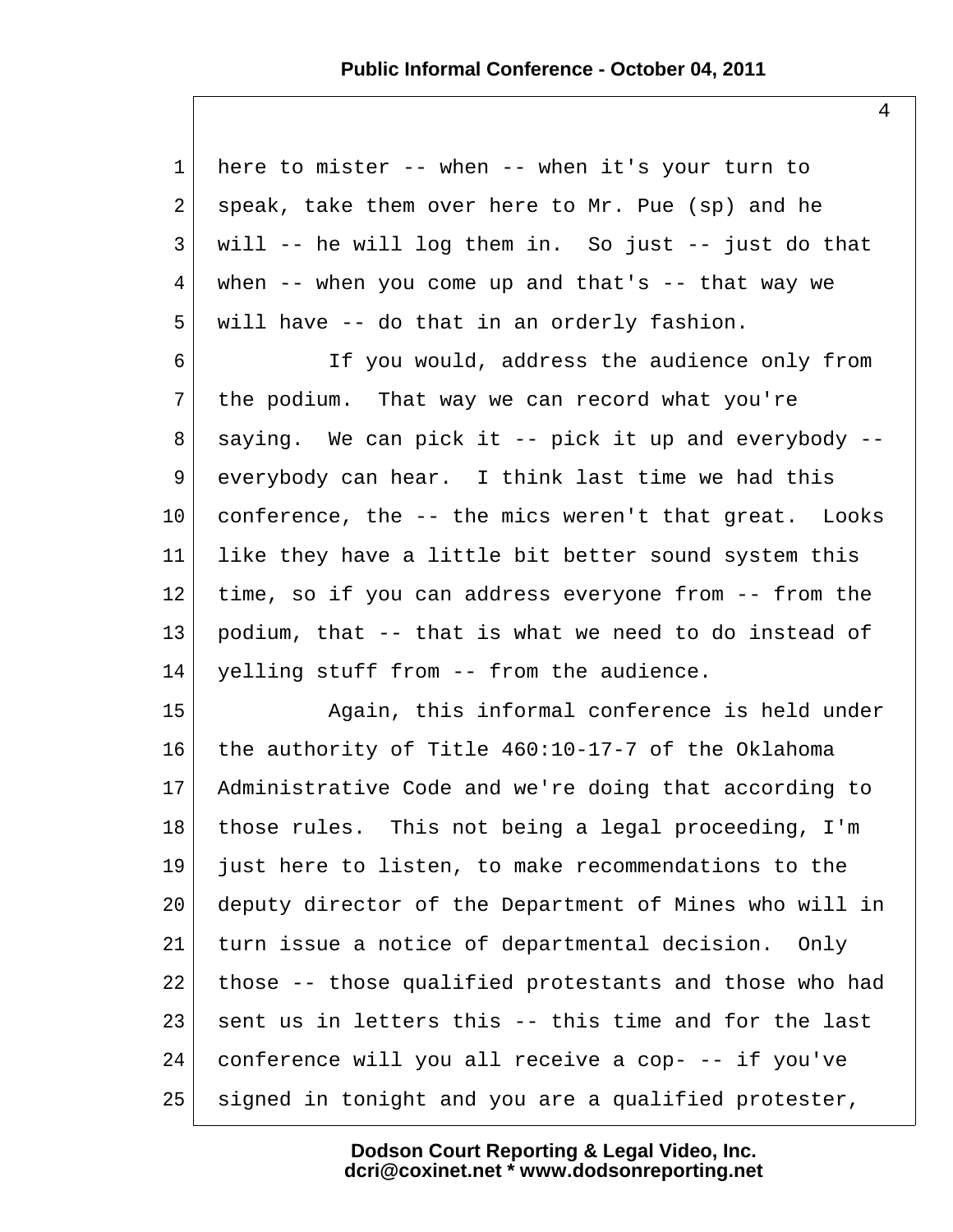| $\mathbf{1}$ | you will receive a copy of the notice of decision.<br>If |
|--------------|----------------------------------------------------------|
| 2            | you are not -- if you are not and you're also -- now,    |
| 3            | we now publish our decisions in the -- in the paper,     |
| 4            | local paper, so it will also be published -- it will     |
| 5            | be published in the paper as well. And this one will     |
| 6            | be in the Johnston County Capital-Democrat like --       |
| 7            | like everything else has been.                           |
| 8            | What the -- basically what the decision will             |
| 9            | say, it will say what -- what our -- our decision is     |
| $10 \,$      | and it will also inform you if you wanted to ask for     |
| 11           | administrative hearing, it will give you the time --     |
| 12           | time frames for such.                                    |
| 13           | Those are just some basic rules, what we're              |
| 14           | going to talk about tonight and some issues, how this    |
| 15           | will be addressed at a later date. All right.            |
| 16           | Before the Oklahoma Department of Mines,                 |
| $17 \,$      | State of Oklahoma, in the matter of application of       |
| 18           | Arbuckle Aggregates, LLC for a permit to engage in       |
| 19           | surface mining and reclamation operations at area of     |
| 20           | 575 acres, more or less, located at Sections 23 and      |
| 21           | 24, Township 1 South, Range 4 East, Johnston County,     |
| 22           | State of Oklahoma. This is Case No. PAN-10-05-IC2,       |
| 23           | Permit No. LE-2361, the Mill Creek Quarry.               |
| 24           | This is the second notice and order referring            |
| 25           | and setting this informal conference to applicant for    |
|              |                                                          |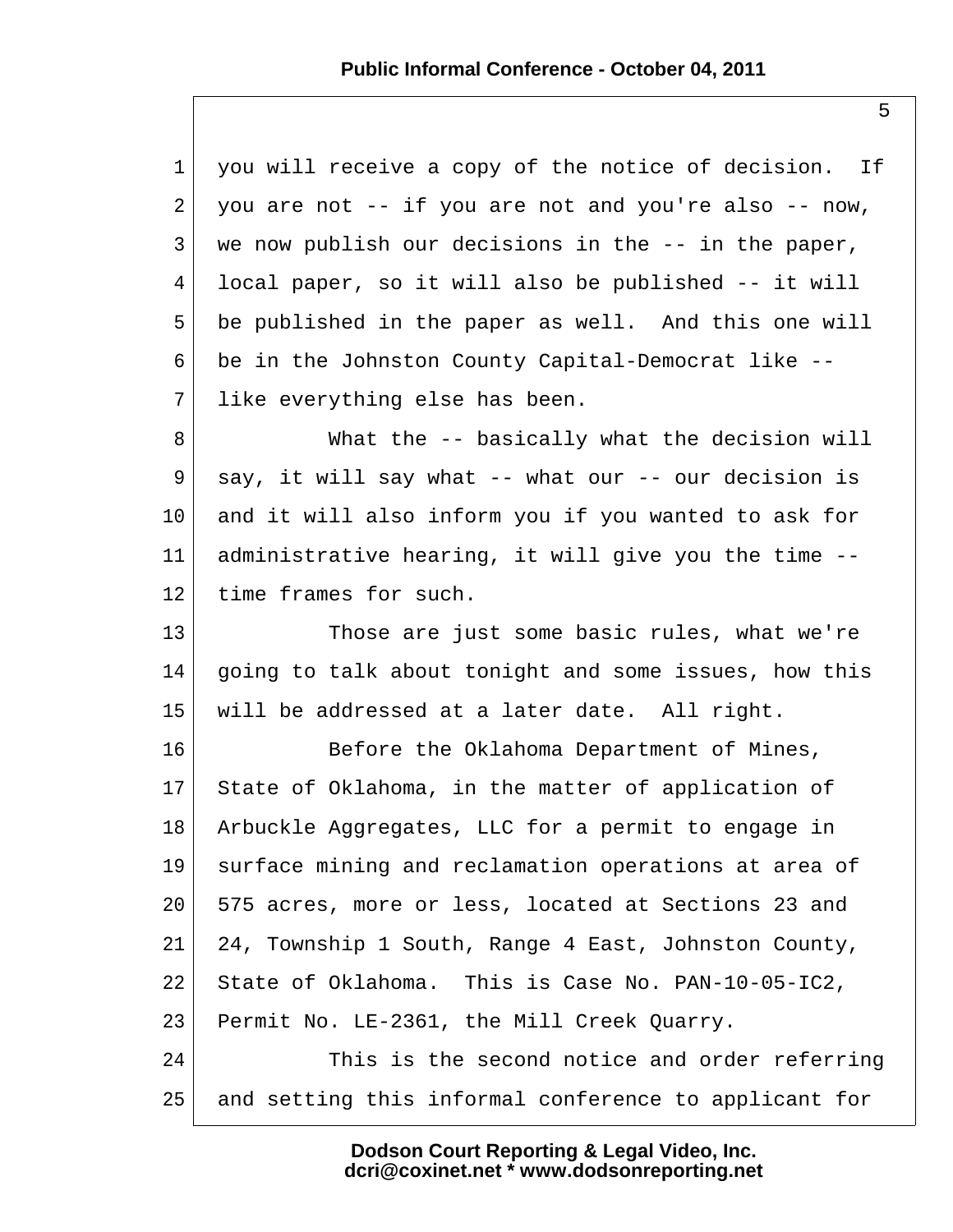| 1              | a permit to engage in surface mining and reclamation   |
|----------------|--------------------------------------------------------|
| $\overline{2}$ | operations, Arbuckle Aggregates, LLC and to all proper |
| 3              | objectors who have filed a proper request under OAC    |
| 4              | 460:10-17-7 of the Oklahoma Department of Mines        |
| 5              | Non-Coal Rules and Regulations to wit. And those       |
| 6              | parties who are listed on the notice of mailing        |
| 7              | attached -- attached to this will be or the qualified  |
| 8              | protestants.                                           |
| 9              | Notice is hereby given that an informal                |
| $10 \,$        | conference PAN-10-05-IC is scheduled for the 4th day   |
| 11             | of October 2011 for Bret Sholar, informal conference   |
| 12             | officer, to be held in Fletcher Auditorium, Murray     |
| 13             | State College, One Murray Campus, Tishomingo,          |
| 14             | Oklahoma, to begin at the hour of 6:30 p.m. We have    |
| 15             | received a number of exhibits from the first           |
| 16             | conference and after the first conference, we left the |
| 17             | record open for -- through January 14th and received a |
| 18             | number of other exhibits and then I have some exhibits |
| 19             | that have been in regard to this conference.           |
| 20             | Exhibits 1 through 36 were submitted into the          |
| 21             | record at the December 2, 2010 informal conference and |
| 22             | Exhibits 33 through -- 37 through 50 I will -- I will  |
| 23             | -- I'm going to read into the record.                  |
| 24             | Exhibit 37, letter dated December 16, 2010             |
| 25             | from Bruce Noble, superintendent of the National Park  |

**Dodson Court Reporting & Legal Video, Inc. dcri@coxinet.net \* www.dodsonreporting.net**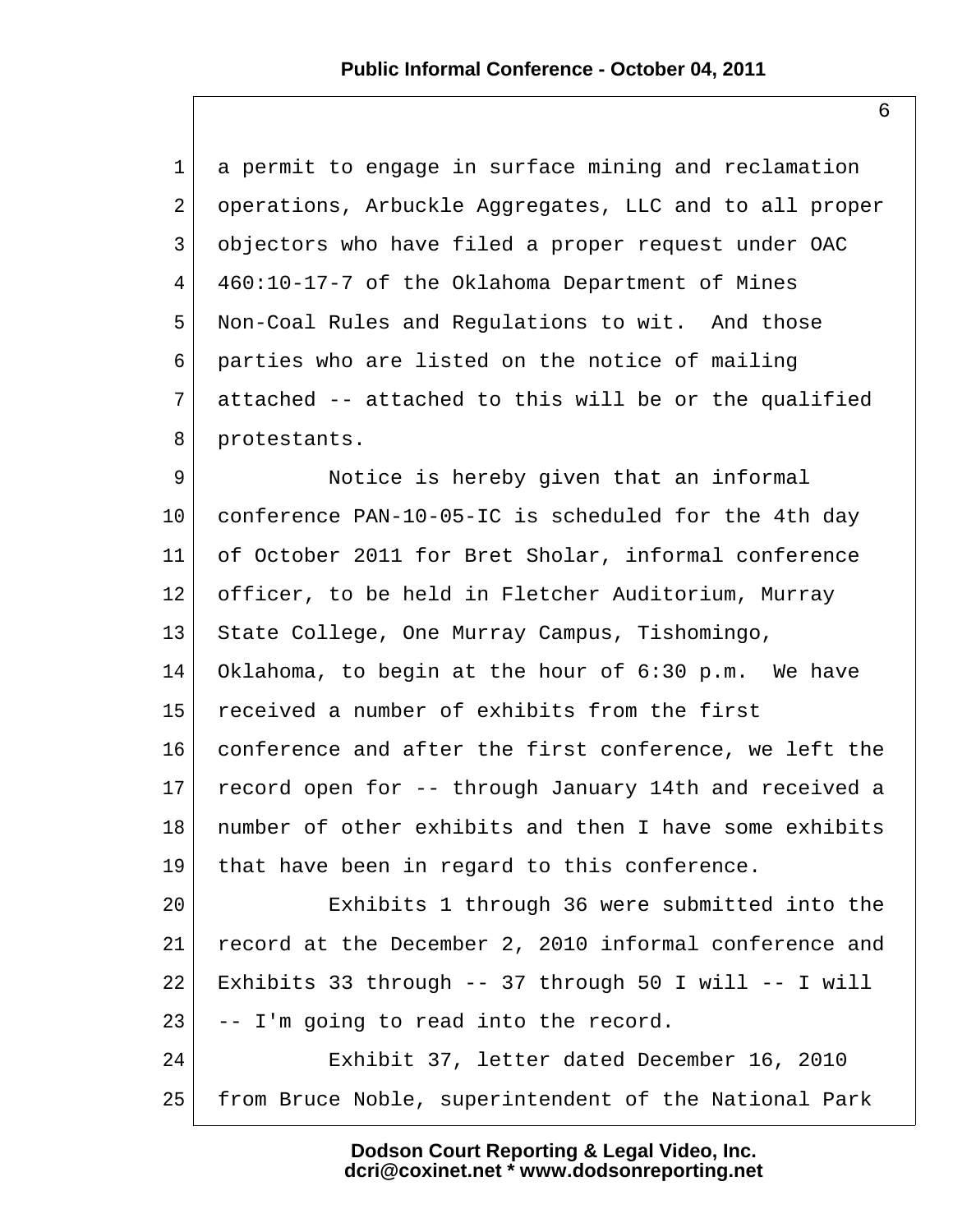7

 1 Service, Chickasaw National Recreation Area was 2 received by the Oklahoma Department of Mines on 3 December 20, 2010. 4 Exhibit 38, short summary of federal 5 insurance company Pacific indemnity company v. Rodman, 6 LLC, et al., Civil Action Case No. 310-CV-02042-B 7 filed October 8, 2010, submitted by Estate of Ida 8 Sutton Williams, received by ODM on January 10, 2011. 9 Exhibit 39, record of pending litigation 10 against the principals of Arbuckle Aggregates, LLC and 11 Federal Insurance Company and Pacific Indemnity 12 Company v. Rodman, LLC, et al., Civil Action No. 13 3:10-CV-02042-B, filed October 8, 2010, submitted by 14 estate of Ida Sutton Williams, received by ODM on 15 January 10, 2011. 16 Exhibit 40, pleadings filed as of December 1, 17 2010 in the case of Federal Insurance Company and 18 Pacific Indemnity Company v. Rodman, LLC, et al., 19 Civil Action 3:10-CV-02042-B, filed October 8, 2010, 20 submitted by the estate of Ida Sutton Williams, 21 received by ODM on January 10, 2011. 22 Exhibit 41, article from the Journal of 23 British Industrial Medicine, "Disabling Pneumoconiosis 24 from Limestone Dust" by A.T. Doig, submitted by estate 25 of Ida Sutton Williams, received by ODM January 10,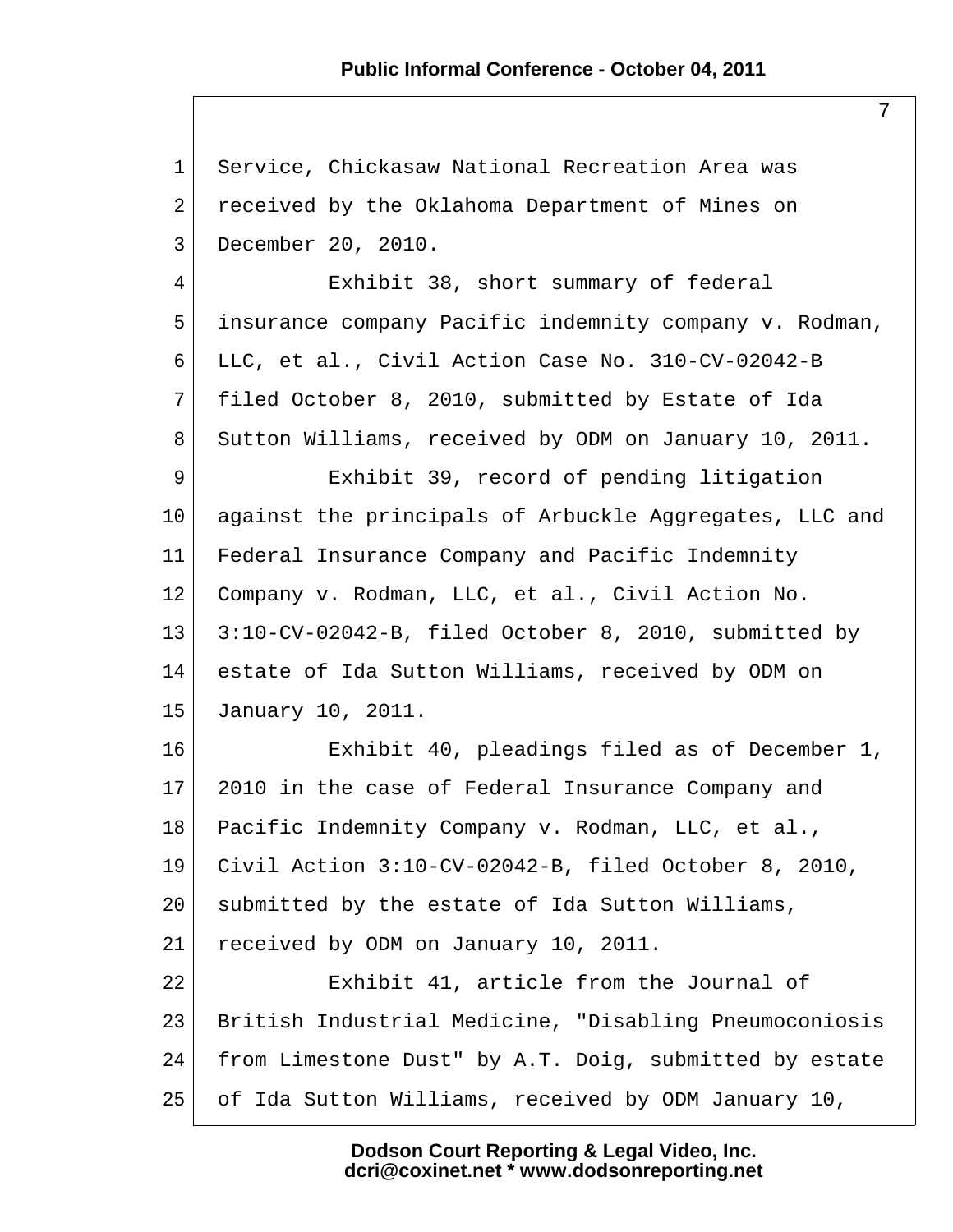1 2011.

 2 Exhibit 42, revised copy of December 2, 2010 3 informal conference comments resolution adopted by 4 Tishomingo City Council and three aerial maps of the 5 Tishomingo and proposed mining site, six pages, 6 submitted by Lewis Parkhill, mayor of Tishomingo, via 7 e-mail on January 13, 2011. 8 Exhibit No. 43, letter dated January 12, 2011 9 containing supplemental information from Bruce Noble, 10 superintendent of the National Park Service, Chickasaw 11 National Recreation Area, received by ODM on January 12 13, 2011. 13 Exhibit 44, letter dated December 15, 2010 14 from the Oklahoma Department of Wildlife Conservation, 15 two pages, received by ODM on January 14, 2011. 16 Exhibit 45, comments on behalf of the United 17 States Fish and Wildlife Service and the United States 18 Department of the Interior, nine pages, received by 19 ODM on January 14, 2011. 20 Exhibit 46, entry of appearance for Alan R. 21 Woodcock, field solicitor for the Tulsa field office, 22 Office of the Solicitor, United States Department of 23 the Interior, four pages, received by ODM on January 24 14, 2011. 25 Exhibit 47, entry of appearance for Peter A.

> **Dodson Court Reporting & Legal Video, Inc. dcri@coxinet.net \* www.dodsonreporting.net**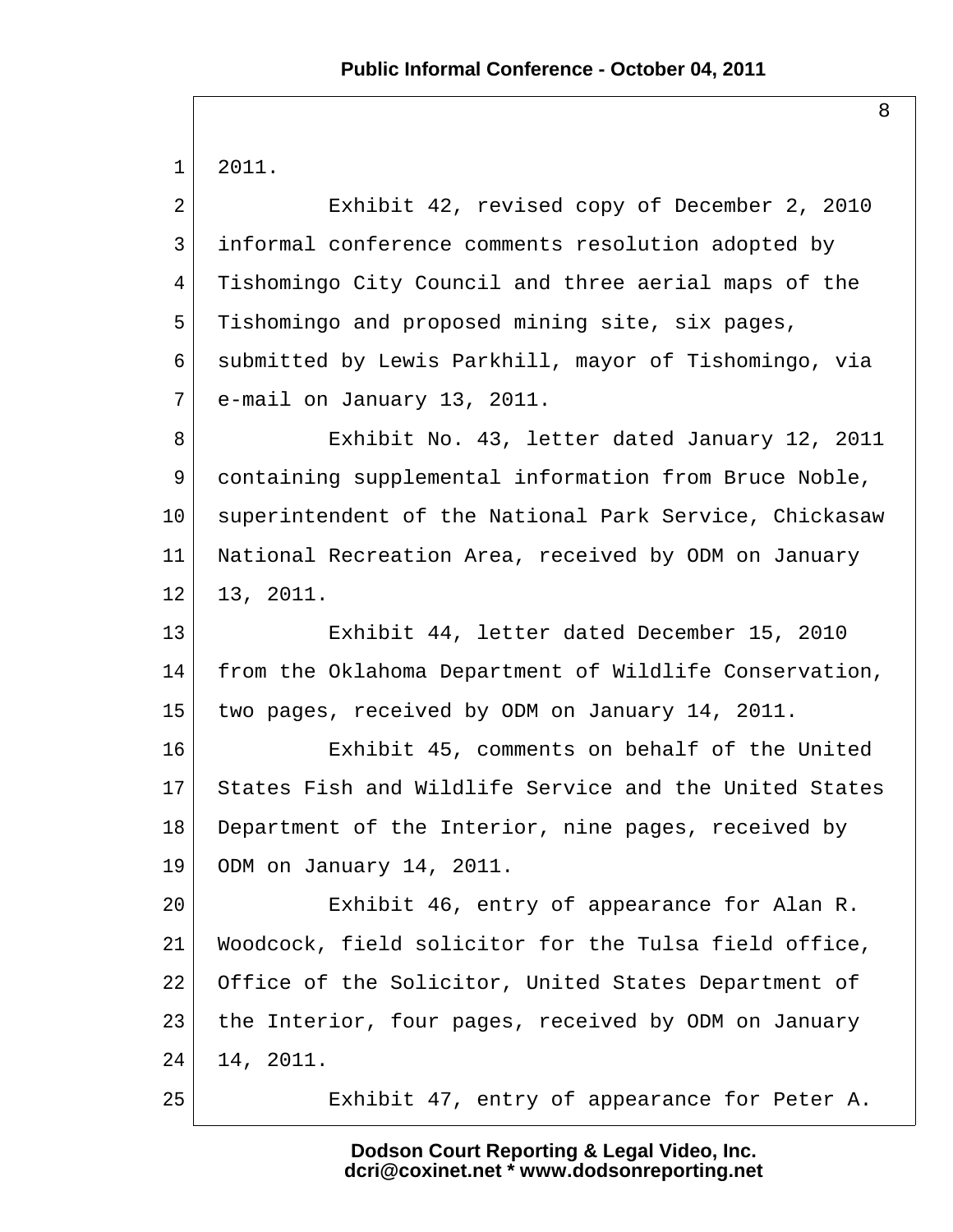1 Fahmy, water rights attorney for the Office of the 2 Solicitor, United States Department of the Interior, 3 three pages, received by ODM on January 14, 2011. 4 Exhibit 48, summary of January 14, 2011 5 application submittals and updates submitted by 6 Arbuckle Aggregates, LLC, Mill Creek Quarry, January  $7$  14, 2011. 8 Exhibit 49, updated permit maps, location 9 map, incremental bonding map, reclamation map, Section 10 23 non-coal location map, Section 24 non-coal location 11 map submitted by Arbuckle Aggregates, LLC, Mill Creek 12 Quarry, January 14, 2011. 13 Exhibit 50, outlined proposed monitoring 14 program which was 32 pages submitted by Arbuckle 15 Aggregates, LLC, Mill Creek Quarry, January 14, 2011. 16 I will make note that these -- what was 17 submitted here by Arbuckle Aggregates has become part 18 of their permit and if you went to the courthouse, the 19 updated permit is there and all these items have been 20 included as part of -- part of that -- of that 21 permit. We also have some exhibits that pertain to -- 22 to this conference. 23 Exhibit 51, affidavit of publication for 24 legal notice of permit application in the Johnston 25 County Capital-Democrat on August 4th, August 11th,

> **Dodson Court Reporting & Legal Video, Inc. dcri@coxinet.net \* www.dodsonreporting.net**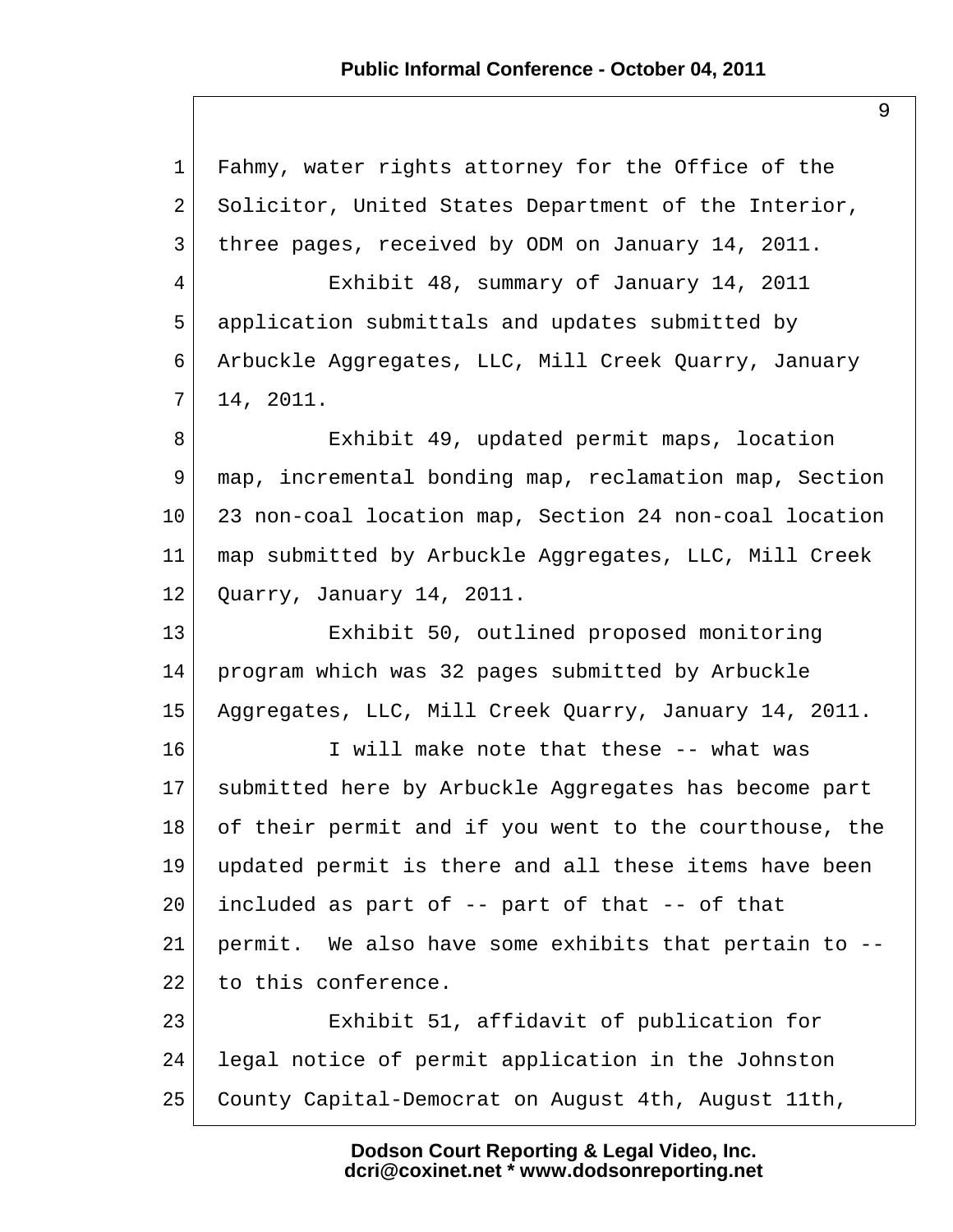#### **Public Informal Conference - October 04, 2011**

10

1 August 18th, and August 25, 2011. 2 Exhibit 52, affidavit of publication for 3 second notice and order referring and setting informal 4 conference in the Johnston County Capital-Democrat on 5 September 22nd and September 29, 2011. 6 Exhibit 53, second notice and order referring 7 and setting the informal conference dated September 8 15, 2011. 9 Exhibit 54, notice of mailing dated September 10 16, 2011. 11 Exhibit 55, letter submitting an updated copy 12 of Arbuckle Aggregates, LLC Application No. LE-2361 to 13 | Kathy Ross, county clerk, Johnston County, dated 14 August 1, 2011, time stamped  $11:15$  a.m. 15 Exhibit 56 are objection letters requesting 16 second informal conference. 17 56-A, Michael Givel (sp), ODM received August 18 18, 2011. 19 56-B, Don Pope, ODM received August 19, 20 2011. 21 56-C, Priscilla Stephens (sp), ODM received 22 August 19, 2011. 23 56-D, Wayne Kellogg, Chickasaw Nation, ODM 24 received August 19, 2011. 25 56-E, Wayne Wiley (sp), ODM received August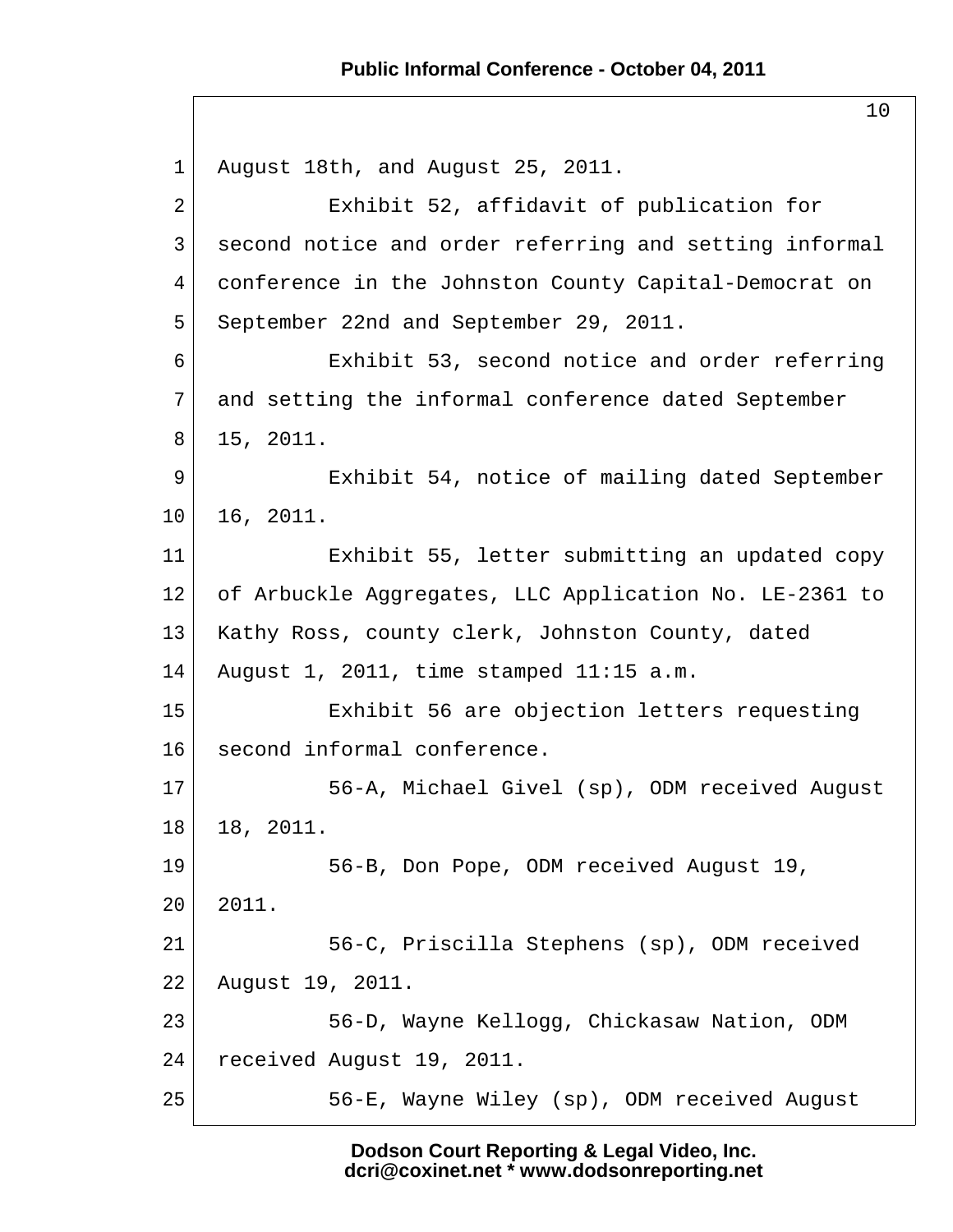11 1 17, 2011. 2 56-F, Roy David Mullins (sp), ODM received 3 August 23, 2011. 4 56-G, Lisa Phillips, Dunn's Fish Farm, ODM 5 received August 24, 2011. 6 56-H, Mary McLamore (sp), ODM received August  $7 | 24, 2011.$ 8 Exhibit 56-I, Paul D. Young, ODM received 9 August 30, 2011. 10 56-J, Francis Morrell (sp), ODM received 11 September 7, 2011. 12 56-K, Lewis and Wanda Barbaro (sp), ODM 13 received September 7, 2011. 14 56-L, Kenneth R. Meyers, ODM received 15 September 1, 2011. 16 56-M, Jeff L. Hartman, ODM received September  $17$  1, 2011. 18 56-N, Gary Greeney (sp), Round Rock Ranch, 19 ODM received August 30, 2011. 20 56-O, Jan Frederick, ODM received September  $21$  8, 2011. 22 56-P, CPASA, care of the Aamodt Law Firm, 23 Jason B. Aamodt, ODM received September 8, 2011. 24 56-Q, Zeno McMillan, ODM received September 25 8, 2011.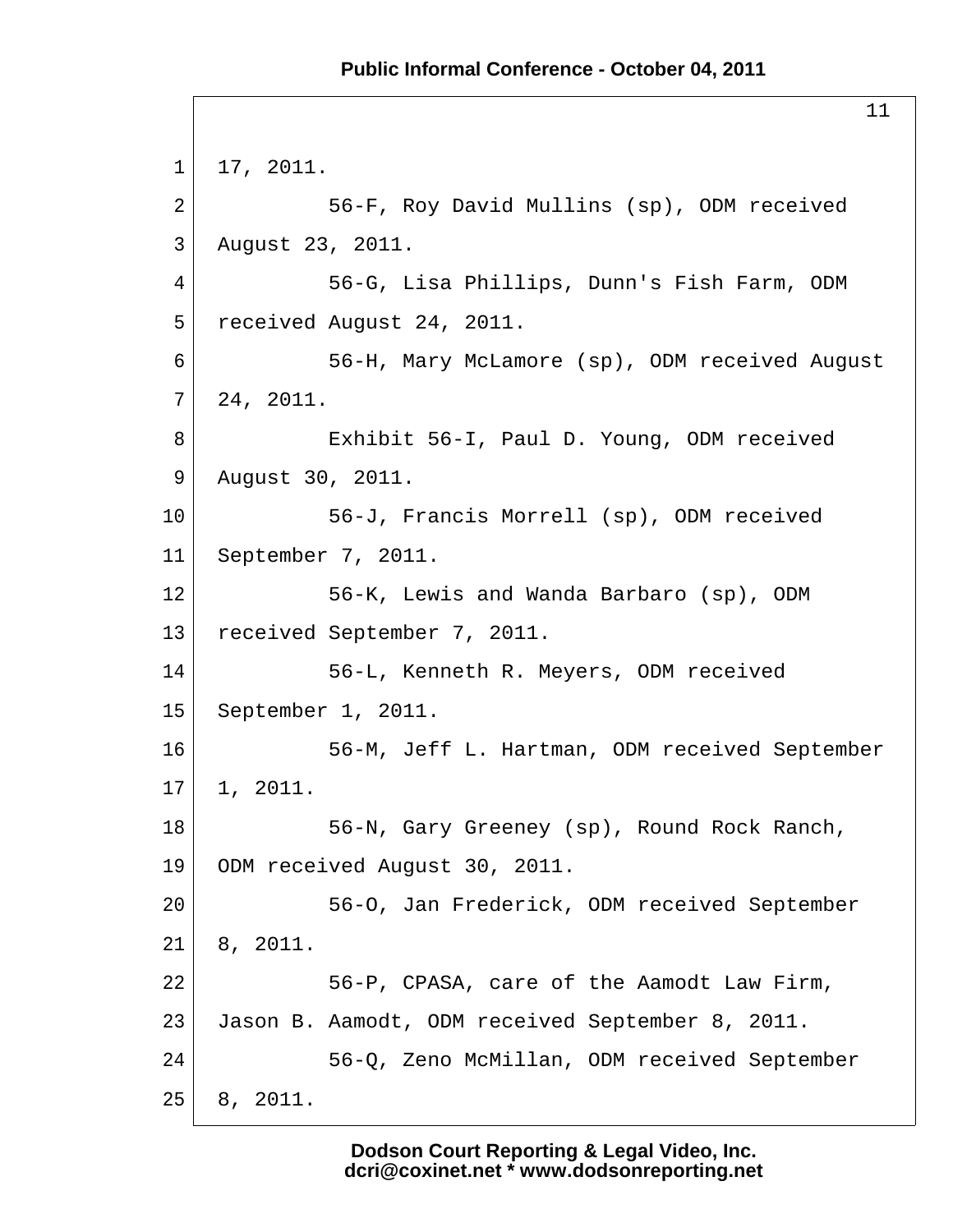1 56-R, Darrell Smith, ODM received September  $2 \mid 8, 2011.$  3 56-S, Lucas R. Pierce, ODM received September  $4 \mid 8, 2011.$  5 56-T, David L. Pierce, ODM received September 6 8, 2011. 7 56-U, Randy Fulliger (sp), ODM received 8 September 9, 2011, postmarked September 6, 2011. 9 56-V, Bruce D. Gibson, ODM received September 10 9, 2011, postmarked September 8, 2011. 11 Exhibit 56-W, Leonard S. Fulliger, ODM 12 received September 6, 2011, postmarked September 6, 13 2011. Okay. 14 All right. These -- these 23 names that I 15 read represent the qualified applicants from this 16 conference and then there were another -- I think we 17 have 307 on the mail list from the first one and they 18 all received -- they were also qualified applicant -- 19 or protesters, I'm sorry, for the -- for the 20 conference. So if you're a qualified protester, then 21 you will receive a copy and if you sign in either one 22 of the conferences, you will receive a copy of a 23 notice of decision and everybody else, it will be 24 published -- the same thing will be published in -- in  $25$  the paper.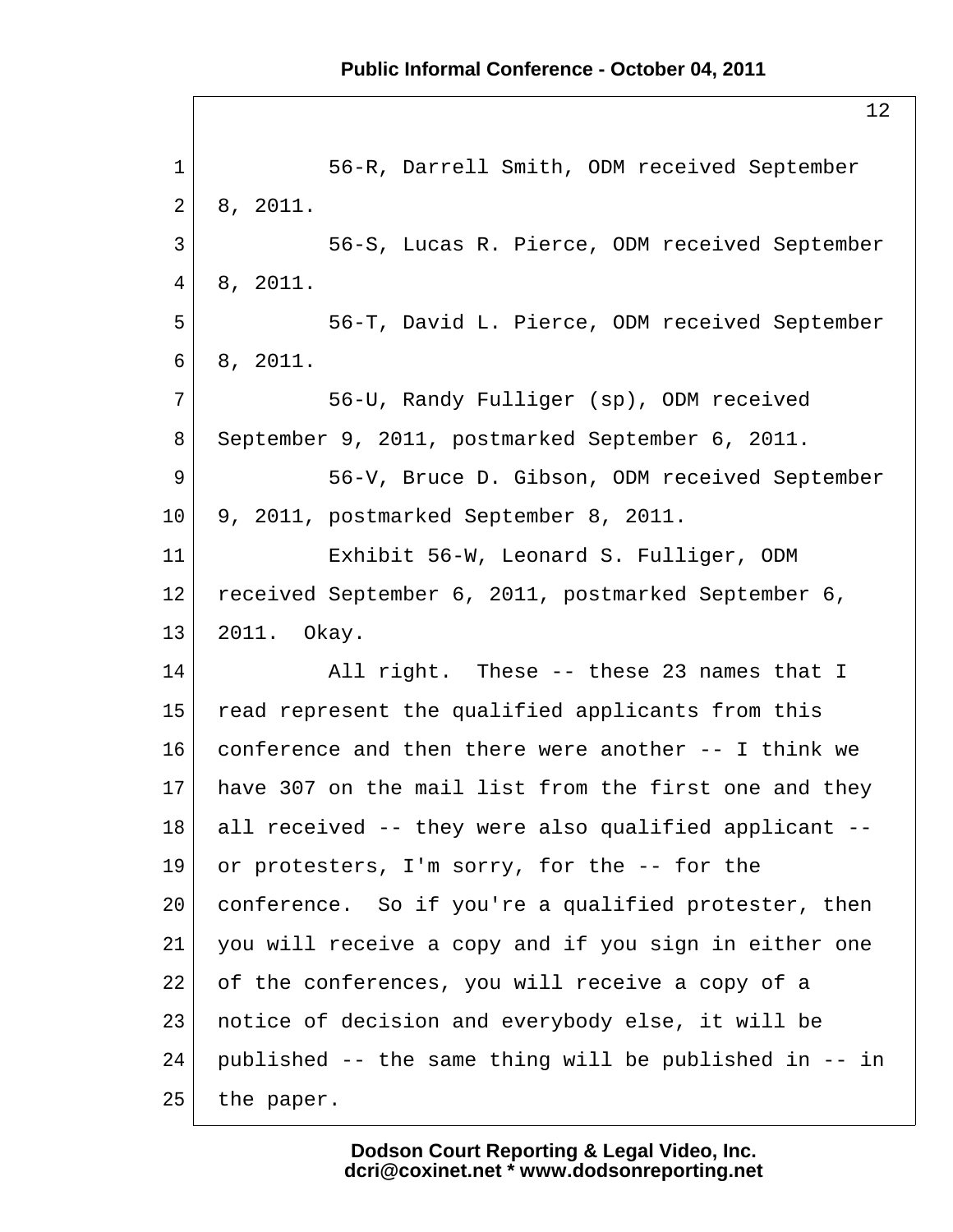1 MR. NOBLE: Do you know when that might 2 happen? 3 MR. SHOLAR: We will get to it. You 4 know, we'd like to get this thing -- the decision made 5 as -- as soon as possible, but we are going to also 6 give it its due diligence and look at it, so hopefully  $7$  before too long. That's all I -- that's all I -- I 8 can't give you a date because I don't know. 9 AUDIENCE MEMBER: I have a question  $10$  about  $-$ 11 MR. SHOLAR: You'll have to wait till we  $12$  --13 AUDIENCE MEMBER: This is about an 14 exhibit. 15 MR. SHOLAR: When it's your turn to  $16$  talk. 17 AUDIENCE MEMBER: I'm not speaking. 18 MR. SHOLAR: Okay. Well, then you'll  $19$  have  $-$  what... 20 AUDIENCE MEMBER: That is about an 21 exhibit you just read. I -- I just had a question if 22 I heard you correctly. Exhibit 55, could you tell me 23 again what that is? 24 MR. SHOLAR: Exhibit 55 is a letter 25 submitting an updated copy of Arbuckle Aggregates, LLC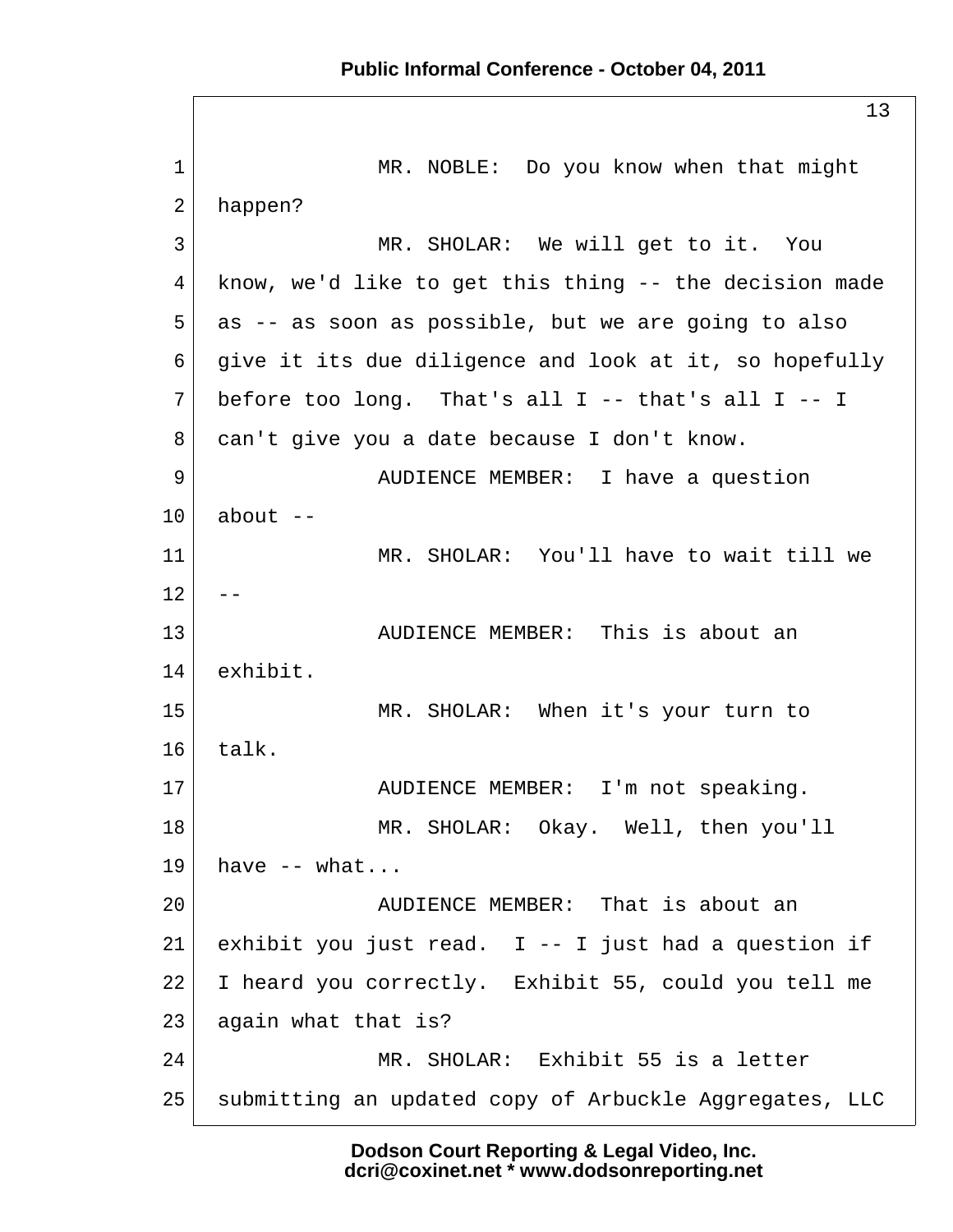1 Application No. LE-2361 to Kathy Ross, county clerk of 2 Johnston County, dated August 1, 2011, time stamped  $3 \mid 11:15$  a.m. That's when we submitted the copy of the 4 application to the county clerk. That was available 5 for public view. 6 AUDIENCE MEMBER: Okay. It was not 7 submitted to all the parties of record? 8 MR. SHOLAR: No. They got -- no. They  $9$  just -- they -- they got a letter saying it was 10 available in the courthouse because it's a very big 11 document, so we do not -- we do not send it out to 12 everybody. They could request the document and -- and 13 they pay for the copy, but we do not send it out and 14 everything, but it is available in the courthouse. 15 AUDIENCE MEMBER: Was notice to given to 16 all the parties that there was a revised application? 17 MR. SHOLAR: Yes. All right. 18 Any more future questions, please, let's wait 19 till we get there. That way we can get it for the 20 court -- for the record. All right. 21 Again, I'm going to reiterate this: This is 22 | not a legal proceeding and if  $-$ - if  $-$ - if anybody 23 tries to turn it into that, I'll quickly turn it the 24 other way because this an informal conference to hear 25 the public's view on this -- on this issue. It's not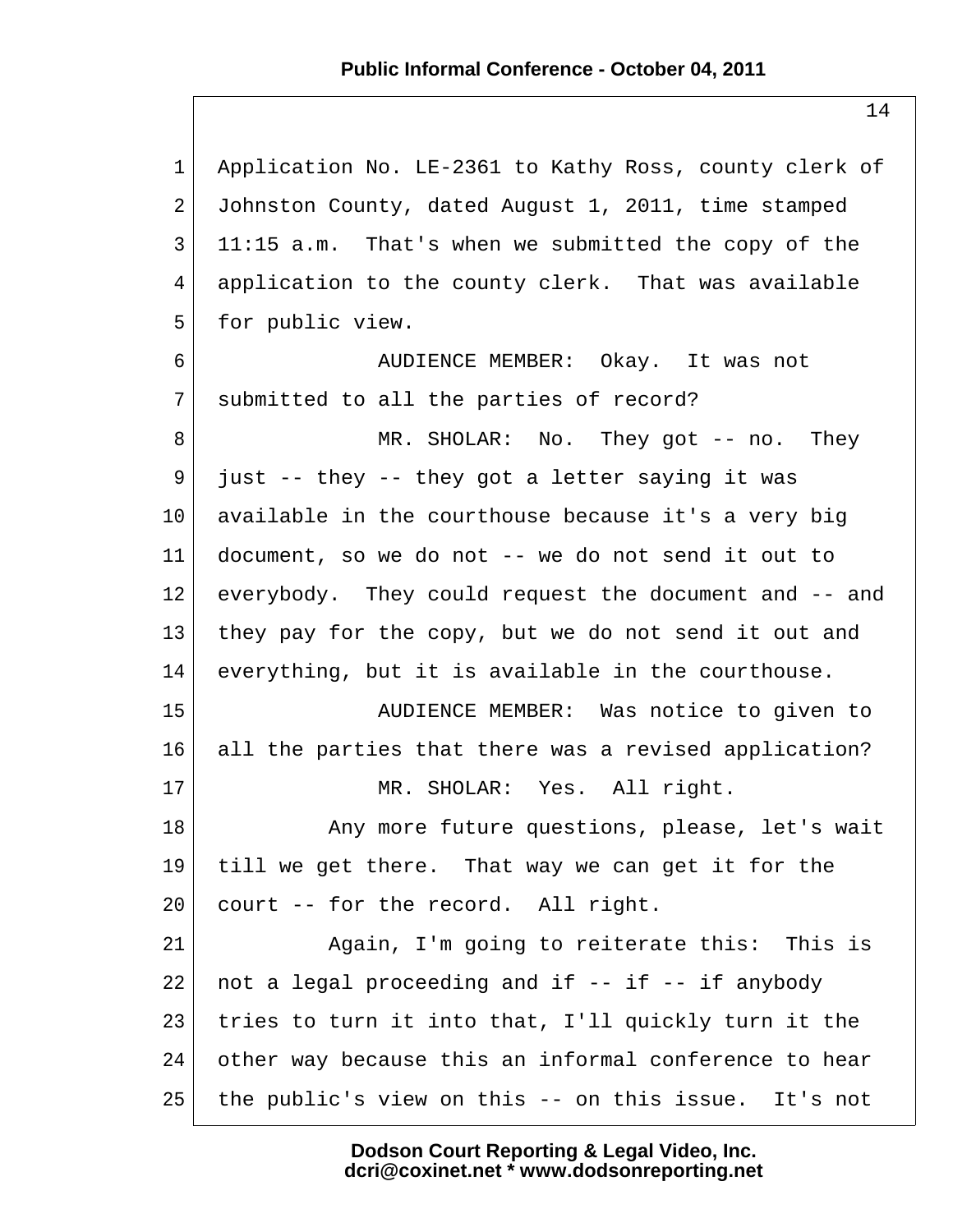1| a legal -- a legal forum. 2 After applicant gives their opening 3 statement, again, individuals will have three minutes 4 and the representatives will have six. And then, 5 again, applicants will have a chance for final 6 statement to answer those questions. And when you 7 speak, when it's your turn, please come up to the mic 8 and state your name and -- and address. And to 9 reiterate and I'll reiterate about sending out the 10 notice of decision at the end of the conference again 11 in case you didn't  $-$ - didn't get that. 12 But at this time, I'll ask Arbuckle 13 Aggregates to come up and -- and speak. 14 MS. WILLIAMS: Mr. Sholar, before you 15 begin with Arbuckle Aggregates, I would like to  $16$  object  $-$ 17 MR. SHOLAR: Ma'am --18 MS. WILLIAMS: -- to this proceeding 19 because the notice you say has been given to all of 20 the protesters was not given in the notice. 21 MR. SHOLAR: Ms. Williams, do you mind 22 sitting down till it's your turn? 23 MS. WILLIAMS: I'm asking you --24 MR. SHOLAR: Because this is not --25 MS. WILLIAMS: -- at the outset to bring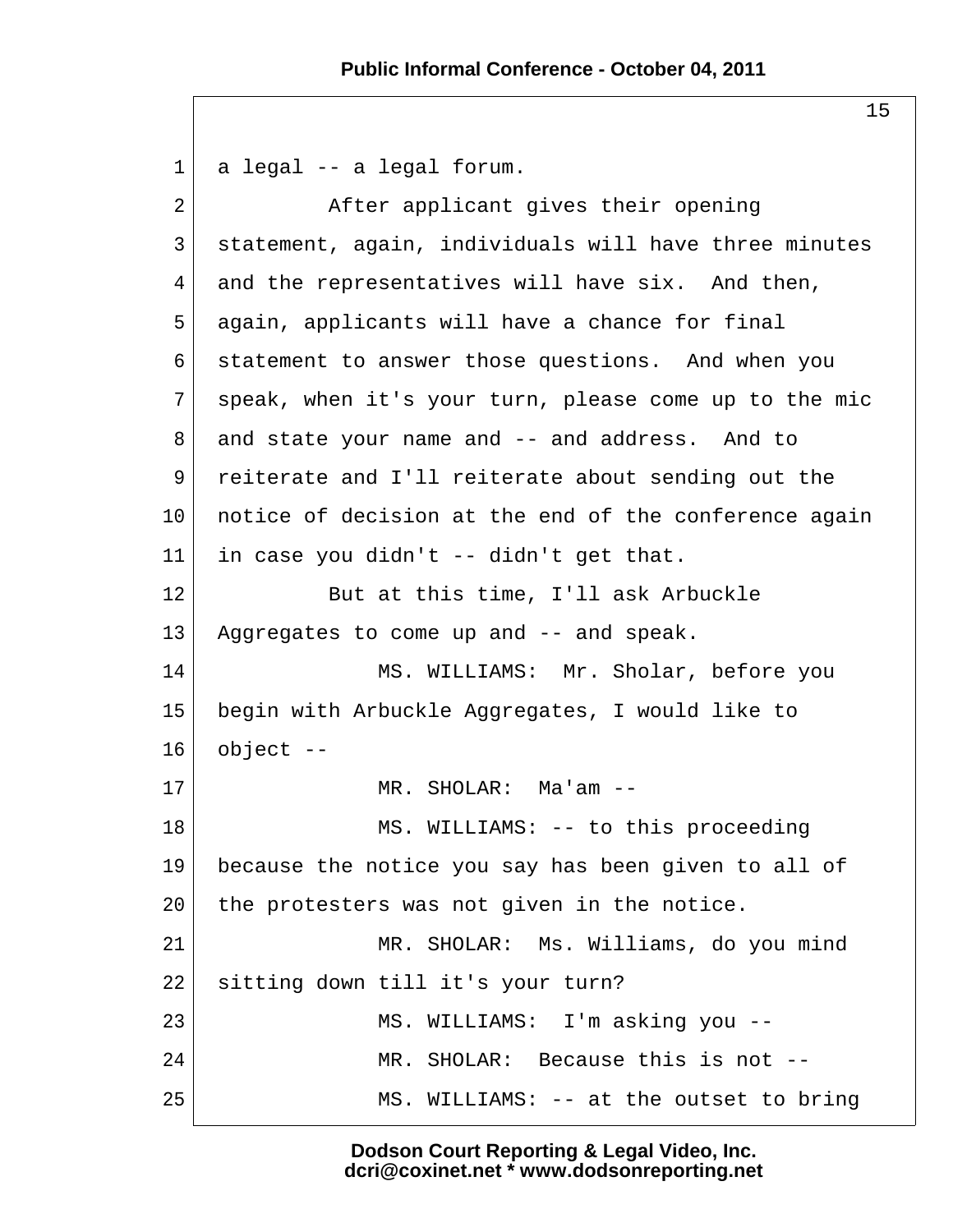# **Public Informal Conference - October 04, 2011**

| $\mathbf{1}$    | this to your attention that the notice that I received |
|-----------------|--------------------------------------------------------|
| 2               | in the mail, you have just said that there was an      |
| 3               | indication that there was a new application filed and  |
| 4               | there is no indication in the notice that was sent to  |
| 5               | us that any new application was filed and I wish --    |
| 6               | MR. SHOLAR: You can bring this up --                   |
| 7               | MS. WILLIAMS: -- to indicate that --                   |
| 8               | MR. SHOLAR: $--$ when $--$ when it's your              |
| 9               | time, $ma$ 'am. You're welcome -- we'll -- we'll -- we |
| 10              | can address that issue in your time to speak.          |
| 11              | MS. NICHOLS: Good evening. Can                         |
| 12              | everyone hear me okay? In the back? No? Better         |
| 13              | now? No. Better? Okay.                                 |
| 14              | My name is Elizabeth Nichols and I am the              |
| 15 <sub>1</sub> | attorney for Arbuckle Aggregates. I am not going to    |
| 16              | revisit all of the topics that we discussed at our --  |
| 17 <sub>2</sub> | at our previous informal conference. What I'm going    |
| 18              | to provide you with is just an update of the things    |
| 19              | that have changed since our last informal conference.  |
| 20              | MR. SHOLAR: Give us your address,                      |
| 21              | please, for the record.                                |
| 22              | MS. NICHOLS: It is 1050 East 2nd                       |
| 23              | Street, No. 251, Edmond, Oklahoma, 73034.              |
| 24              | Arbuckle Aggregates renews all of its                  |
| 25              | previous statements and responses made on the record   |
|                 |                                                        |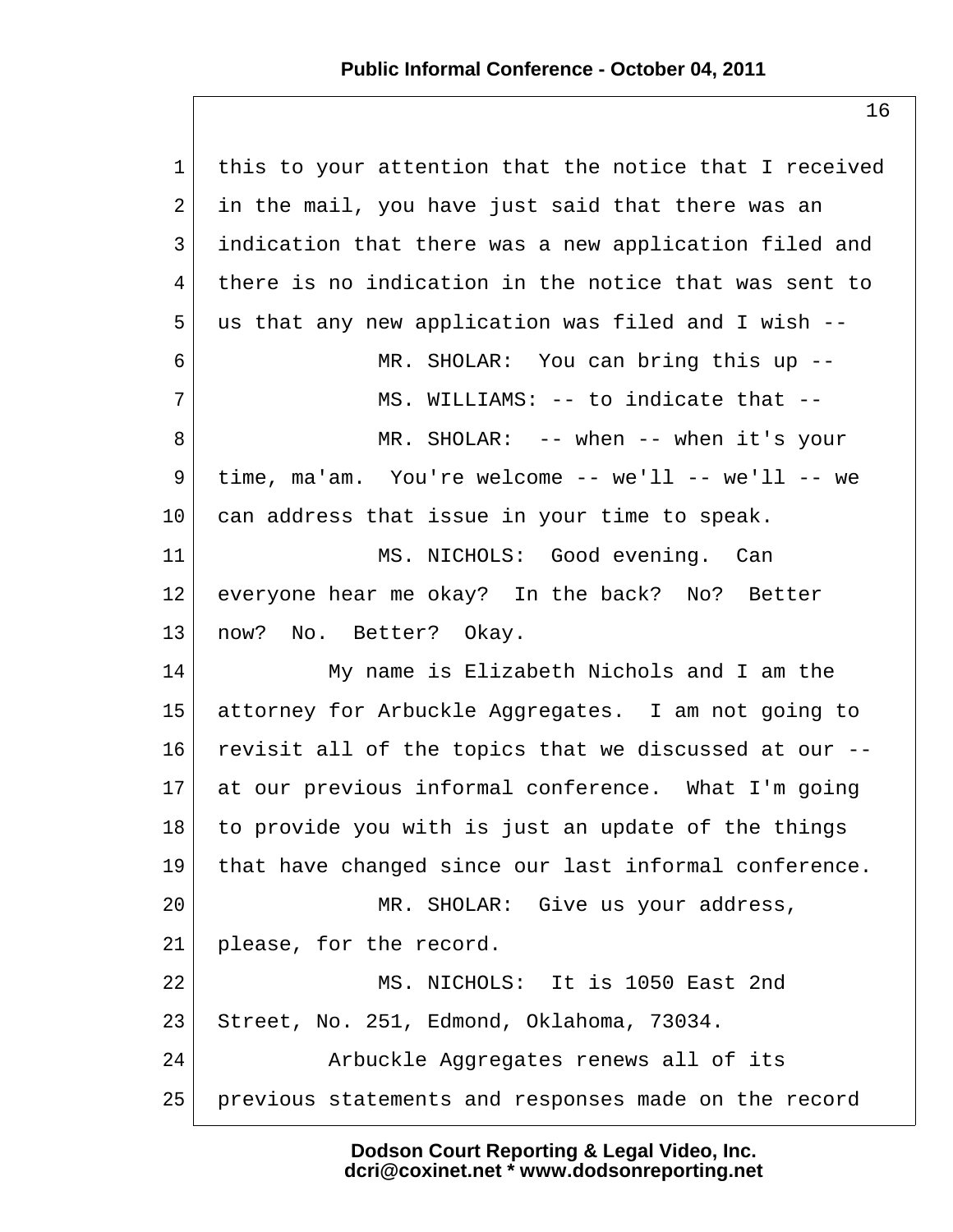| $\mathbf{1}$    | of the last informal conference. Arbuckle Aggregates   |
|-----------------|--------------------------------------------------------|
| 2               | also objects to the CPASA supplemental brief in        |
| 3               | opposition that was handed to me this evening which is |
| $\overline{4}$  | nine pages with multiple exhibits. As of the time we   |
| 5               | filed, all objections were due on September 8, 2011.   |
| 6               | This supplemental objection is untimely.               |
| 7               | Briefly, I'm just going to go over the things          |
| 8               | that have changed in -- it's almost been a year since  |
| 9               | our last informal conference. The first thing, since   |
| $10 \,$         | our last informal conference, the Oklahoma Supreme     |
| 11              | Court made a determination in a case called Daffin v.  |
| $12 \,$         | The Oklahoma Department of Mines. In that case -- and  |
| 13              | I'm not going to provide you a lengthy legal analysis, |
| 14              | but there were two main points of the Daffin case.     |
| 15              | And the Oklahoma Supreme Court determined that         |
| 16              | restricting the informal conference process to people  |
| 17 <sup>2</sup> | who live within a one-mile radius of the proposed      |
| 18              | mining site was in violation of due process and they   |
| 19              | also -- the Supreme Court also found that all of those |
| 20              | individuals who believed they may be affected by the   |
| 21              | proposed mining site have the right to participate in  |
| 22              | the informal conference.                               |
| 23              | And that is why we're here today is because            |
| 24              | this decision came down in the spring of 2011 in       |
| 25              | between the last informal conference and this informal |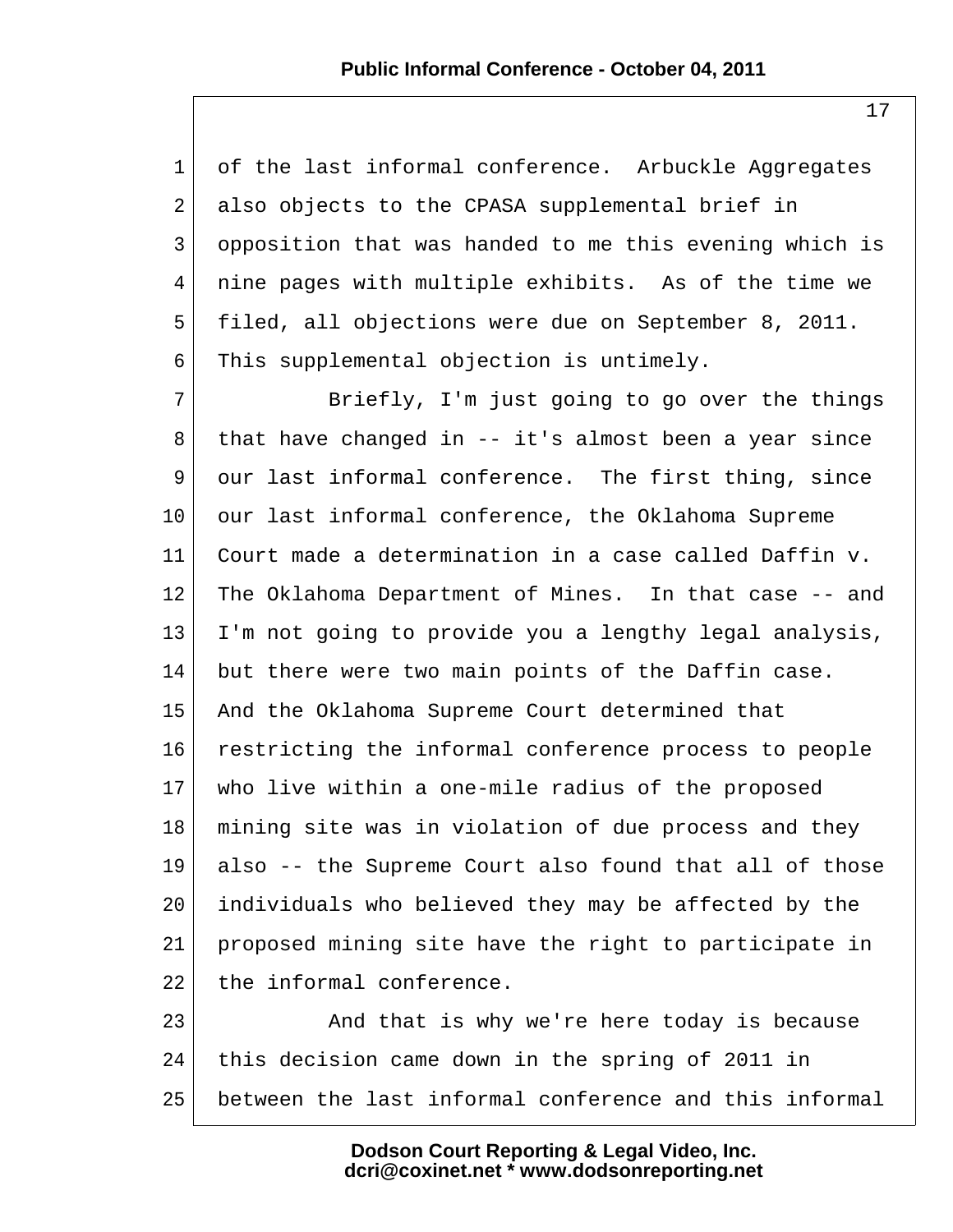1 conference and to allow everyone who previously 2 believed that they could not speak or did not attend 3 the informal conference, this gives those individuals 4 who are beyond the one-mile radius a forum to be able 5 to speak at the informal conference and raise their 6 concerns or objections.

 $7$  The second thing that occurred, if you were 8 at the last informal conference, the record was left 9 open until January 14, 2011. Arbuckle Aggregates 10 supplemented our application to include a monitoring 11 and management program and that's the exhibit 12 Mr. Sholar discussed when he was listing off the 13 exhibits, the amendment to the Arbuckle Aggregates 14 application. The monitoring and -- and management 15 plan was something that is not required of Arbuckle 16 Aggregates, but what we did is we sat down and we took 17 all of the concerns that were raised at the last 18 informal conference and we came up with a plan to 19 address those concerns.

20 Because the monitoring and management plan 21 has been attached to our application for permit with 22 the Oklahoma Department of Mines, any violation of our 23 monitoring and management plan will affect Arbuckle 24 Aggregates's ability to continue its mining 25 operation. The plan provides that the -- for the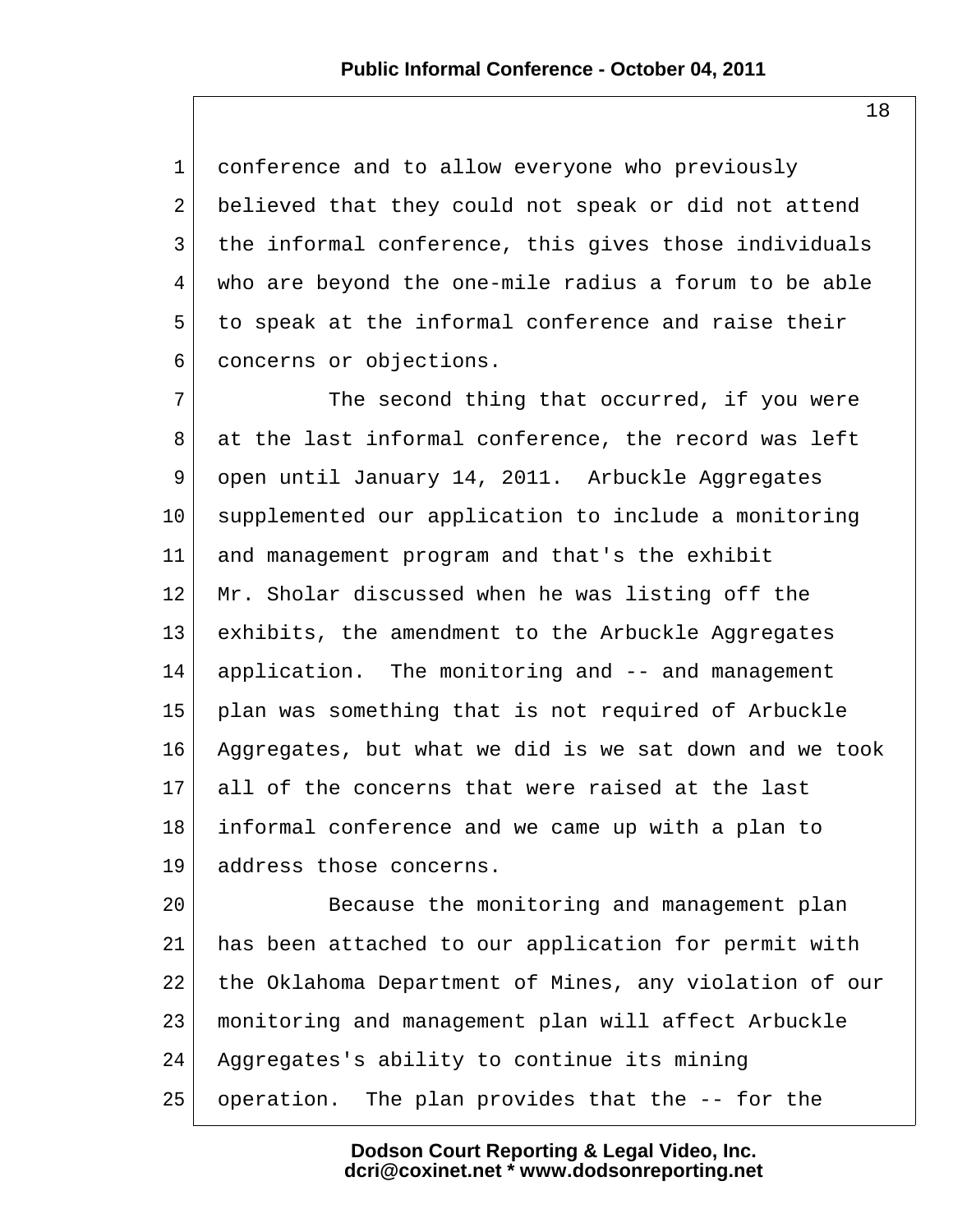1 monitoring of ground water via wells on or around the 2 proposed mining location and there are nine total 3 proposed wells we plan to monitor, and some of those 4 we will need landowner access for those that are not 5 on our property. Out of those nine wells, four of 6 those were proposed to start monitoring prior to the 7 commencement of a mining operation.

8 The plan also provides for Arbuckle 9 Aggregates to monitor the Clement Holder Spring prior 10 to the commencement of mining operations. The plan 11 also provides for Arbuckle Aggregates to monitor daily 12 precipitation on the site and that is also prior to 13 | the commencement of mining operations. And the whole 14 purpose of starting that monitoring before the 15 commencement of monitoring operations is to give a 16 baseline of what's going on as far as with the water 17 on the application. All of the monitoring data 18 identified will be provided to the Oklahoma Department 19 of Mines and the Oklahoma Water Resources Board for 20 analysis on a quarterly basis.

21 Arbuckle is committed to the development of 22 water source accounting program that will meter the 23 consumptively used pit water and create a preferential 24 list of water sources to best conserve the water in 25 the area. Arbuckle Aggregates's application for

> **Dodson Court Reporting & Legal Video, Inc. dcri@coxinet.net \* www.dodsonreporting.net**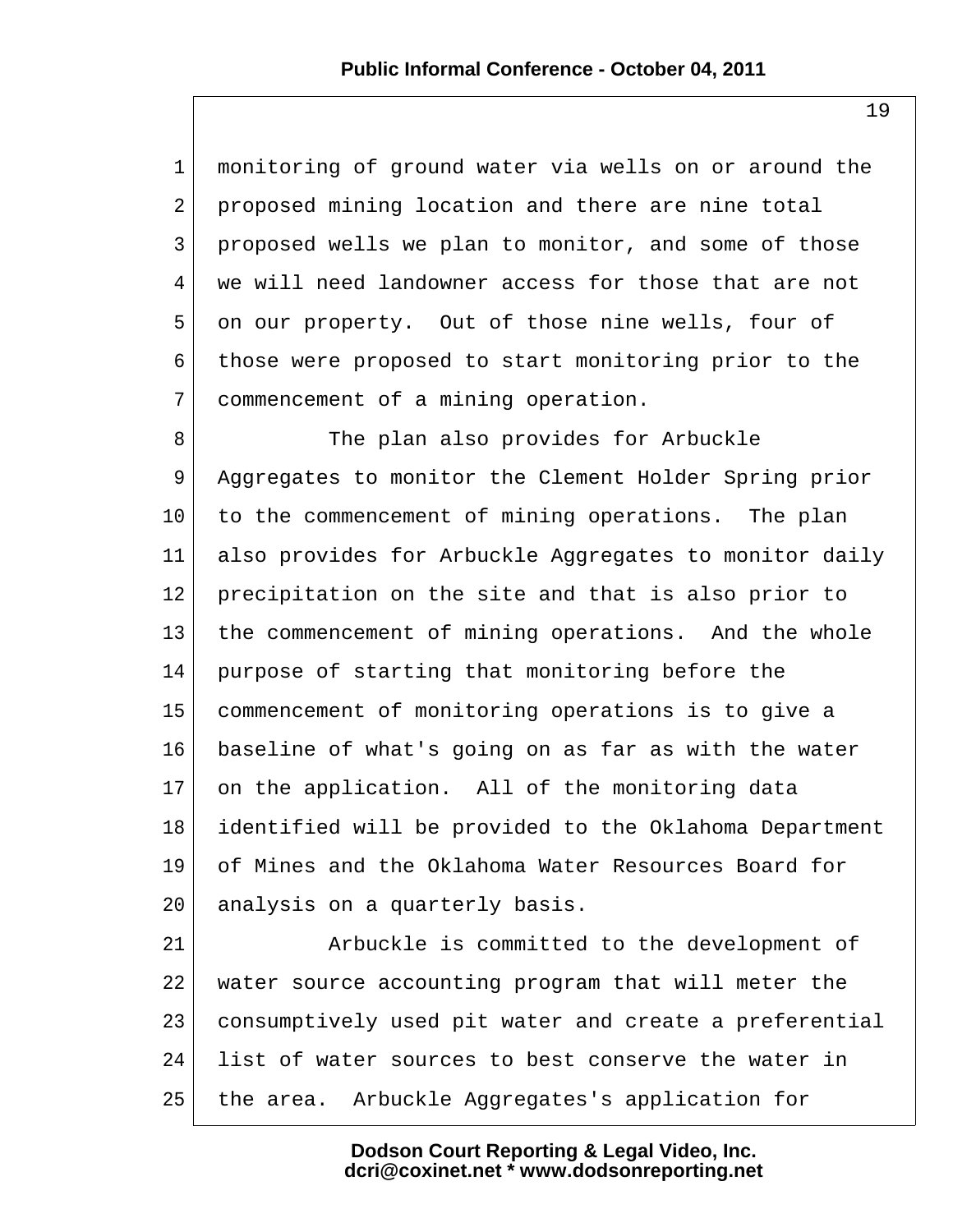| $\mathbf{1}$ | mining permit is unchanged, other than the addition of   |
|--------------|----------------------------------------------------------|
| 2            | that monitoring and management program.                  |
| 3            | The third thing that has changed since we                |
| 4            | were at our last informal conference was the passage     |
| 5            | of Senate Bill 597 which was codified into Title 82      |
| 6            | Section 1020.2, and that regulates the water             |
| 7            | accumulating in a mining pit over a sole-source          |
| 8            | aquifer and that particular statute went into effect     |
| 9            | May 26, 2011. Just to give you some background in        |
| $10 \,$      | case you're not familiar with Senate Bill 597, there     |
| 11           | was concern over water collecting in a mining pit over   |
| 12           | a sole-source aquifer, which the only sole-source        |
| 13           | aquifer in the state is the Arbuckle-Simpson Aquifer     |
| 14           | and so water collecting in mining pits over this         |
| 15           | Arbuckle-Simpson Aquifer and the need for that water     |
| 16           | to be regulated like ground water.                       |
| 17           | Starting in January 2011, the Oklahoma Water             |
| 18           | Resources Board requested interested parties             |
| 19           | participate in the drafting of the proposed              |
| 20           | legislation which would eventually become Senate Bill    |
| 21           | Arbuckle Aggregates actively participated in the<br>597. |
| 22           | drafting of Senate Bill 597 along with the OWRB, the     |
| 23           | Oklahoma Department of Mines, CPASA, the Chickasaw       |
| 24           | Nation, the Choctaw Nation, and the Oklahoma             |
| 25           | Aggregates Association and its members.<br>There were a  |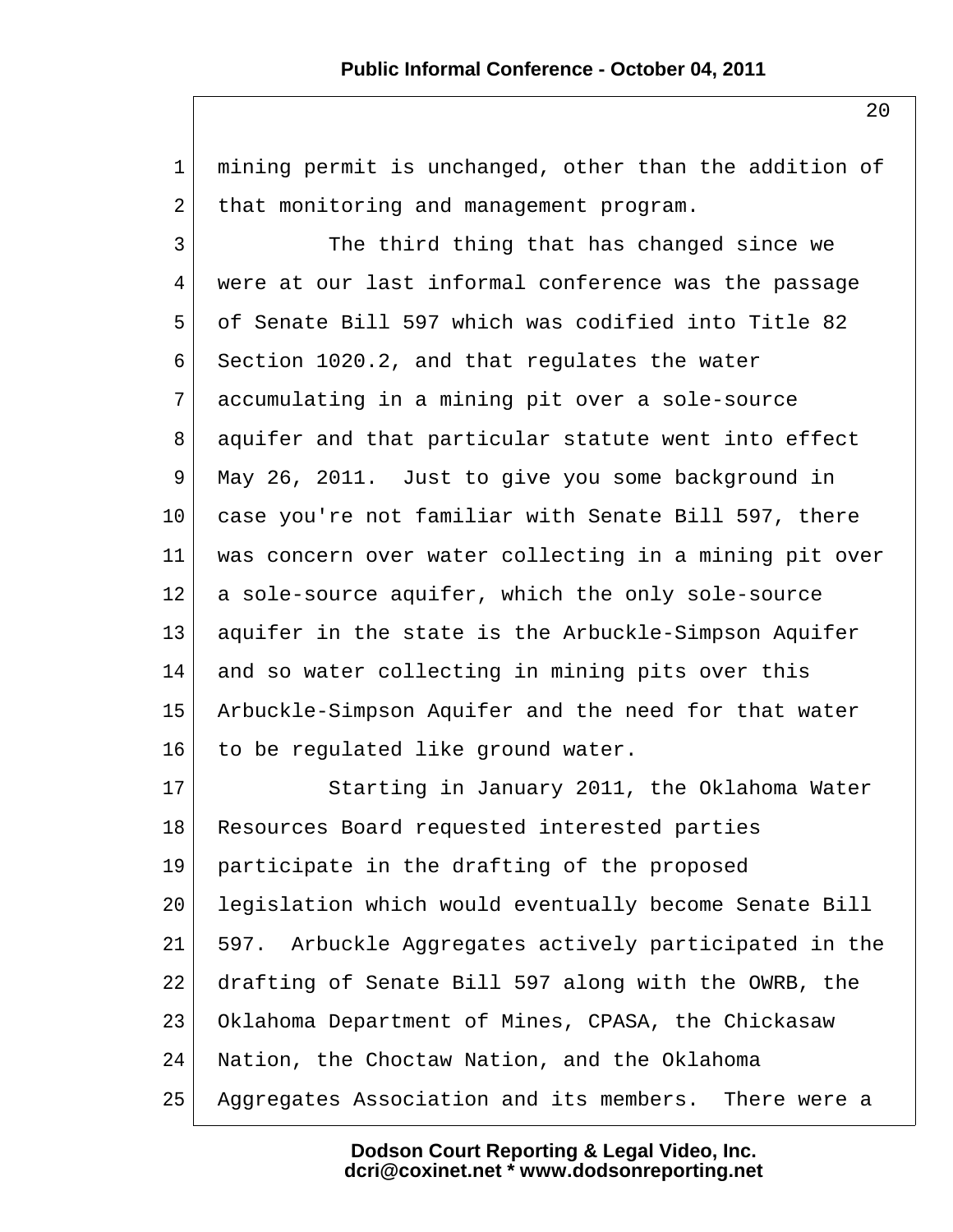| $\mathbf{1}$   | total of 13 meetings at the OWRB to work on the draft  |
|----------------|--------------------------------------------------------|
| $\overline{a}$ | language for Senate Bill 597. Arbuckle Aggregates      |
| 3              | attended all 13 meetings and devoted countless hours   |
| 4              | to collaboratively working in conjunction with all of  |
| 5              | the other parties to come up with meaningful language  |
| 6              | for this proposed legislation and to protect the       |
| 7              | Arbuckle-Simpson Aquifer.                              |
| 8              | On May 26, 2011 the governor signed this into          |
| 9              | Arbuckle Aggregates intends to comply with the<br>law. |
| 10             | law and adhere or exceed the requirements of the law.  |
| 11             | And all the -- the requirements contained within       |
| 12             | Senate Bill 597 it -- that passed in May 2011 --       |
| 13             | Arbuckle Aggregates had already amended its            |
| 14             | application, its monitoring and management program     |
| 15             | that I have discussed, to voluntarily do all those     |
| 16             | things: monitor the water, provide that data to the    |
| 17             | Oklahoma Water Resources Board, and go -- in fact, go  |
| 18             | above and beyond what was required by Senate Bill 597. |
| 19             | The fourth and final change that has occurred          |
| 20             | was the -- the Arbuckle Aggregates development plan    |
| 21             | for the property as submitted by ODM, the Oklahoma --  |
| 22             | as submitted to the Oklahoma Department of Mines does  |
| 23             | not need a Section 404 permit. This issue came up in   |
| 24             | the last informal conference. It's come up on the      |

 $25$  objection letters to this conference and I just want

**Dodson Court Reporting & Legal Video, Inc. dcri@coxinet.net \* www.dodsonreporting.net**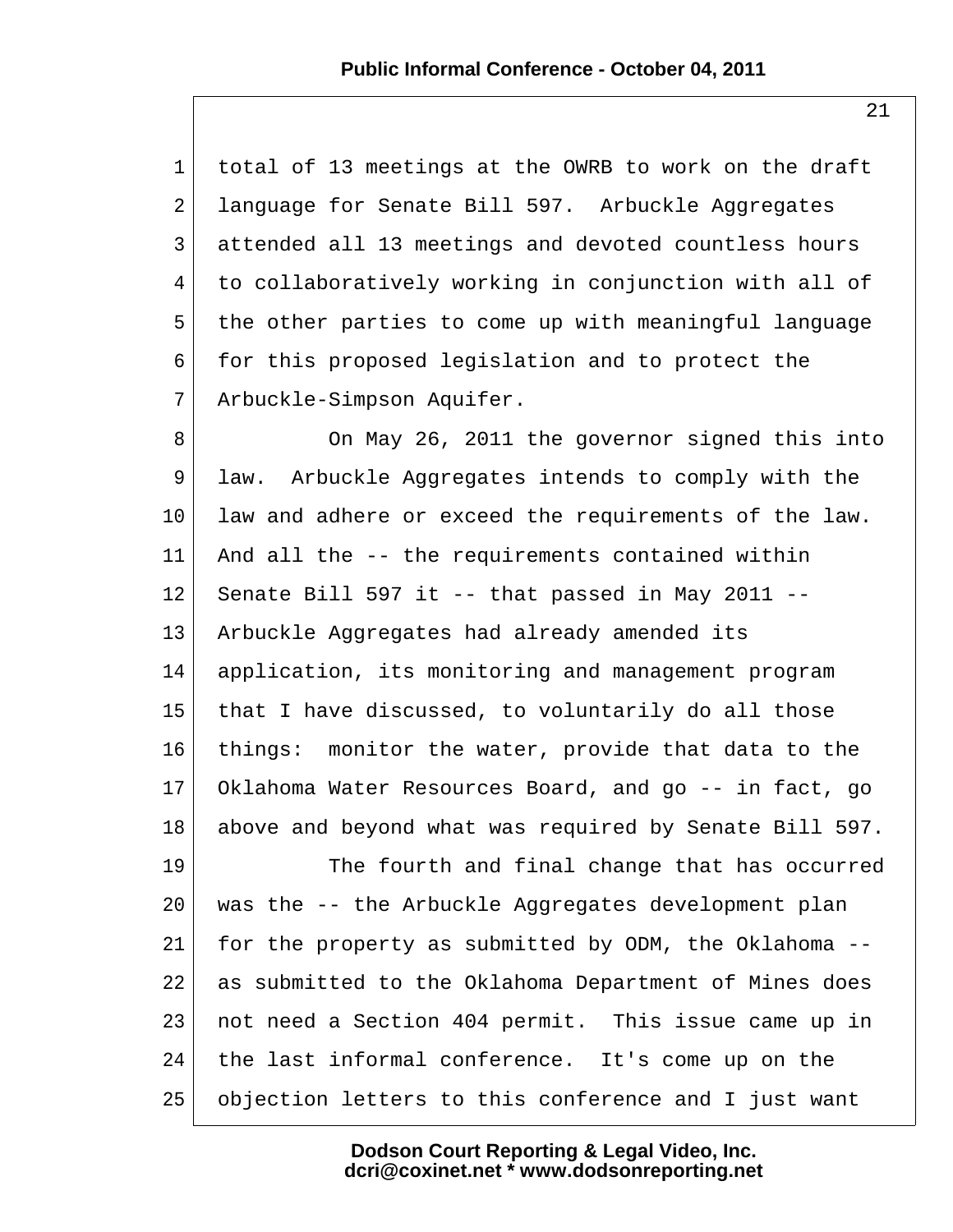1 to explain to you the -- the process that we went 2 through to get the determine  $-$  to determine if a 404 3 Clean Water permit was needed. 4 Arbuckle Aggregates retained an environmental 5 expert to determine if any permits were needed from 6 the Corps of Engineers. It was determined that 7 Arbuckle Aggregate -- Aggregates's development plan 8 required several nationwide permits or NWPs. The NWPs 9 have not been -- have been request -- have been 10 provided to the Oklahoma Department of Mines as 11 required. It was determined that a Section 404 permit 12 was not needed. At our last meeting, the attorney for 13 CPASA raised the question of whether Arbuckle 14 Aggregates needed a 404 permit. It was not an 15 engineer, it was not a environmental expert, it was 16 their attorney. 17 Arbuckle relied on our environmental expert, 18 but in an abundance of caution, we hired a second 19 additional expert to review our need for a 404 20 permit. The second expert conducted an analysis and 21 field studies and concluded that Arbuckle Aggregates 22 did not need a 404 permit. To be absolutely positive 23 that we did not need a 404 permit, Arbuckle Aggregates 24 contacted the regulating agency, the Army Corps of

25 Engineers, and requested a determination if the 404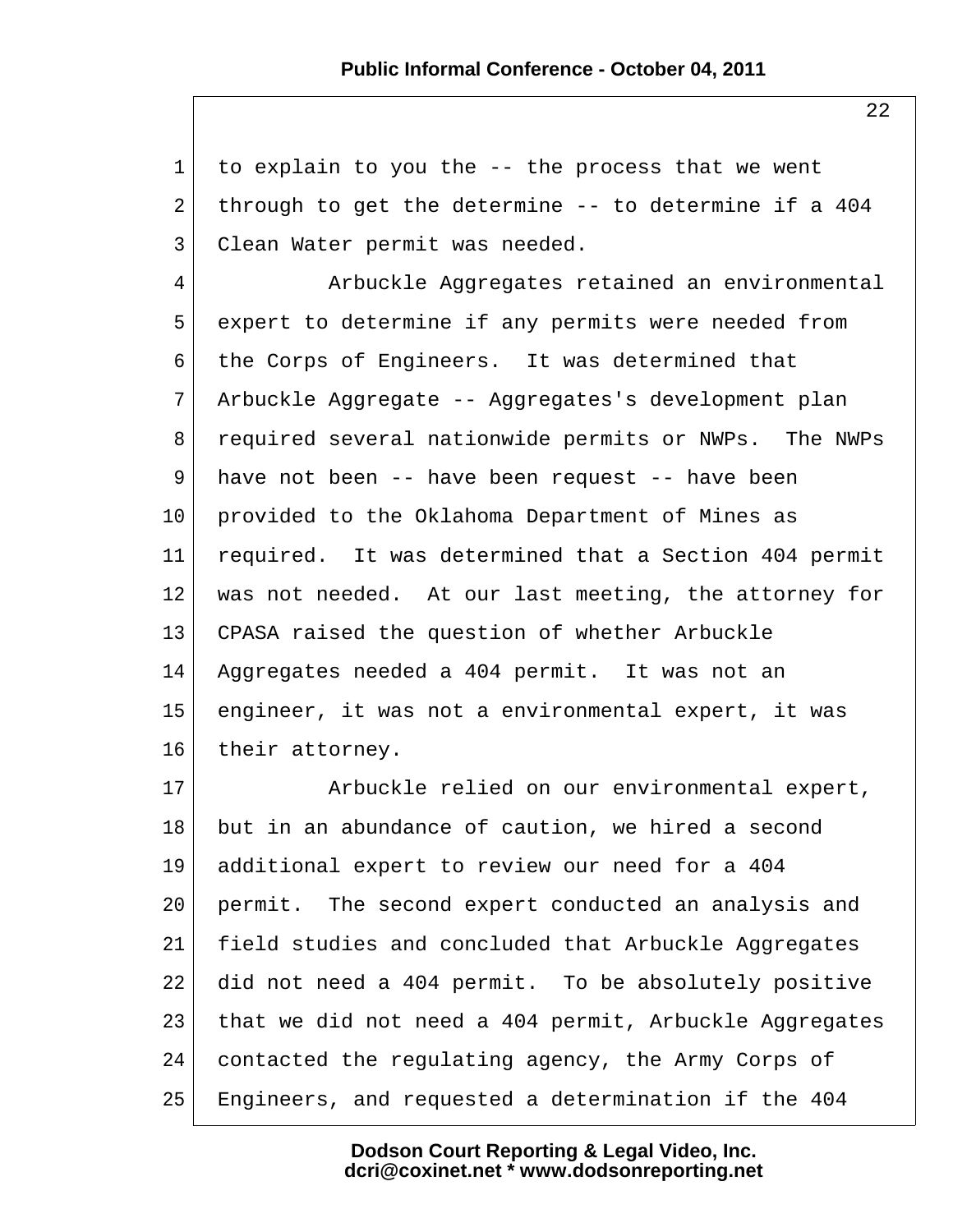1 permit was necessary. 2 The Corps of Engineers reviewed our expert's 3 analysis and conclusions and conducted a field study, 4 then determined that we did not need a 404 in 5 relationship to our development of the property. The 6 material submitted to the Corps of Engineers was the 7 same material submitted to the Oklahoma Department of 8 Mines. The Corps considers the matter closed and I 9 would like to introduce as an exhibit the letter that 10 was received from the Corps of Engineers on April 26, 11 2011 stating that Arbuckle Aggregates does not need a 12 404 permit. 13 And that's all we have for our update. I 14 appreciate your time. 15 MR. SHOLAR: This will be Exhibit No. 16 57. 17 AUDIENCE MEMBER: Can we ask questions? 18 MR. SHOLAR: They will -- you will have  $19$  a chance to speak and then  $-$  they will  $-$  and they 20 can address your questions at the end. 21 Is there anybody else from Arbuckle 22 Aggregates that is going to be speaking? 23 MS. NICHOLS: No. 24 MR. SHOLAR: All right. Again, we're  $25$  going -- we're going to start with the -- the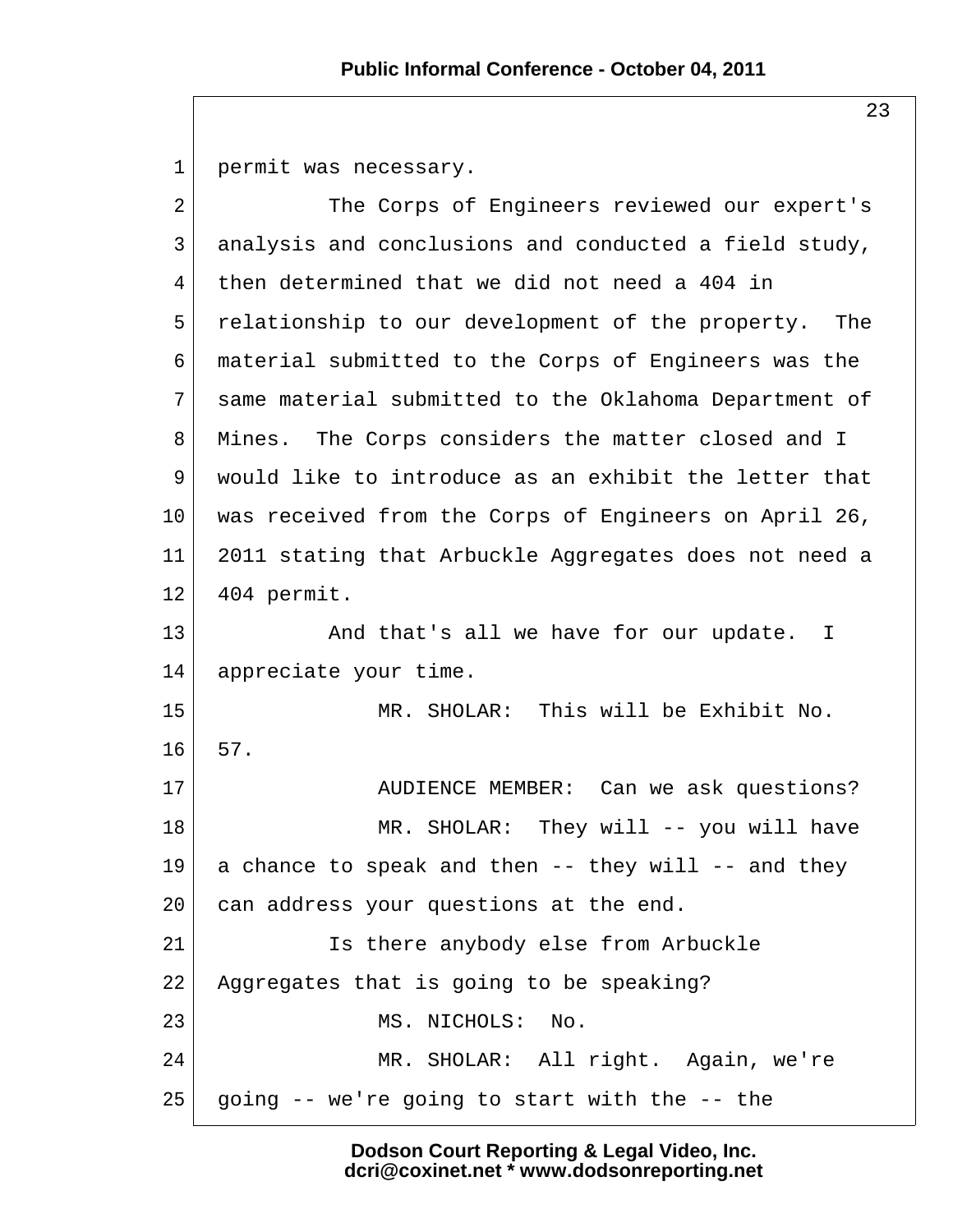| $\mathbf 1$    | individual speakers. You will have three -- you will  |
|----------------|-------------------------------------------------------|
| 2              | have three minutes to speak. Mr. Shore has -- has the |
| $\mathfrak{Z}$ | cards over here and a timer and he will let you know  |
| 4              | the time as it comes down and at the end, there is a  |
| 5              | timer that has a beep on it, so it will alert us that |
| 6              | it is time to move on. So we will go ahead and get    |
| 7              | started.                                              |
| 8              | Our first one, if I -- Ford Chapman?                  |
| 9              | MR. CHAPMAN: Fred.                                    |
| 10             | MR. SHOLAR: Fred Chapman.                             |
| 11             | MR. CHAPMAN: But I don't want to say                  |
| 12             | anything at this time.                                |
| 13             | MR. SHOLAR: All right. Mr. Chapman                    |
| 14             | does not want to speak.                               |
| 15             | Floy Parkhill.                                        |
| 16             | MS. PARKHILL: I don't have anything                   |
| $17 \,$        | further to add to the testimony that I gave earlier.  |
| 18             | MR. SHOLAR: Okay. Miss Parkhill does                  |
| 19             | not have anything new to add from her last testimony  |
| 20             | in December 2, 2010.                                  |
| 21             | Zeno McMillan. Mr. McMillan, if you -- if             |
| 22             | you would state your name and address for us, please, |
| 23             | sir.                                                  |
| 24             | MR. MCMILLAN: Zeno McMillan, 7995 South               |
| 25             | Lone Cedar Road, Mannsville, Oklahoma, 73447.         |
|                |                                                       |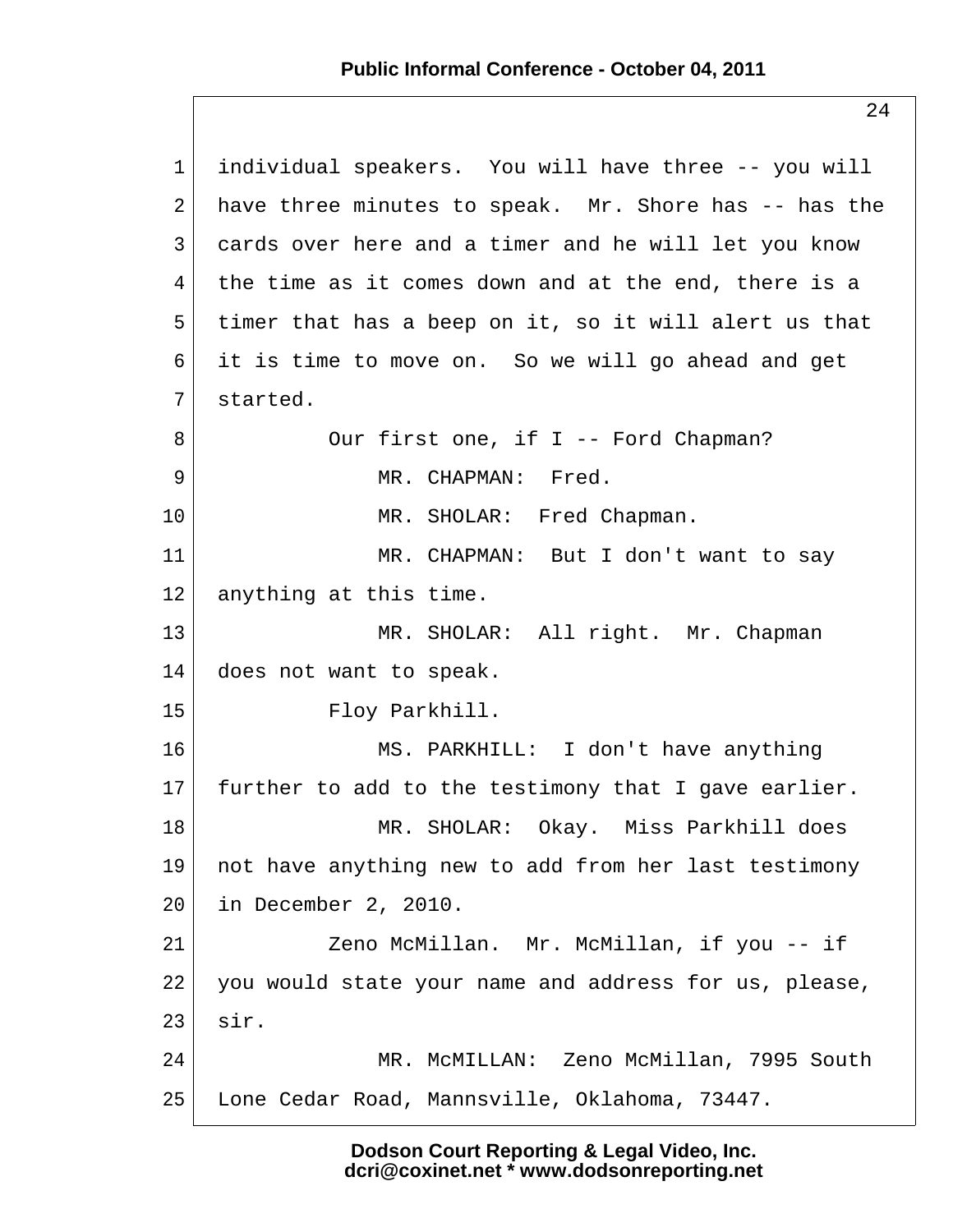1 MR. SHOLAR: Thank you, sir. 2 MR. McMILLAN: I appreciate the 3 opportunity to protest today. I didn't get to 4 before. I didn't receive the notice letter where it 5 was happening today, but luckily somebody told me it 6 was here. 7 My family makes a living ranching on some 8 property over the Arbuckle-Simpson just south of the 9 current mines and we depend on springs to water our 10 cattle and for our deer hunting purposes and so be it, 11 and those springs are the headwaters for multiple 12 creeks that fellow landowners south of us also depend 13 on for the same purposes. And I just feel the -- the 14 current situation with our drought conditions and the 15 mining situation as it is, any future mines would be 16 detrimental to the water supply, not only for now but 17 the future. The  $-$ - the area is only going to grow, 18 going to get more people, and if you want development 19 and you want the community to grow and you want the -- 20 the current people living there to be happy, we have 21 to have water. And if that's what we depend on for 22 our livelihood like I do, you really depend on it. So 23 that's  $-$  that's pretty well all I have to say. 24 MR. SHOLAR: Thank you. Thank you, 25 | sir. We appreciate your comments.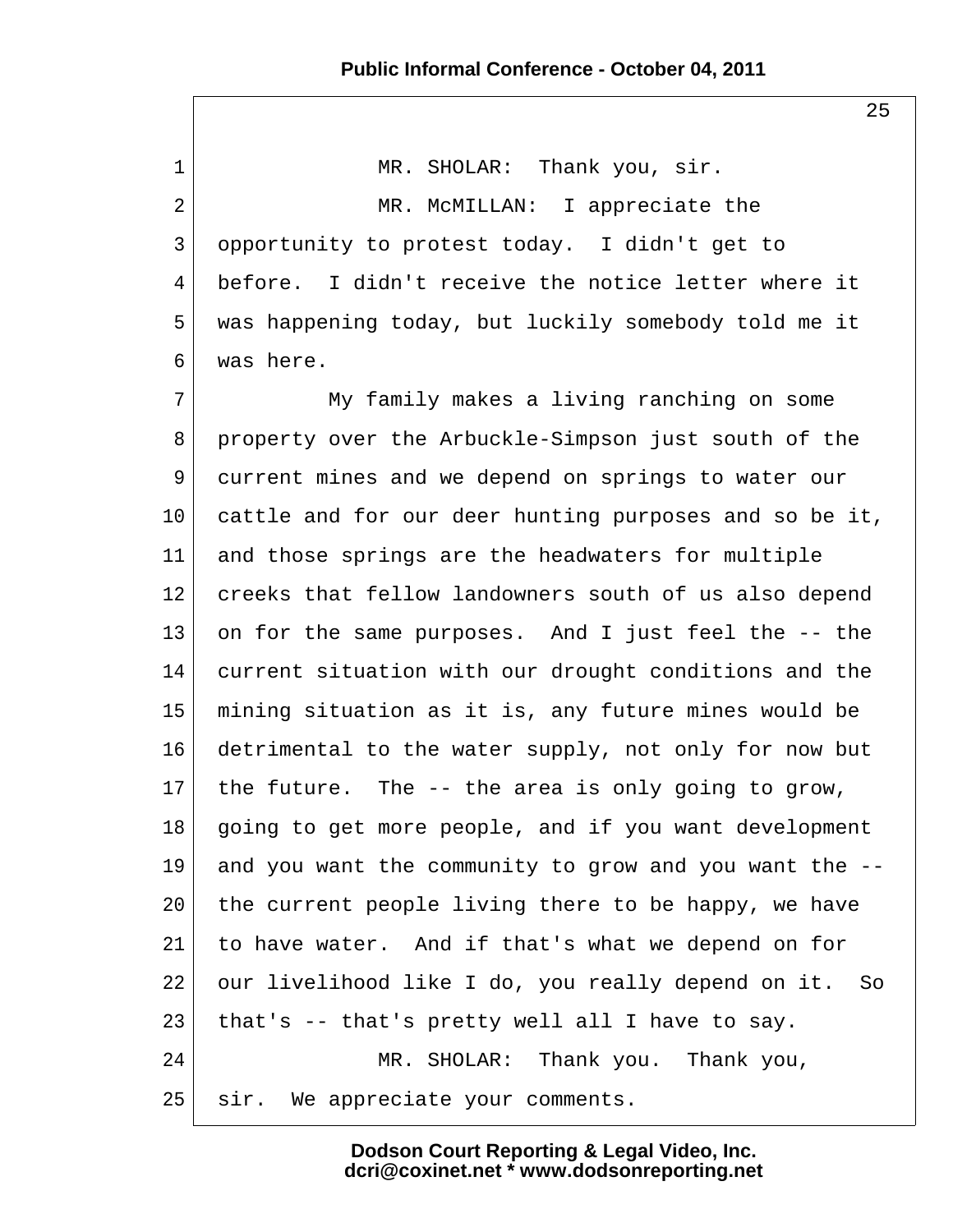26 1 Roy Robbins. 2 MR. ROBBINS: I'll let stand what I said 3 at the last meeting. 4 AUDIENCE MEMBER: And it's Req Robbins. 5 MR. ROBBINS: It's Reggie Robbins. 6 MR. SHOLAR: Reg -- Reggie. So Reg 7 Robbins. Mr. Robbins has spoken on December 2, 2010 8 and he will let those -- those statements stand for 9 his statements this time as -- as well. Might help to 10 put my glasses on. 11 Shannon Shirley. State your name and 12 address, please, ma'am. 13 MS. SHIRLEY: Yes, sir. My name is 14 Shannon Shirley. I live at 2370 North Daube Ranch 15 Road, Mill Creek, Oklahoma, 74856. 16 MR. SHOLAR: Thank you. 17 MS. SHIRLEY: As I said before, my name 18 is Shannon and I live in Mill Creek, Oklahoma, and I 19 live on Mill Creek. I'd like to thank the Oklahoma 20 Supreme Court for making us a little bit more valid 21 protestants in this informal conference. 22 My family and I depend on Mill Creek for our 23 domestic use. We have a well, but it's in Granite, so 24 it only has water when it rains. Mill Creek has been 25 severely compromised by the mining industry in the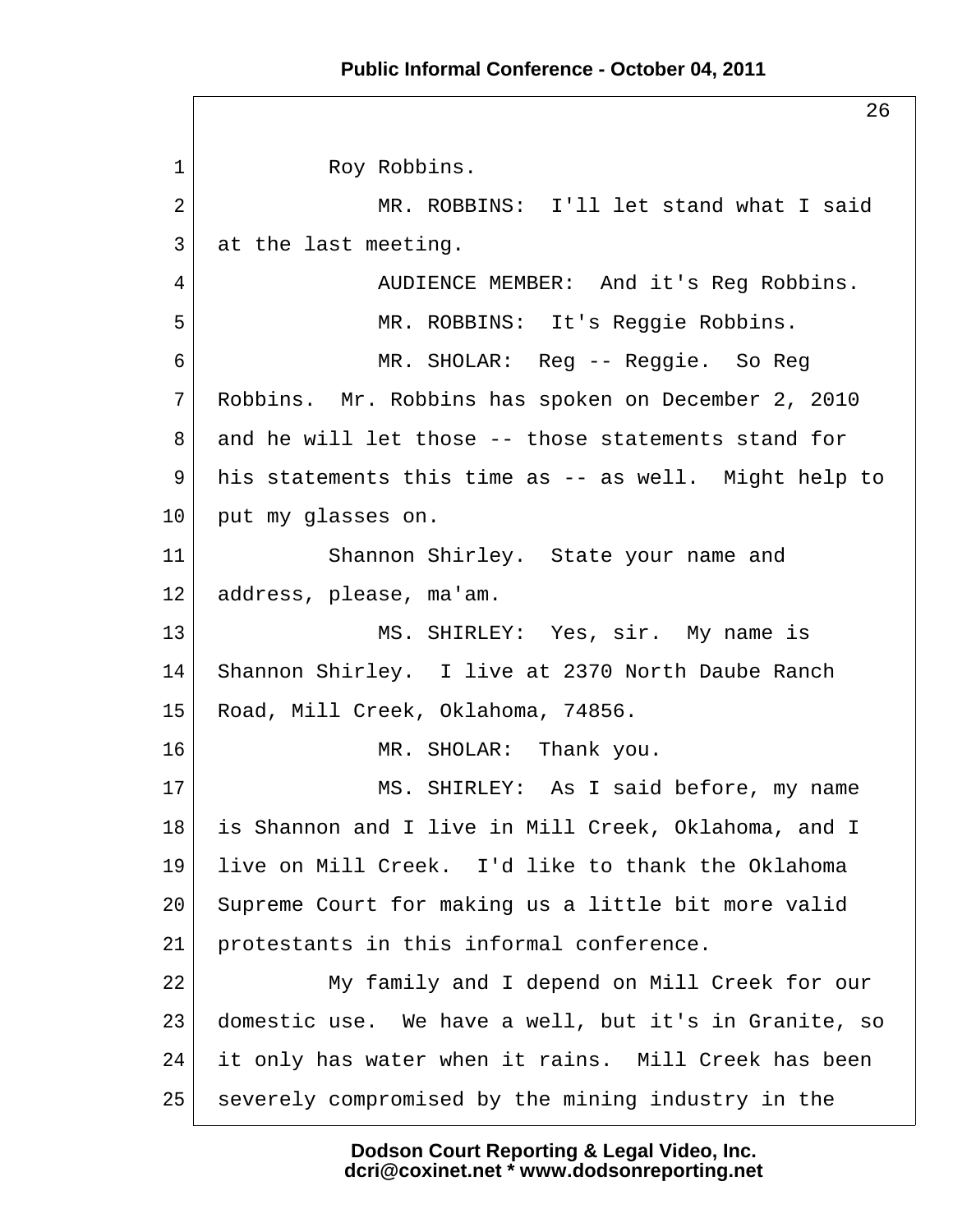| $\mathbf{1}$    | area. It just makes sense, when you pump millions and          |
|-----------------|----------------------------------------------------------------|
| 2               | millions of gallons of water out of a pit surrounding          |
| 3               | the spring that that spring will suffer greatly.               |
| 4               | Arbuckle Aggregates proposes to mine the tributaries           |
| 5               | and in the basin that supports Mill Creek. I think it          |
| 6               | will be the final nail in Mill Creek's coffin.<br>$\mathbb{I}$ |
| 7               | believe it should be the obligation and the duty of            |
| 8               | the Department of Mines to not grant a permit to a             |
| 9               | mine without knowing what the consequences will be.            |
| 10              | The citizens of Oklahoma and their well-being                  |
| 11              | and the quality of life should trump industry,                 |
| 12              | especially out-of-state industry. We pay the taxes             |
| 13              | that support the Department of Mines. To allow                 |
| 14              | Arbuckle Aggregates to proceed may well destroy this           |
| 15              | area and I'm pretty sure it will take out Mill Creek.          |
| 16              | Money for an outside, out-of-state business with maybe         |
| 17 <sub>2</sub> | a handful of employees does not outweigh the citizens          |
| 18              | of Oklahoma or the tourist dollars that we depend on           |
| 19              | in this area. When you're talking about people's               |
| 20              | lives and people's property and people's water, it's           |
| 21              | way more important than aggregates.                            |
| 22              | I don't know what we're supposed to do when                    |
| 23              | there's no water left in the creeks. That's all we             |
| 24              | have here for water. We don't have wells, not in               |
| 25              | Granite. We know that the tourism will be gone when            |

**Dodson Court Reporting & Legal Video, Inc. dcri@coxinet.net \* www.dodsonreporting.net**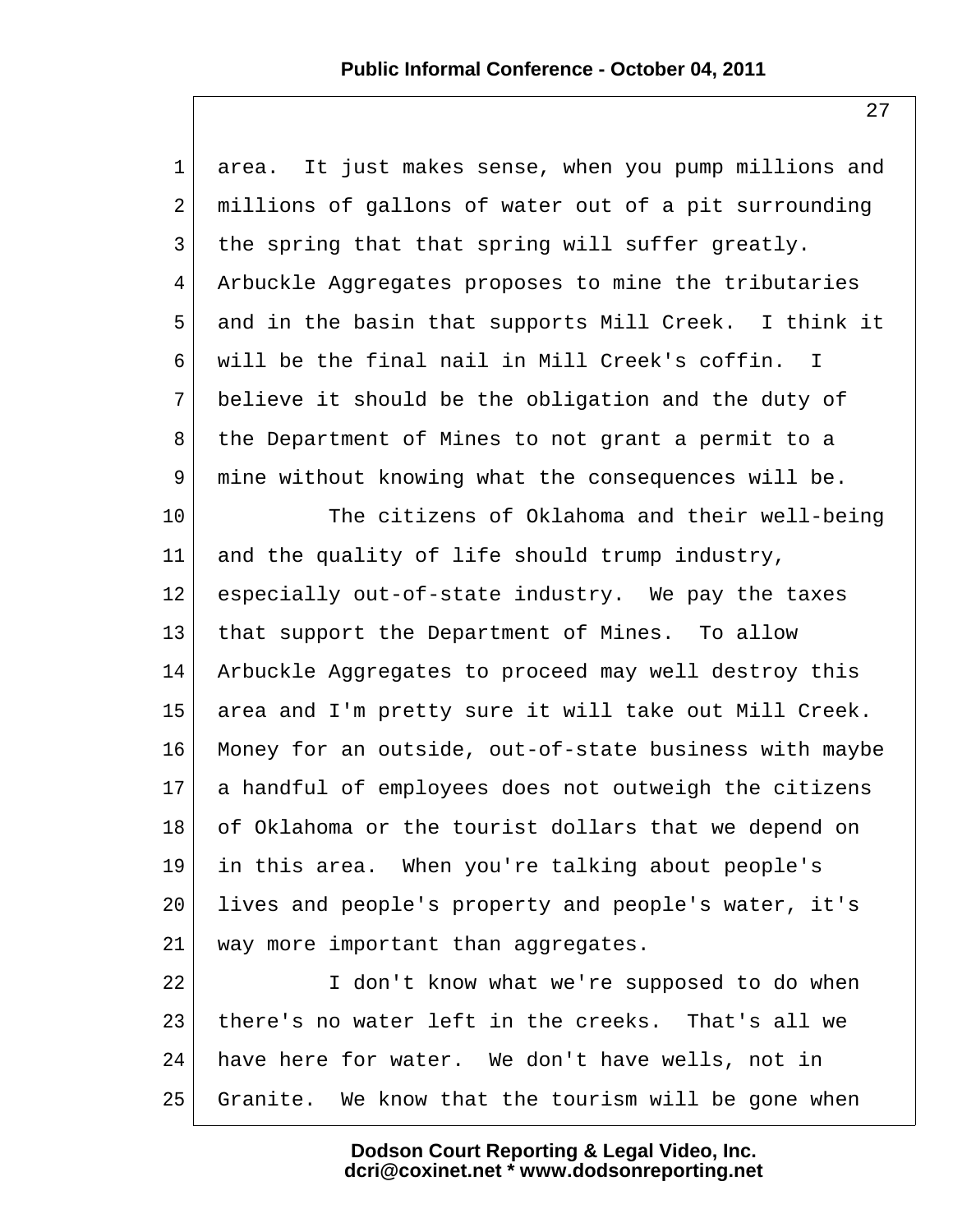| $\mathbf 1$ | the water goes. The priorities here are all wrong.     |
|-------------|--------------------------------------------------------|
| 2           | We -- I can't even believe we're having this fight.    |
| 3           | We shouldn't even be having this discussion. We have   |
| 4           | the science, we have USGS modeling, we have the most   |
| 5           | studied aquifer in the entire state. We know what's    |
| 6           | going to happen. It's already happening. And I         |
| 7           | appreciate you having this second informal conference  |
| 8           | for us.                                                |
| 9           | MR. SHOLAR: Thank you, ma'am.                          |
| 10          | Appreciate it.                                         |
| 11          | Gloria Webb.                                           |
| 12          | MS. WEBB: Gloria Webb, 1250 Webb,                      |
| 13          | Tishomingo, Oklahoma.                                  |
| 14          | I just want to agree with what Shannon said.           |
| 15          | I don't know why we're having to do this. It's an      |
| 16          | axiom, automatic, that water flows. It's not like      |
| $17 \,$     | rock that stays where it is. Water flows and seeks a   |
| 18          | level and it's also obvious that if you draw the water |
| 19          | out, the water level is going to drop, and it's going  |
| 20          | that in Kansas and Texas, nationwide, the water level  |
| 21          | has dropped. You draw it out, it's gone. And as a      |
| 22          | psychiatric nurse, to me, it's psychotic that people   |
| 23          | think they can draw out water for their own benefit    |
| 24          | and profit and deprive other people who depend on that |
| 25          | Thank you.<br>water.                                   |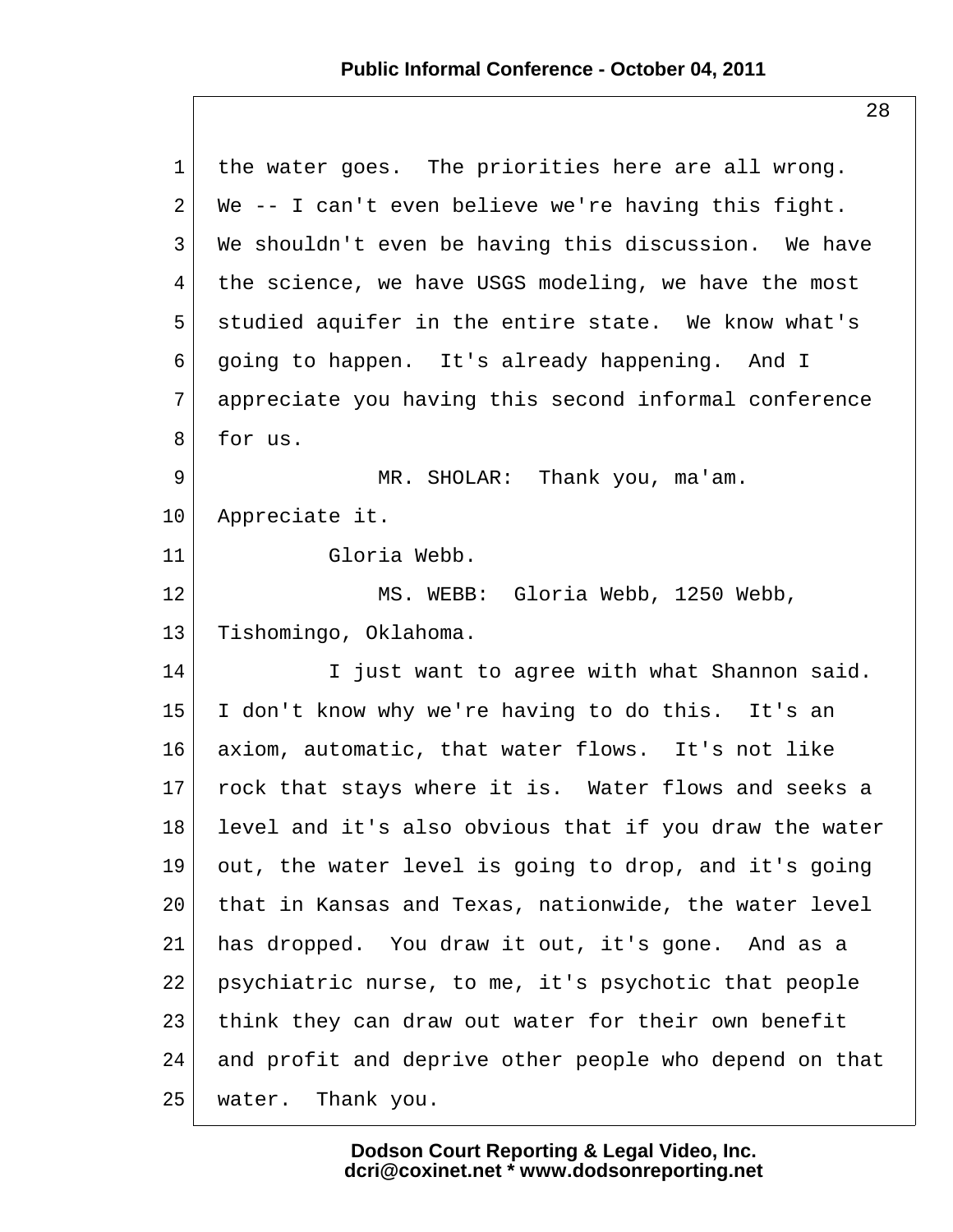29 1 MR. SHOLAR: Thank you, ma'am. 2 Larry Johnson. 3 MR. JOHNSON: My name is Larry Johnson. 4 I live at 6503 North Bellwood Road, Mill Creek, 5 Oklahoma. 6 I live about four miles southeast of the  $7$  proposed mine site. My concern is about the water. A 8 few years ago, Mr. Dawson was working for Arbuckle -- 9 not Arbuckle -- Martin Marietta and I went to all 10 their meetings in Oklahoma City and their argument was 11 that when they dug their mine, they weren't going to 12 get any substantial water. They had all kind of 13 experts. The experts said well, yes, we -- we may hit 14 some and the water level will drop in surrounding 15 areas. I know that -- that this time they're going to 16 have experts that are going to tell us the same thing. 17 If you throw enough money out to an expert, you can 18 get them to say anything you want. 19 We've got too many mines in the Mill Creek 20 area. There are a bunch of families that live very 21 close to this mining operation and there's been no 22 guarantee of bringing us any rural water or anything 23 else. If they dig their mine and we run out of water, 24 from their prior experts, they said the water level 25 was going to drop. We run out of water, then what do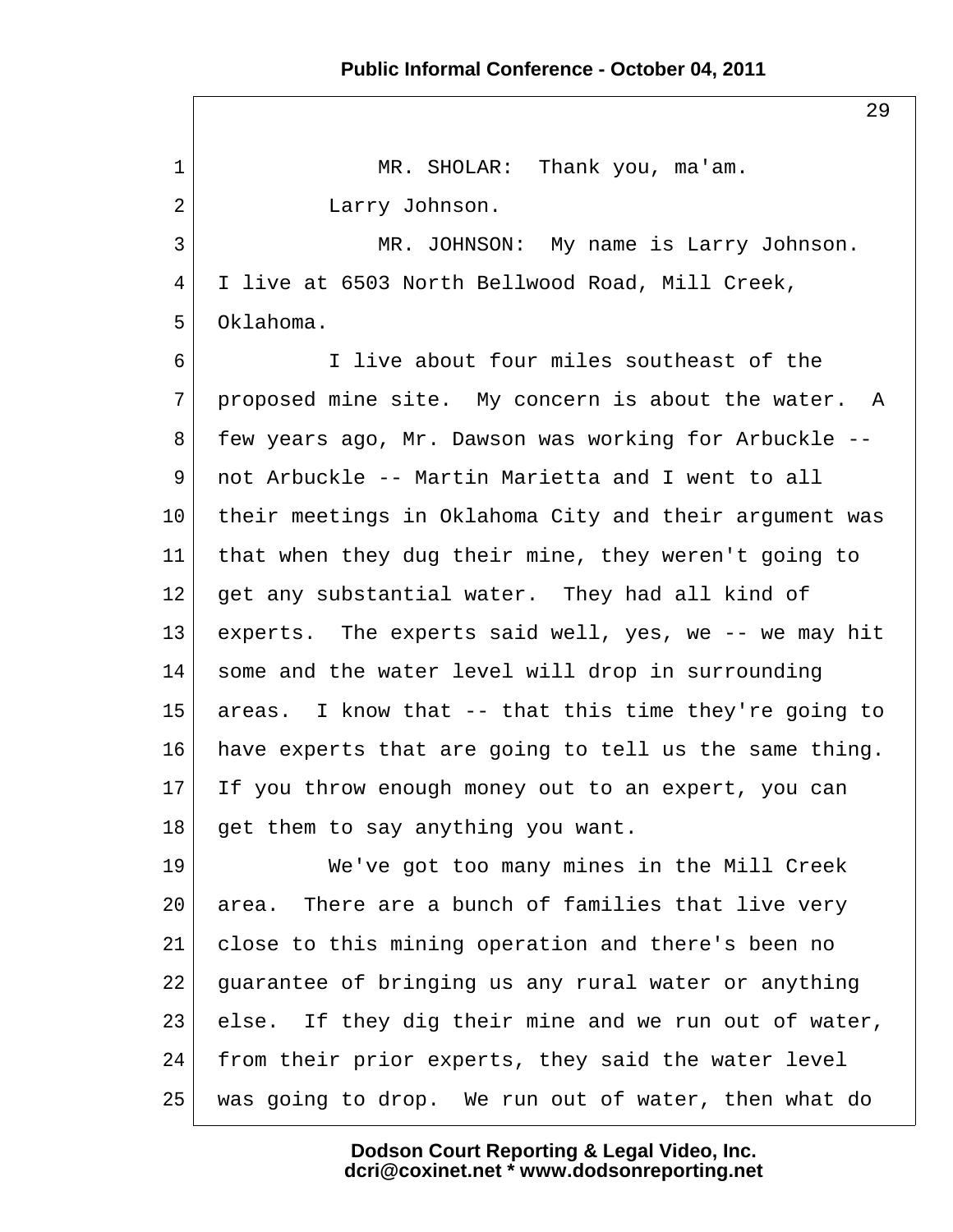1 we do? Aside from the water, there's hundreds of 2 trucks every day that run Highway 1. All of the 3 surrounding area I'm sure, myself included, we replace 4 the windshields in our vehicles quite often. That's 5 not the mine's fault. It's really not even the 6 truckers' fault, but they have a gravel road they go 7 in and out of the mine sites and when they leave and  $8$  go down the highway, there's rocks stuck in their 9 treads and they're going to damage our vehicles. 10 I -- it's kind of like you putting the cart 11 before the horse in all of this. Mr. Dawson and his 12 company go and procure land, then they want the permit 13 to mine after they already own the land. I feel it 14 should be the other way around. You should locate the 15 land, get your permit, and then develop your mine. 16 That's really all I've got to say. 17 MR. SHOLAR: Thank you, sir. I 18 appreciate your time. 19 Mr. Smith, do we have any more pink sheets?  $20$  All right. Now we will --21 MR. CHAPMAN: Can I speak now? 22 MR. SHOLAR: Have you signed up to 23 speak, sir? 24 MR. CHAPMAN: I was the first one. 25 MR. SHOLAR: Oh, you're mister -- yes,

> **Dodson Court Reporting & Legal Video, Inc. dcri@coxinet.net \* www.dodsonreporting.net**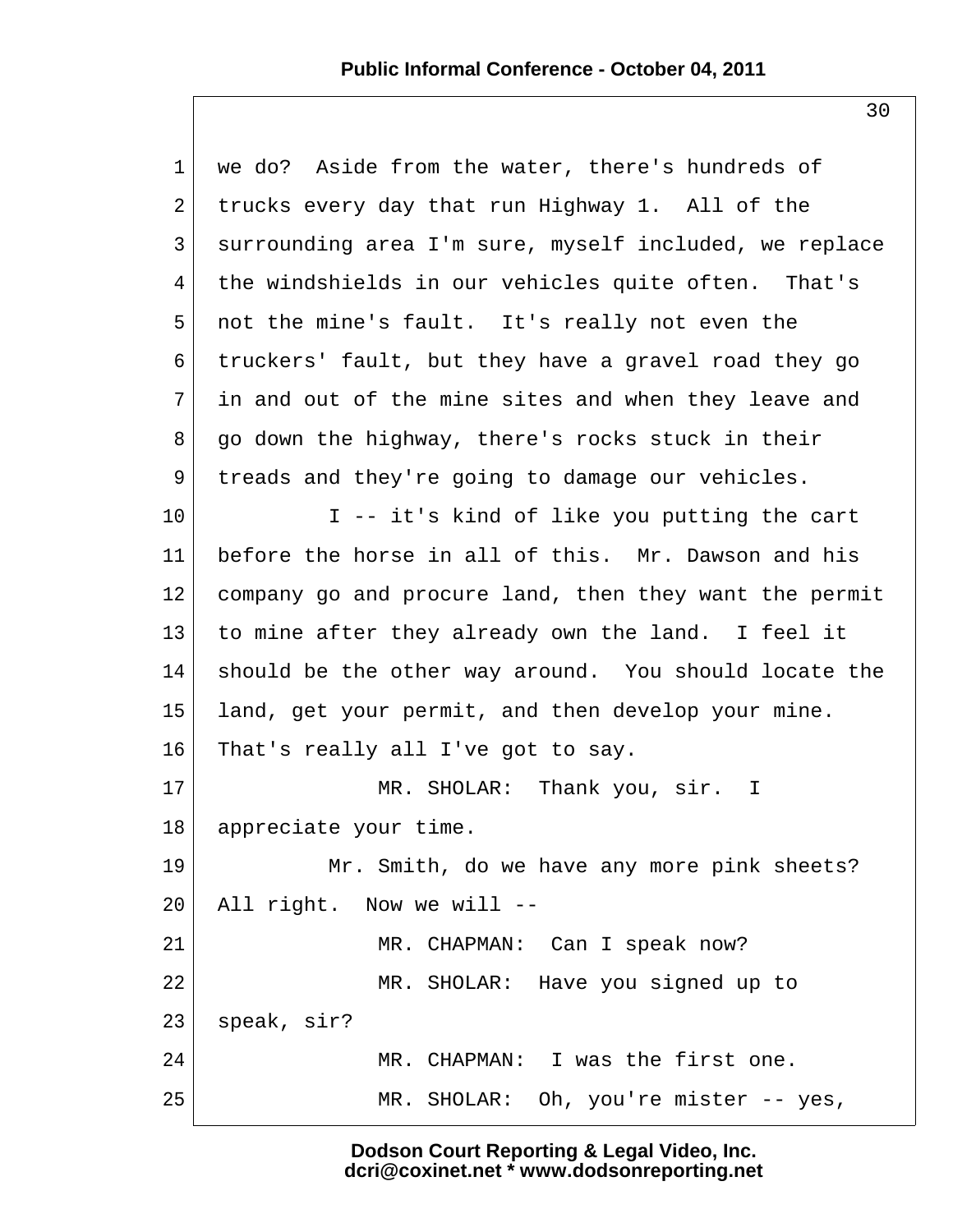31 1 mister -- 2 MR. CHAPMAN: Chapman. 3 MR. SHOLAR: -- Chapman. Yes, you may 4 speak now. Yes, sir. 5 | MR. CHAPMAN: I'm Fred Chapman from 6 Ardmore. My address is Post Office Box 1754, 7 Ardmore. 8 My folks have been in this area a long, long 9 time and we bought this property because of the 10 flowing streams and the beautiful springs. And I 11 started in the cattle business when I got out of the 12 Army in the '50s, in 1953, and we were in a drought at 13 | that time and we thought it was a terrible drought, 14 but it wasn't near as bad, I don't think, as this 15 one. And my folks were here all during the Dust Bowl 16 days and we had all those fights managed, but at least 17 during the '50s, I was able to take an old diesel pump 18 that we had used for irrigation and go down to the 19 river and lay 8-inch pipe to every one of our ponds 20 that was close enough and we filled all of them up. 21 But as you know, this year, even the Washita, and 22 that's because all these flowing streams like Mill 23 Creek and we have two miles in Mill Creek between our 24 property line and the wildlife. 25 All this has been dry and there's -- since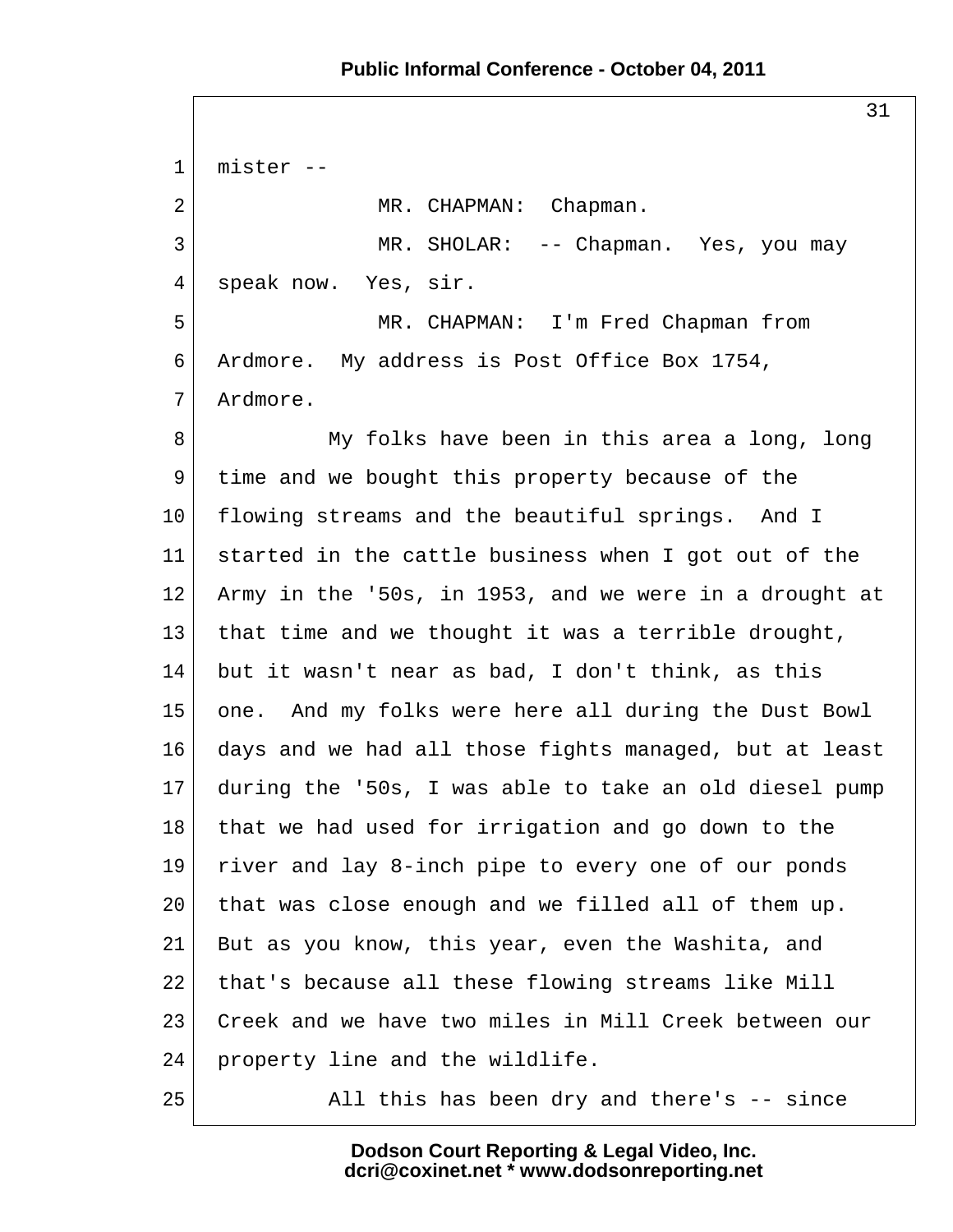1 this last little bunch of rain it has pepped up a 2 little bit, but our cattle, as they walk across the 3 fields down there in the bottom, the dust just boils 4 up clear around them and everybody that I see that 5 notices that, they tell me that they've never seen 6 anything like the drought that we're having at the 7 present time. For the  $-$  about the way we have a lot 8 of dust pneumonia from this dust and there's just one 9 thing that's going to cure it and that's cutting back 10 on the amount of water that all of us are pumping out 11 of the underground.

12 and so much of our water -- we have a number 13 of ranchers, but the one above the quarry, there's 14 underground caves that carry all that water to -- to 15 our ranch house and to supply our livestock and on 16 behalf of Mr. McMillan's property. They go through 17 these caves underground and there's just not hardly 18 any water in them. My son ran out of water this week 19 at his home which is just north and west of the quarry  $20$  site.

21 Our water rights that we have -- have made 22 application for date back to before 1950. I don't 23 know the exact date, but we've -- every year we've 24 made our water reports on our usage. We've had a lot 25 of peanuts that we irrigated. That -- and there's --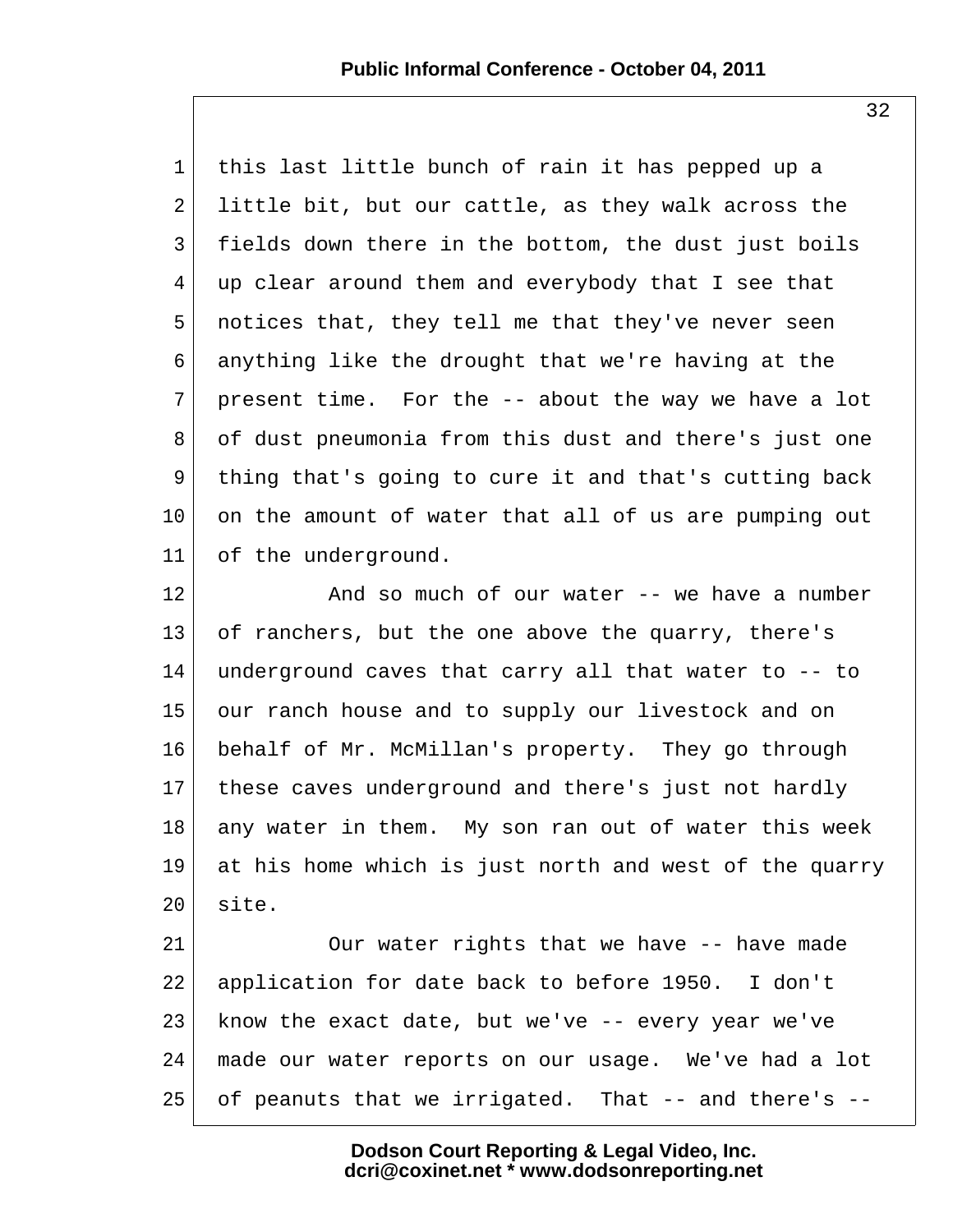1 can't do any of that now. This is just no time to be  $2$  putting in a quarry and the quarry should be put off 3 until they can sell their rock, and there's not much 4 construction going on in the United States. We have 5 plenty of quarries. 6 MR. SHOLAR: Mr. Chapman -- 7 MR. CHAPMAN: Right now they're in 8 operation -- 9 MR. SHOLAR: -- excuse me, sir --10 MR. CHAPMAN: -- and this one is not 11 needed. 12 MR. SHOLAR: Mr. Chapman, if you -- if 13 you want -- your three minutes is up. If you want to 14 make a final statement, that would be appreciated. 15 MR. CHAPMAN: We would certain -- we 16 certainly appreciate the fact that the Supreme Court 17 has taken on this case and we hope that they will keep 18 helping us to fight this situation. Thank you. 19 MR. SHOLAR: Thank you, sir. All 20 right. 21 Now we're going to -- we have our speakers 22 who are representing groups or others and so I'll just 23  $r$  randomly  $-1$ 'm going to go through this list.  $24$  These -- these speakers have -- have a six -- six 25 minutes and I need you to give me your name, address,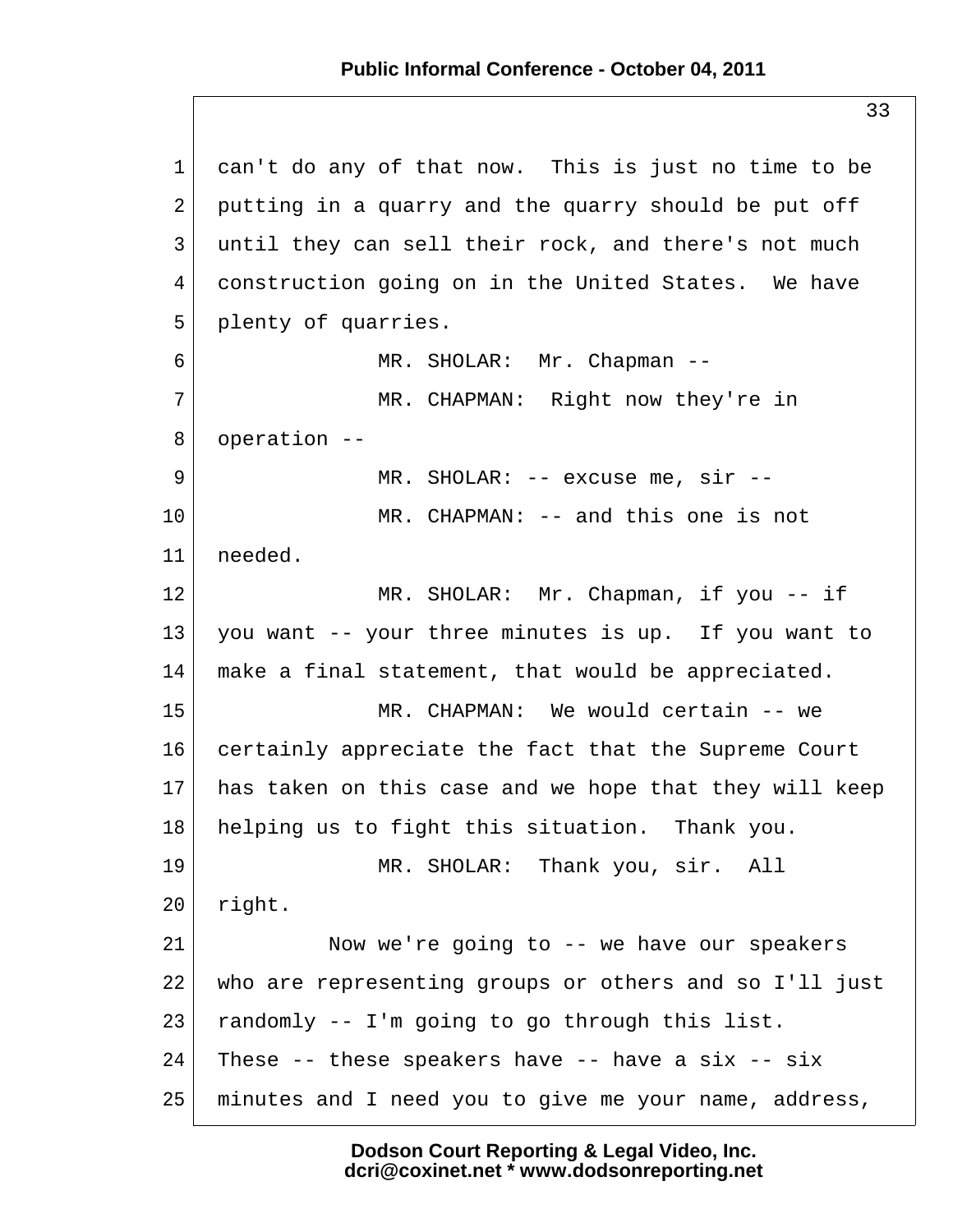1 and if you don't have a list of who you're 2 representing, please state for the record who you  $-$  3 who you are -- you're representing, if it's a group or  $4$  an agency. 5 So we'll start with Mr. Bruce Noble. 6 MR. NOBLE: Good evening. My name is 7 Bruce Noble and I'm representing the National Park 8 Service. My address is 1008 West 2nd Street, Sulphur, 9 Oklahoma, 73086. 10 I will be taking much less than my six 11 minutes of time, you'll be happy to know. I will say 12 I still stand behind our comments from the December 13 2nd meeting, both verbally and the ones we submitted 14 in writing. No major changes since then. 15 I did want to raise three questions for 16 Ms. Nichols based on her presentation. I'm happy to 17 hear about the monitoring plan. Kind of curious to 18 know who was involved in preparing it, what kind of 19 scientific expertise was reflected among the people 20 who produced the monitoring plan. Secondly, I'd be 21 curious to know can we get copies of the plan? Is 22 that something that's available to the public? I'd be 23 quite interested in -- in seeing it myself and I would 24 guess other people would as well. 25 MR. SHOLAR: Sorry to interrupt, mister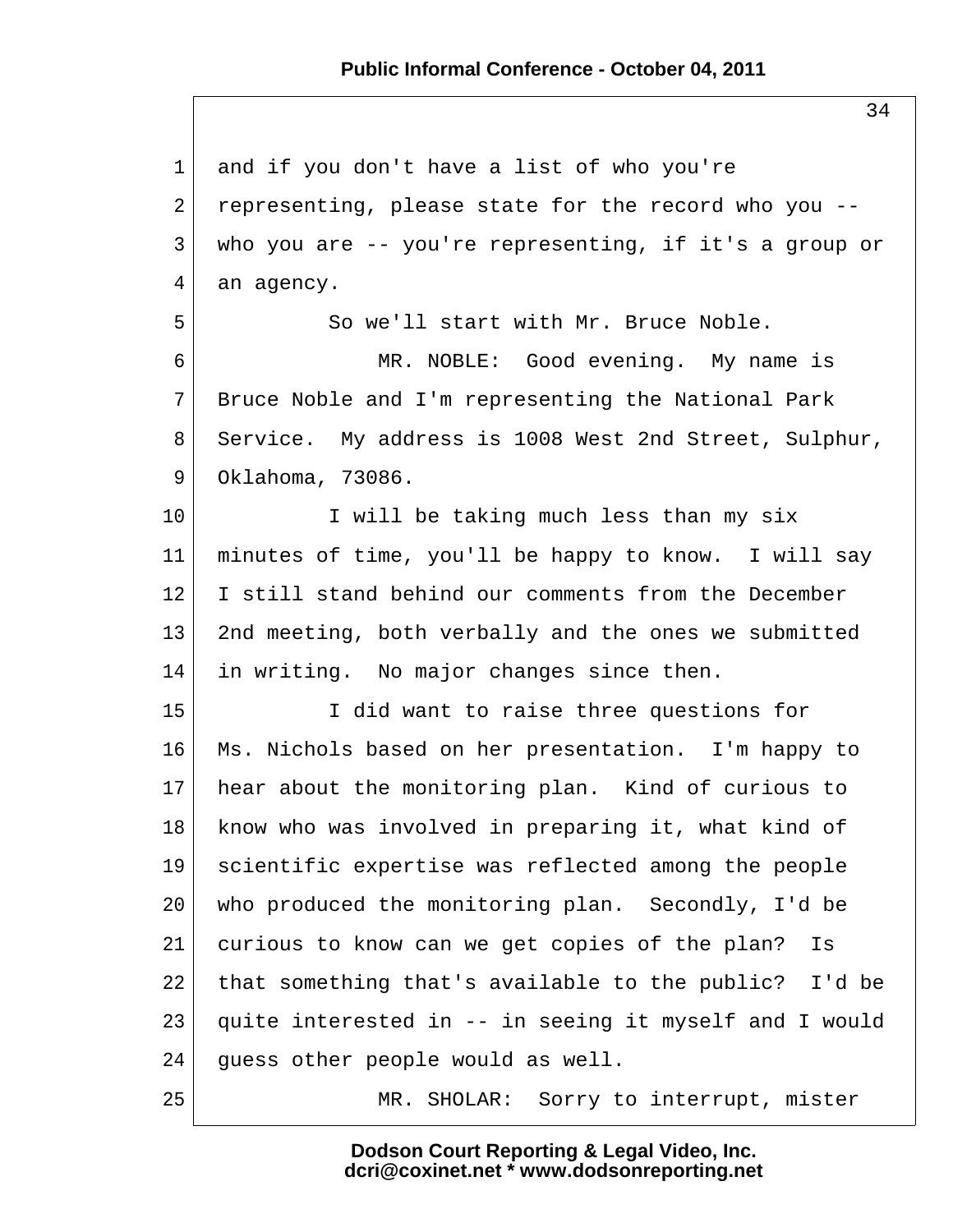#### **Public Informal Conference - October 04, 2011**

 $1$  -- that -- that's also -- that's a part of their 2 permit now, so if you  $-$  the permit is available at  $3$  the courthouse and it is in there as well. You're  $4$  welcome to get a copy, but it's also  $-$ - it is part of 5 their permit that they submitted. 6 MR. NOBLE: So it's public information? 7 MR. SHOLAR: Yes, sir. 8 MR. NOBLE: Okay. 9 MR. SHOLAR: Public information. 10 MR. NOBLE: Okay, very good, thank you. 11 And then the other question -- I would know 12 if I'd seen the monitoring plan, I have not, but I'm 13 just curious about the Gay well and whether that's one 14 of the nine wells that you're proposing to monitor, 15 and that is it. Thanks for everybody here tonight and 16 following this issue. 17 MR. SHOLAR: Thank you, sir. Appreciate 18 your time. 19 Laurie Anne Williams. State who you're 20 representing and then your address, please, ma'am. 21 | MS. WILLIAMS: My name is Laurie Anne 22 Williams and I'm attorney and I'm representing the 23 estate of Ida Sutton Williams, address P.O. Box 1587, 24 Ardmore, Oklahoma. 25 May it please the hearing officer, as I

> **Dodson Court Reporting & Legal Video, Inc. dcri@coxinet.net \* www.dodsonreporting.net**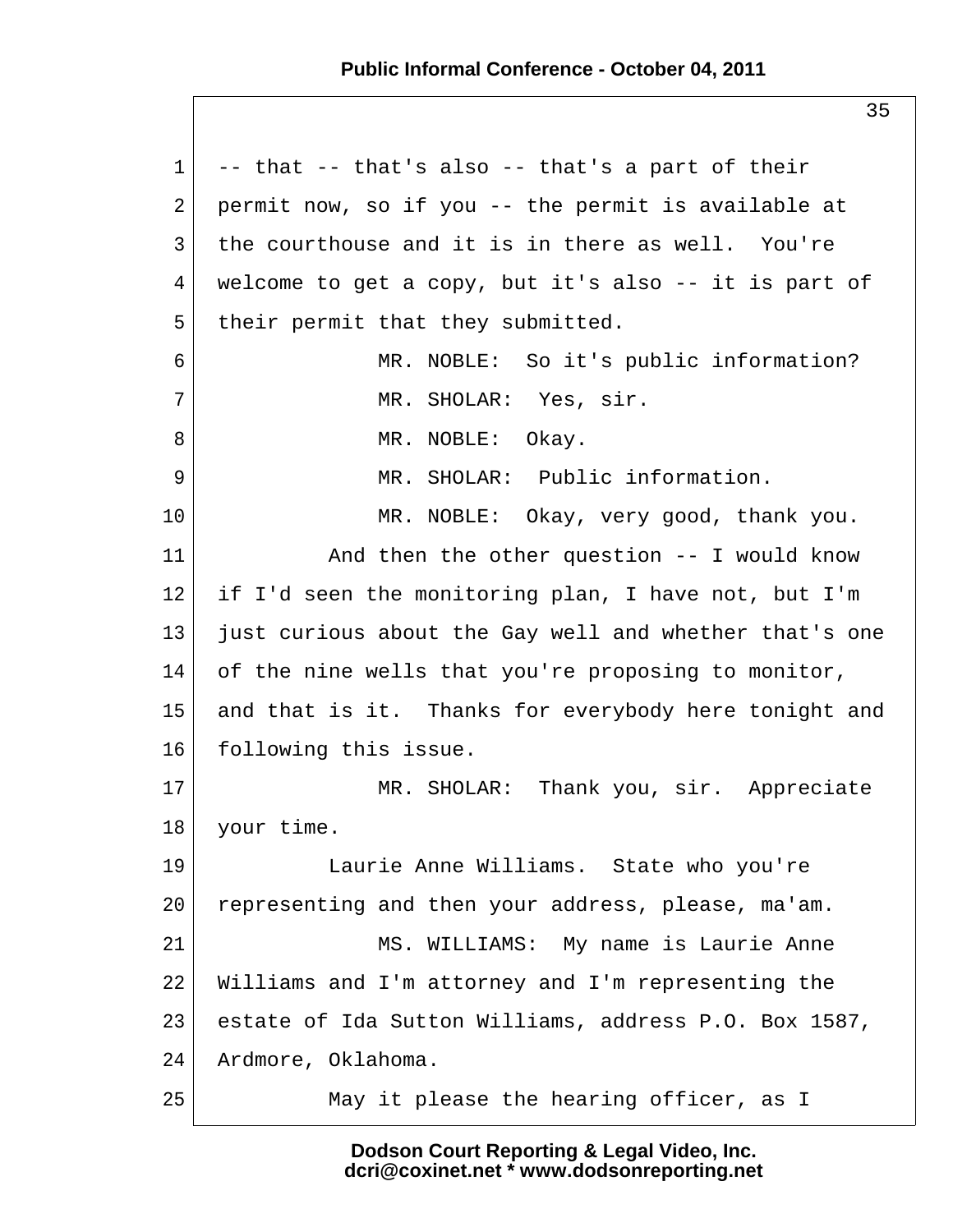1 indicated at the beginning of this hearing before we 2 started, I have received a copy of the notice, the 3 second notice and order referring and setting informal 4 conference, and there is no information as to any new 5 pleadings, any -- any additional information filed by 6 the applicant in this cause. I think the concept of  $7$  due process -- I'm glad that the Supreme Court, as 8 Miss Shirley -- as Miss Shirley indicated, has -- has 9 | taken up due process because it seems that the due  $10$  process is lacking in this case because, once again, 11 it -- it's like Whac-A-Mole with this case. That's  $12$  all I can think of. As I sat there I thought, we look 13 at something and then something else pups -- pops up 14 that's brought in and we've not ever been able to see 15 the final application that the applicant has -- has 16 filed.

17 As far as a plan, the applicant may have 18 addressed a plan amongst itself and -- and the mining 19 commission, but as far as the neighbors are concerned, 20 there's never been any discussion with any of the 21 neighbors and the neighbors are the ones who most 22 likely own the wells that they're talking about 23 monitoring. When you talk about Holder Springs and 24 the preliminary examination of Holder Springs, it will 25 have to be a preliminary examination because from the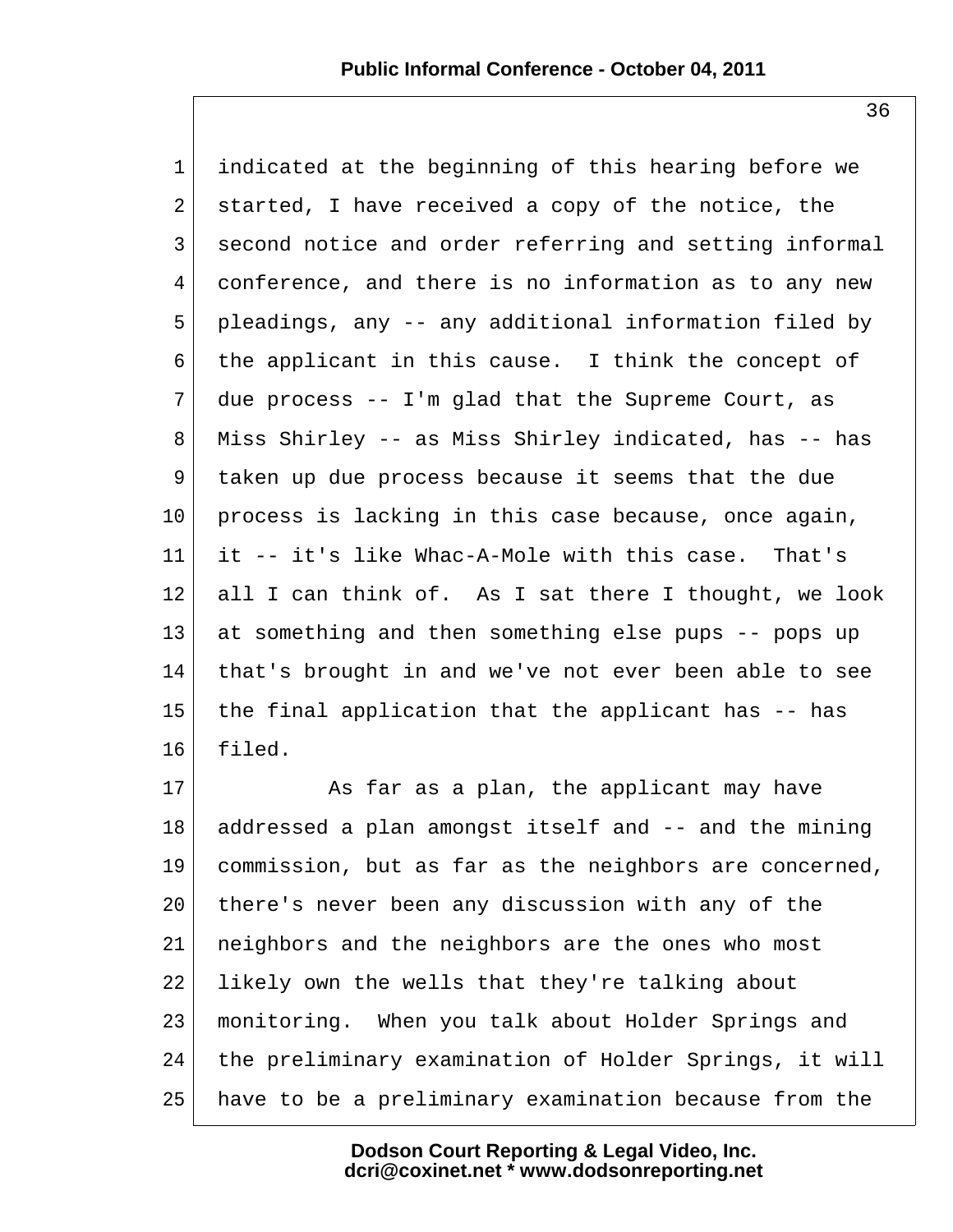1 initial application, once mining begins, Holder 2 Springs will be no longer. There will be no springs 3 there.

 $4$  As I -- I am -- I'm very glad that your 5 client, Miss Nichols, a Texas company whose principals 6 are currently the subject of several federal 7 proceedings, were invited to help regulate Oklahoma 8 water, whereas the estate of Ida Sutton Williams, the 9 owner of 8,000 acres since the early 1900s, was 10 provided no opportunity to participate in any of 11 that. The estate of Ida Sutton Williams owns a ranch 12 called Mill Creek Ranch. It's 8,000 acres directly 13 south and adjacent to the 575 acres that this Texas 14 company has purchased.

15 This application has gone on for several 16 years now. The only need that I have identified is  $17$  greed. It is greed by people who are already under 18 examination in federal proceedings in which their 19 ability to manage Texas resources is already in 20 question. So they've come to Oklahoma. New, I've 21 already presented and you mentioned the exhibits that 22 I submitted in appropriate time, numbers 38, 39, 40, 23 and 41, that concern the applicant's principal parties 24 and the federal proceedings with regard to their 25 financial situation.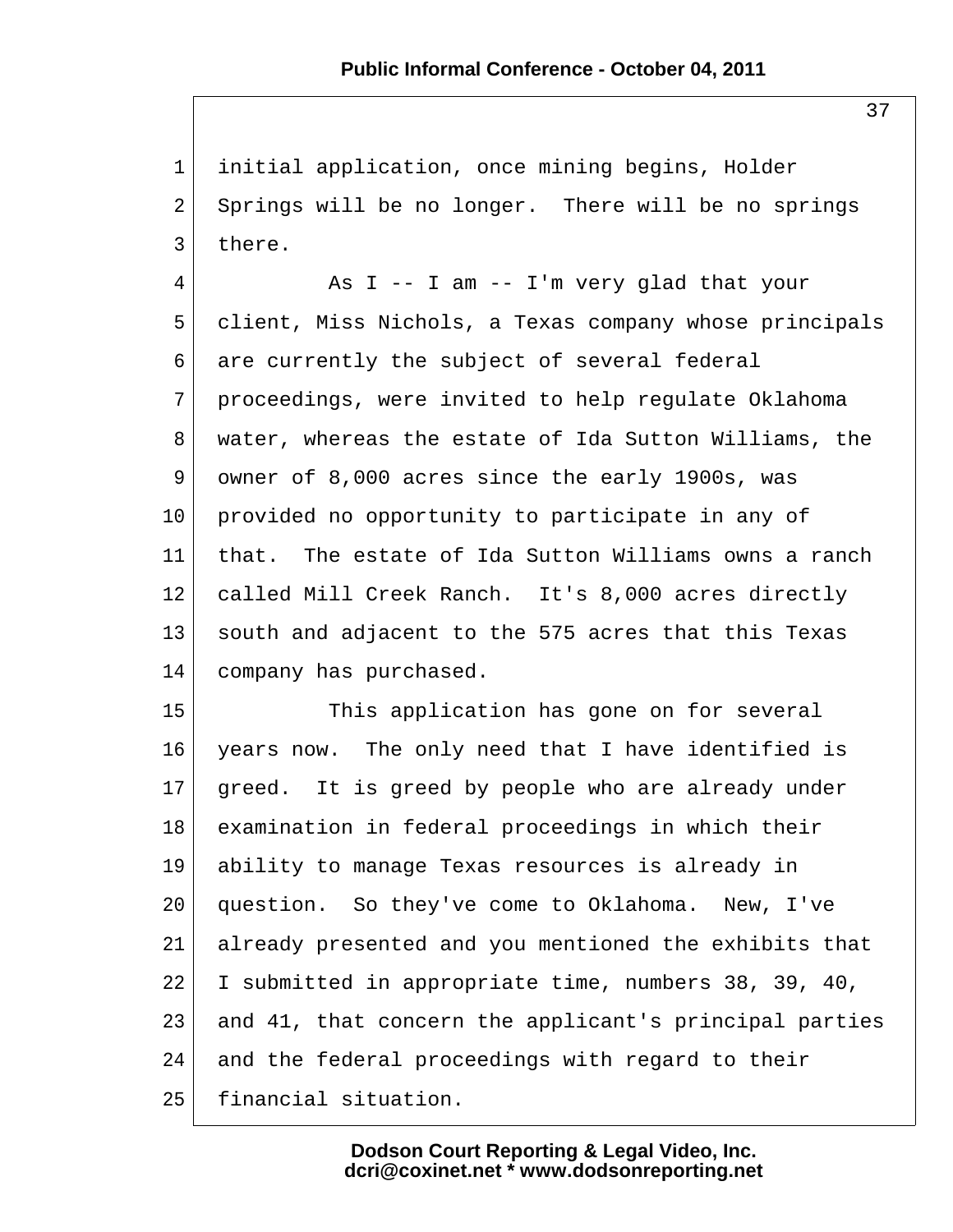| $\mathbf{1}$   | Miss Nichols has made no response in her               |
|----------------|--------------------------------------------------------|
| $\overline{a}$ | opening comments to any of those items. As I said      |
| 3              | today, there's been no notice of any new application   |
| 4              | or of any new information or of any monitoring         |
| 5              | program. The only need that is being expressed here    |
| 6              | is greed. And for those of us who only want to see     |
| 7              | the water stay in Johnston County, it's pretty sad.    |
| 8              | And it's sad that our Oklahoma Department of Mines as  |
| 9              | the Oklahoma Department of Mines isn't listening to    |
| 10             | this group who is long-time Oklahoma and hopefully     |
| 11             | will continue to be here.                              |
| 12             | My final comment is, as I've said to several           |
| 13             | people, I know the mining industry is elated by this   |
| 14             | draft because it may mean that we're out of here       |
| 15             | faster and that they can continue to take that water   |
| 16             | by allowing it to flow into those fractures when we're |
| 17             | suffering, and you've heard it so far from the         |
| 18             | individuals here and waste the water that is due       |
| 19             | Oklahoma. Thank you for your attention.                |
| 20             | MR. SHOLAR: Thank you, Miss Williams.                  |
| 21             | I will note -- address one of your comments about the  |
| 22             | notice. You said you received the notice and also it   |
| 23             | was published in the paper that there was going to     |
| 24             | be -- for this application. It also in -- in both of   |
| 25             | those it said that the copy of that permit application |

**Dodson Court Reporting & Legal Video, Inc. dcri@coxinet.net \* www.dodsonreporting.net**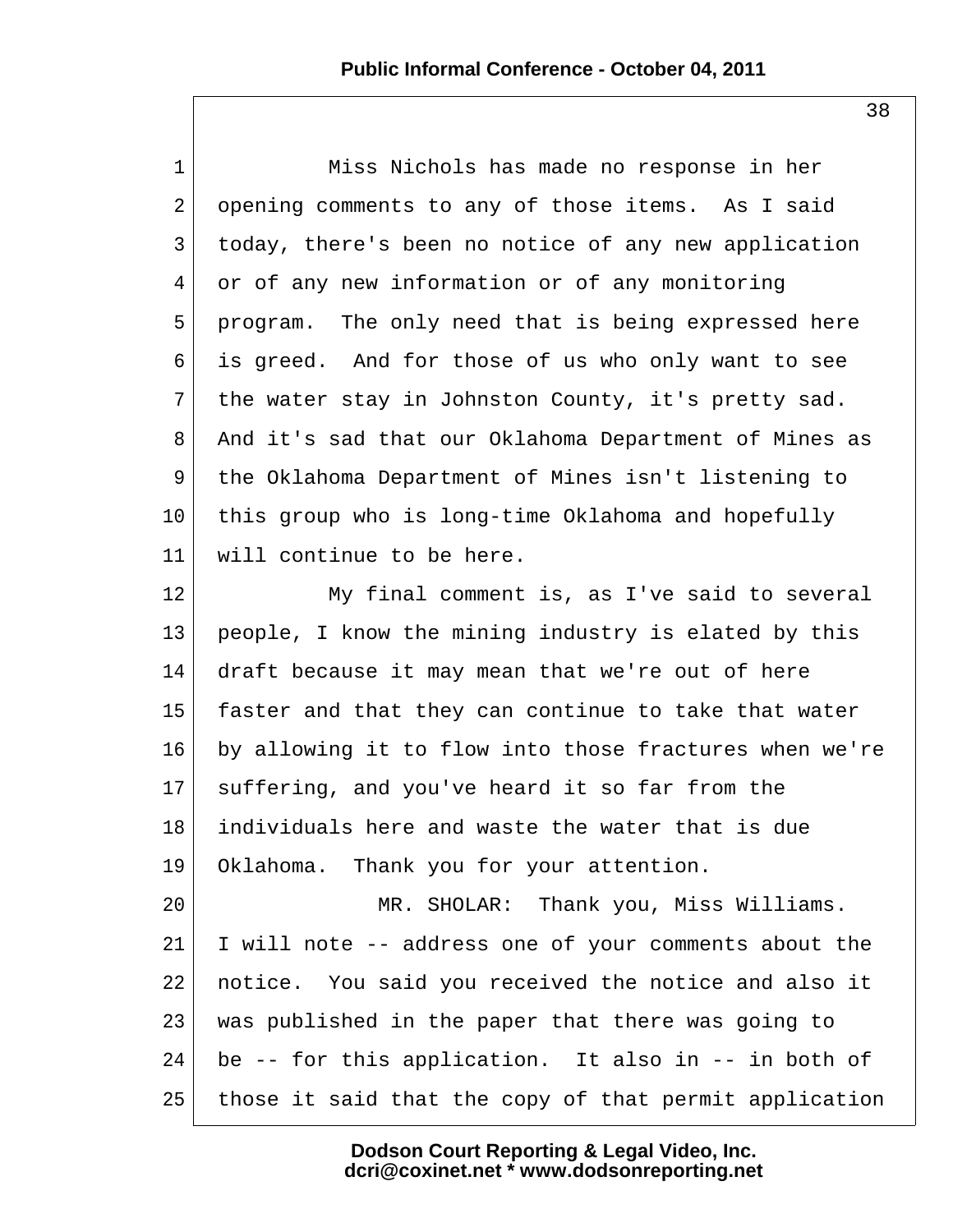| $\mathbf 1$    | was available for review in the -- in the courthouse    |
|----------------|---------------------------------------------------------|
| $\overline{2}$ | and that updated permit is -- it has been since August  |
| $\mathsf{3}$   | 1st available for review -- to view the updated         |
| 4              | permit, so that has been -- that has been made          |
| 5              | available. That is part of -- of a rule in the state    |
| 6              | -- the state statute. We have to be required to put     |
| 7              | that in there and it has been since August 1st.         |
| 8              | MS. WILLIAMS: Sir, it is not my intent                  |
| 9              | to be contrary, but I am happy to give you my only      |
| $10 \,$        | copy of the second notice and order referring and       |
| 11             | setting informal conference that was mailed to me and   |
| 12             | there is no reference to anything filed anywhere that   |
| 13             | is available.                                           |
| 14             | Now, the first notice of hearing back filed             |
| 15             | whenever it was filed, but for which we had the         |
| 16             | hearing on December 10th, and I'm happy for you to      |
| 17             | review this that was sent to me and $I$ -- I assume you |
| 18             | have it in your files, but I will submit it as an       |
| 19             | exhibit. I won't give you my only copy, but I am        |
| 20             | happy to submit that.                                   |
| 21             | MR. SHOLAR: I have a copy $-$ - I have a                |
| 22             | copy of that, so.                                       |
| 23             | MS. WILLIAMS: Well, I hope you will                     |
| 24             | take judicial notice or whatever notice an informal     |
| 25             | conference takes that there is no such language in the  |
|                |                                                         |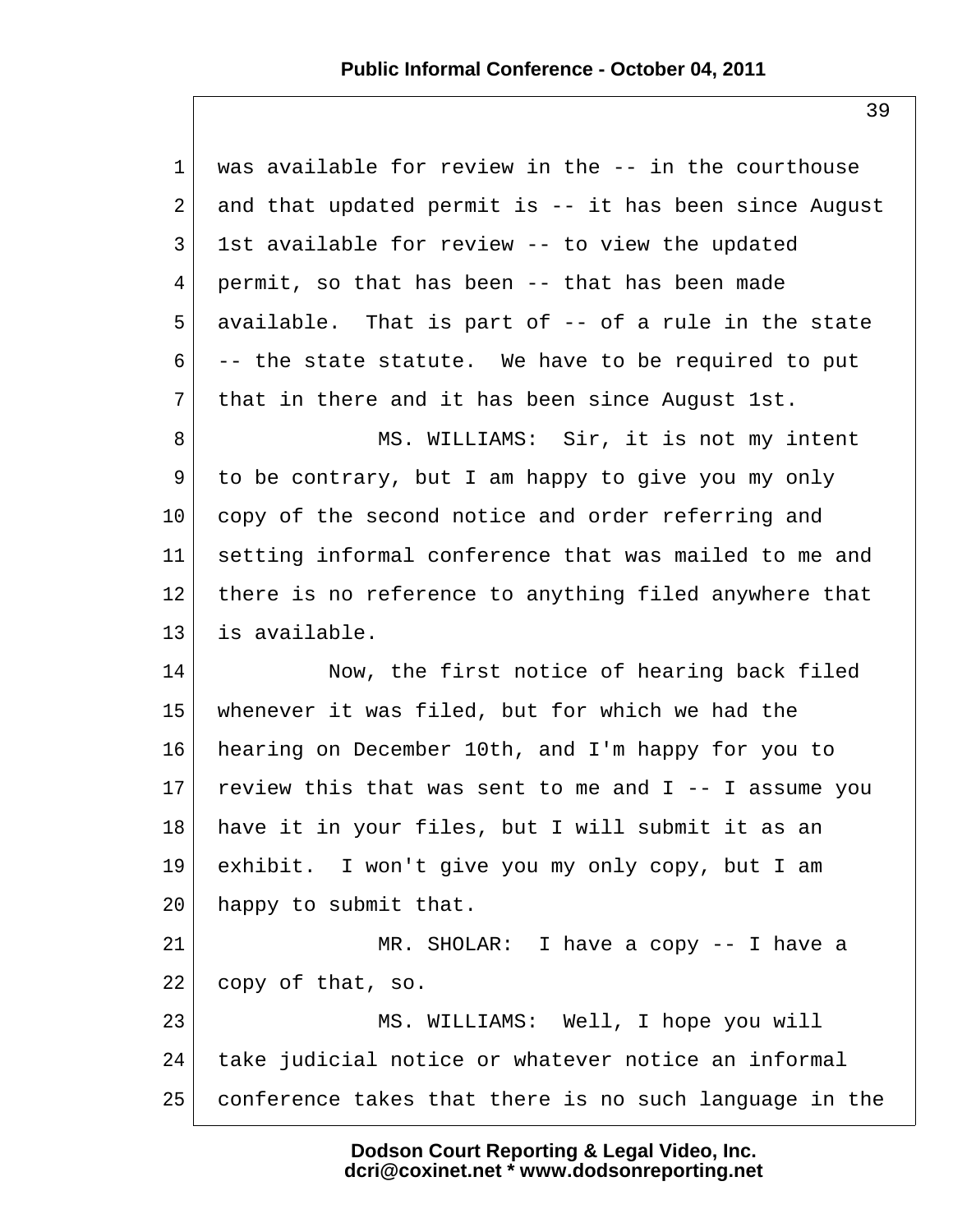#### **Public Informal Conference - October 04, 2011**

40 1 mailed second notice to us. 2 MR. SHOLAR: I do note it. Thank you,  $3 \mid$  ma'am. 4 Mr. Dick Scalf. 5 MR. SCALF: Dick Scalf. My address is 6 Post Office Box 851, Ada, Oklahoma, 74820. 7 I'm currently serving -- serving as mayor of 8 the City of Ada. There's not anything more important 9 to the City of Ada than the future of the Arbuckle-10 Simpson Aquifer. As part of the management plan for 11 that aquifer, as a result of Senate Bill 288, Ada 12 required and will be accounting for every gallon of 13 | water that we use. What we would expect is every 14 other user to abide by the same requirements. 15 MR. SHOLAR: Thank you, sir. Appreciate 16 your comments. 17 Lewis Parkhill. 18 MR. PARKHILL: Thank you, Mr. Sholar. 19 Thank you for the opportunity to speak. Thank you 20 also for acknowledging receipt of the comments that I 21 made at the December meeting and I won't be repeating 22 those. It's my understanding that the  $-$ - they are now 23 valid presentation after the extension of the one-mile 24 exclusion? 25 MR. SHOLAR: Correct. Everything that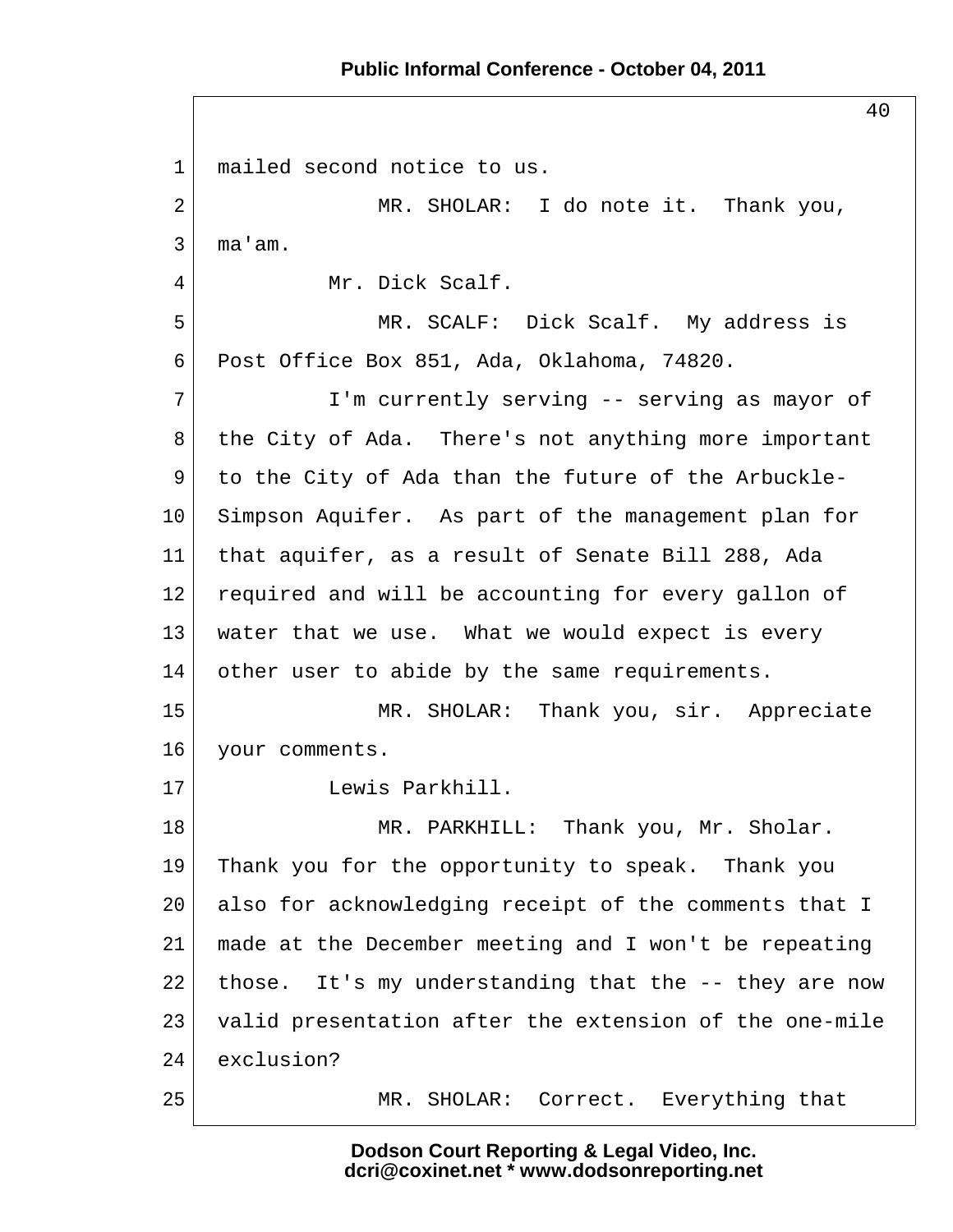$1$  was brought up in  $-$  in the record at the first  $2$  conference is still a part of the record. 3 MR. PARKHILL: Thank you. I would just  $4$  add with what -- what Miss Williams says, I do have my 5 copy of the notice of this meeting and if it has any 6 language in there specifying a revision of the 7 applicant permit, I can't find it, and I'd be happy to 8 let anyone review that and see if you can point it out 9 to me, so. I may be overlooking it. 10 I would like to add two comments. One, a 11 resolution passed by the City of Tishomingo City 12 Council after the hearing, which I did amend my -- add 13 to my -- my comments, but I would like to present that 14 orally tonight and I'd like to also second what Mayor 15 Scalf, City of Ada, said about the obligations of 16 cities since I'm speaking in the behalf -- I didn't 17 identify myself. I'm Lewis Parkhill, 409 South 18 Mickle, Tishomingo, Oklahoma, 73460, 12-year member of 19 the Tishomingo City Council, serving a fourth term  $20$  as  $-$  as mayor. 21 And at city accountability, we -- we worked 22 on permits and we have to report to the Oklahoma -- we 23 have to report to the Oklahoma Water Resources Board 24 how many gallons of water we use, and I would add that 25 we are currently in a situation where we're monitoring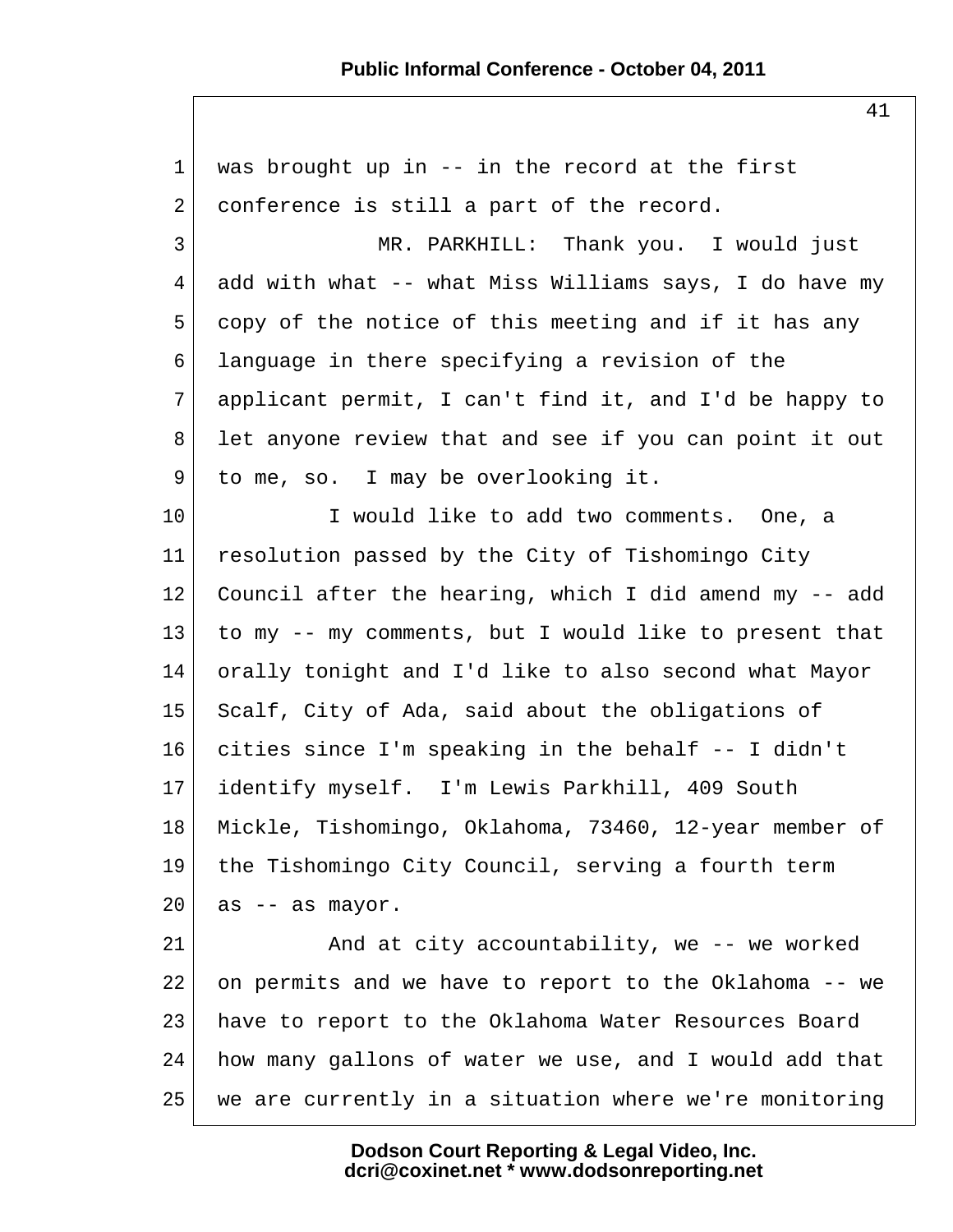1 the spring flow -- stream flow of Pennington Creek 2 very closely. Pennington Creek is the sole source of 3 the City of Tishomingo's municipal water supply. 4 Currently it flows about 6 cubic feet per second which 5 is less than one-half of the previous seven-year low  $6$  of 12 to 13 cubic feet.

7 I was living in Johnston County in 1956 when 8 the Washita River stopped flowing, and at that time 9 Lake Texoma's level was around 600 feet and at that 10 time Tishomingo did not have sufficient water for its 11 supply. At current trends and with the current lack 12 of rain, the City of Tishomingo is going to need every 13 gallon of water the springs can produce for Pennington 14 Creek to -- to maintain our water supply. So we have 15 great concern about the  $-$ - the vitality and  $-$ - of 16 those streams and very concerned about any possible 17 threat to those  $-$ - those springs.

18 I would at this time like to add into the --19 to the record this reading of a resolution adopted by 20 the -- unanimously by the Tishomingo City Council 21 December 20, 2010.

22 "Whereas Pennington Creek is a designated 23 high quality water emanating from Arbuckle-Simpson 24 Aquifer, a sole-source aquifer and the sole source of 25 municipal water for the City of Tishomingo, and

> **Dodson Court Reporting & Legal Video, Inc. dcri@coxinet.net \* www.dodsonreporting.net**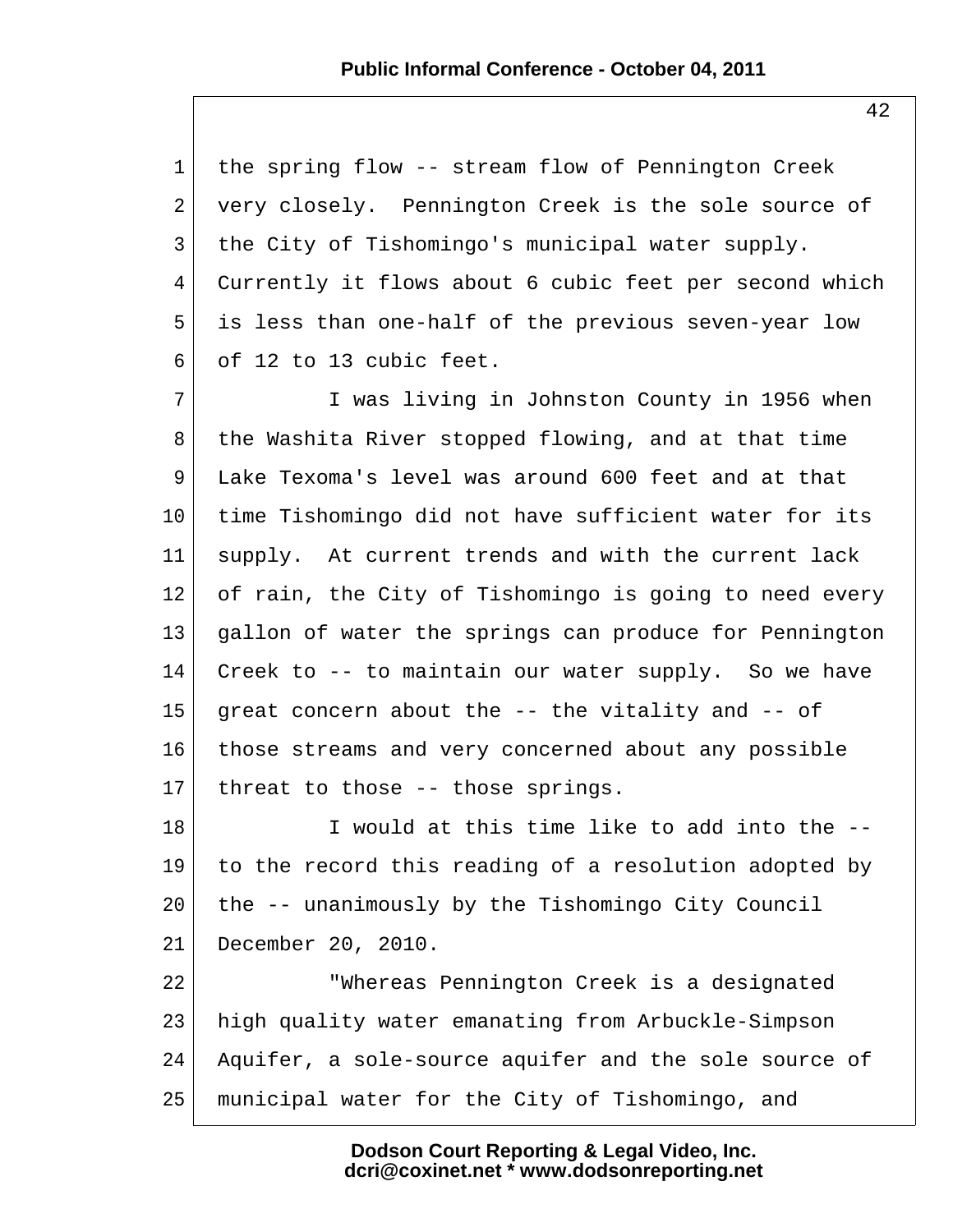1 whereas open-pit mining on the Arbuckle-Simpson 2 Aquifer poses a real and present danger both to 3 quantity and quality of the water supply on which our 4 city depends, and whereas the example evidence of 5 degradation and waste of Mill Week water from present 6 and ongoing aggregate mining over the Arbuckle-Simpson 7 Aquifer in close proximity to the springs and streams 8 which form Mill Creek, and whereas the City of 9 Tishomingo is a prior downstream beneficial user of 10 the high-quality water of Pennington Creek, and 11 whereas Johnston County residential and agricultural 12 users are also prior beneficial users of water from 13 the aquifer and Pennington Creek, and whereas two --14 and whereas two U.S. government facilities, the 15 Tishomingo National Fish Hatchery at Reagan and the 16 Tishomingo National Wildlife Refuge in Tishomingo, are 17 prior beneficial users of Pennington Creek and depend 18 upon its waters to fulfill the missions, be it hereby 19 resolved that to protect the future well-being and 20 quality of life in this community and of the other 21 county citizens and government agencies that depend on 22 | this water source, that the City of Tishomingo calls 23 upon the Oklahoma Mining Commission to exercise its 24 authority and deny the application of Arbuckle 25 Aggregates for a permit to conduct open-pit aggregate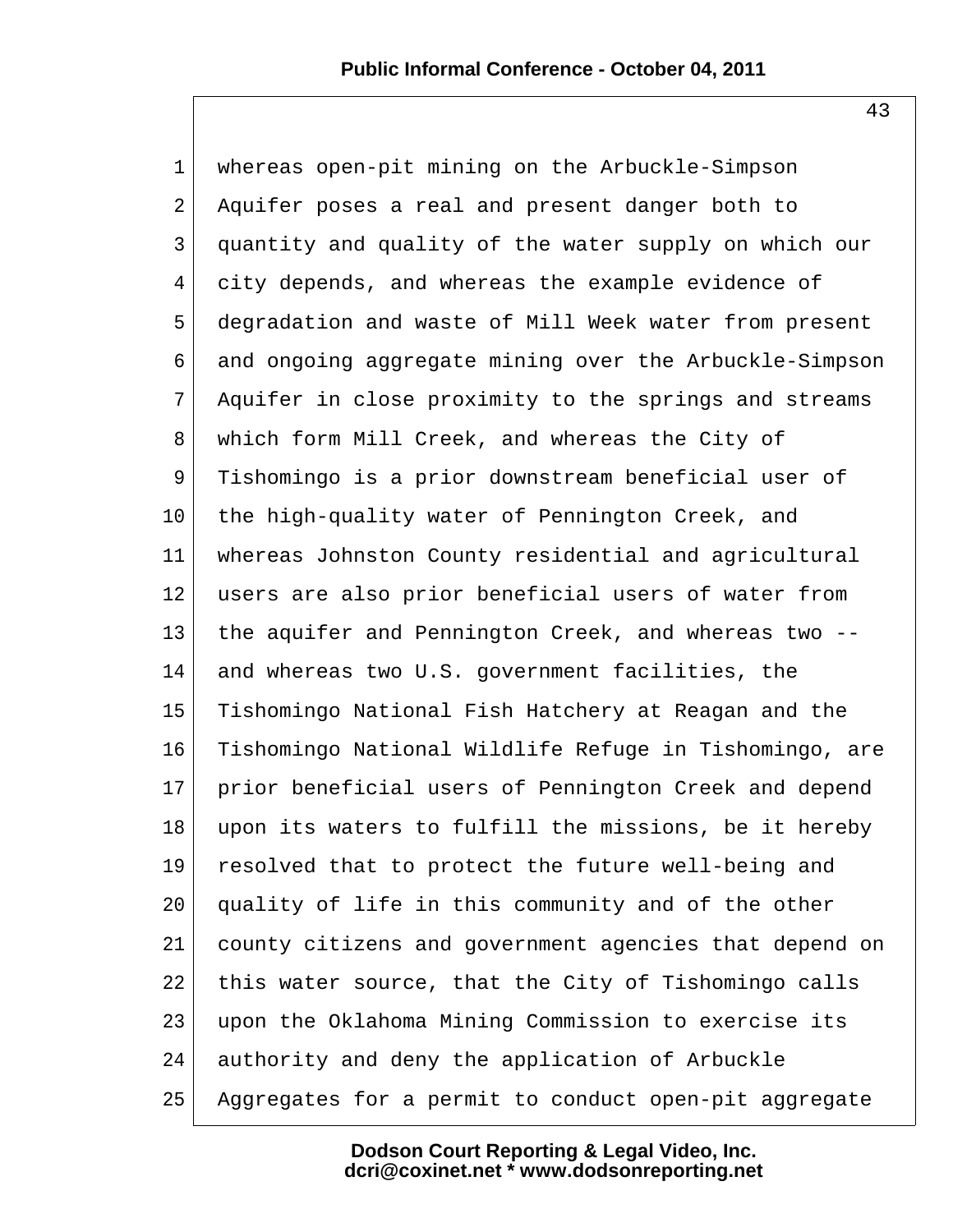1 mining over the Arbuckle-Simpson Aquifer in a location 2 in close proximity to springs and tributaries of the 3 Arbuckle-Simpson Aquifer which form the headwaters of 4 Pennington Creek." Signed by council members Lewis 5 Parkhill, mayor; Jimmie Sweat, vice mayor; Rhonda 6 Brown; Joyce Medina; Rex Morrell. Thank you. 7 MR. SHOLAR: Thank you, Mayor Parkhill. 8 To go back and address the issue Miss 9 Williams brought up earlier, you -- looking at the 10 notice, I -- you are correct; it is not mentioned 11 directly in there that a copy is -- is available in 12 the notice you received. But where it is is when the 13 applicant is required to publish their -- publish such  $14$  in their  $-$  in the paper four consecutive weeks when 15 they ran it the first time and in there it does direct 16 you -- anybody has any questions about the permit to 17 the -- the county -- county clerk's office to review a  $18$  copy. 19 and that is where that copy is, so it was 20 published as required by state statute in the news -- 21 in the newspaper four consecutive weeks. But no, it  $22$  was not listed in that -- the letter you got. That 23 was just a notice that the meeting is going  $-$ - is 24 going to take place. 25 MS. WILLIAMS: May I respond to that,

> **Dodson Court Reporting & Legal Video, Inc. dcri@coxinet.net \* www.dodsonreporting.net**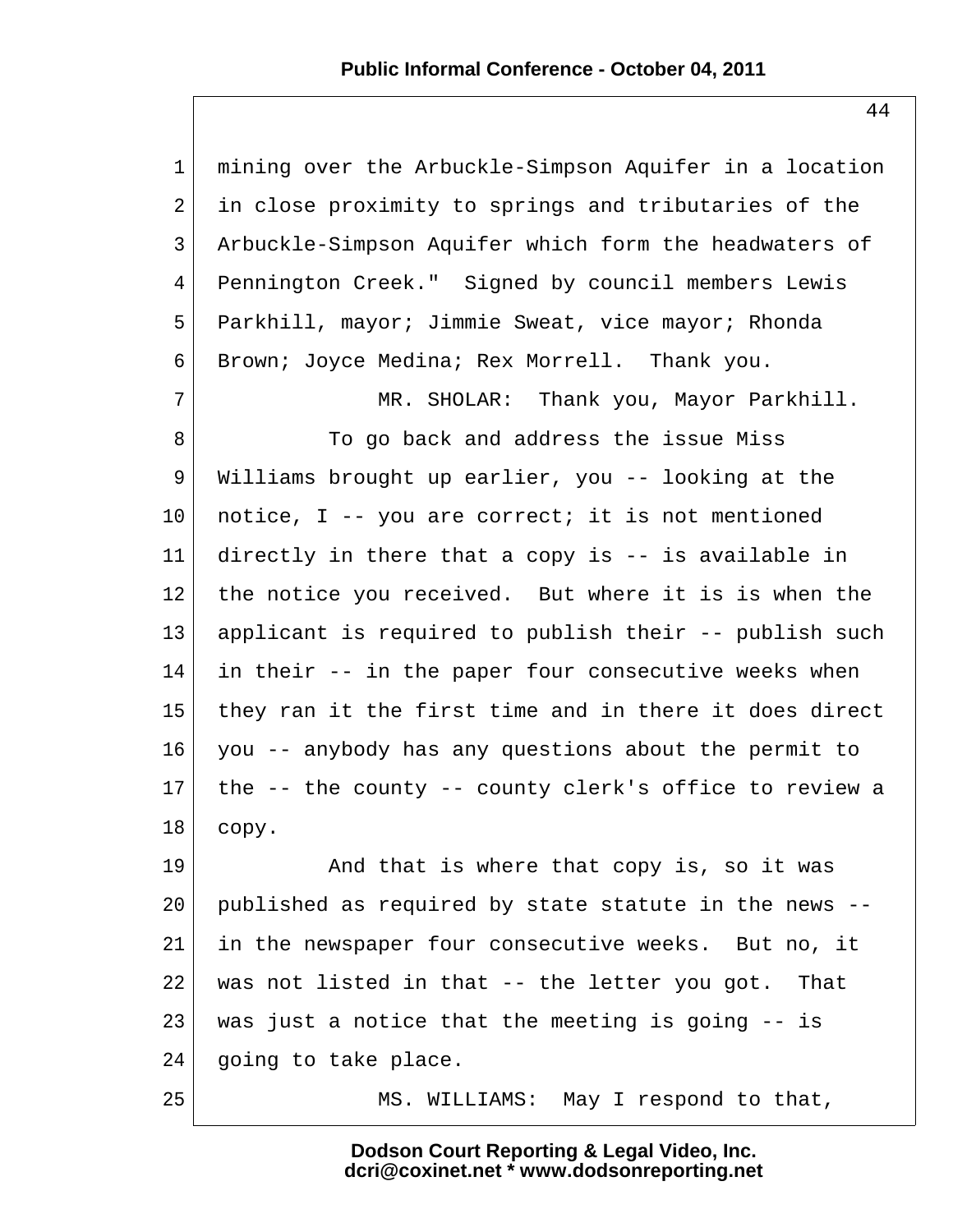#### **Public Informal Conference - October 04, 2011**

 1 sir, since you -- 2 MR. SHOLAR: You may since I've opened 3 it up, yes. 4 MS. WILLIAMS: Laurie Anne Williams for 5 estate of Ida Sutton Williams. 6 16 If indeed there was notice in the paper that 7 included such a statement, then why have we been given  $8$  a second type of notice that didn't have it? Now, 9 this brings me to some very serious questions about 10 how the applicant operates through any of this. If 11 this is to be held out as the same notice that has 12 been published in the paper, then, sir, you must 13 examine this yourself. We've brought it to the 14 attention of this group, we have brought it to your 15 attention, and, again, with respect to due process, 16 due process has been missing through a lot of this. 17 We're here today because the Supreme Court 18 | said, mining commission, you're not giving appropriate 19 due process and notice -- and opportunity to be heard 20 and we're thankful to be here today to reiterate that, 21 but, again, it's like Whac-A-Mole; it keeps going this  $22$  way. I live  $-$ - the ranch and the people who lease the 23 ranch -- we live right next door to this property. 24 We've never been invited to talk with them, they've 25 never called us, they've never written.

> **Dodson Court Reporting & Legal Video, Inc. dcri@coxinet.net \* www.dodsonreporting.net**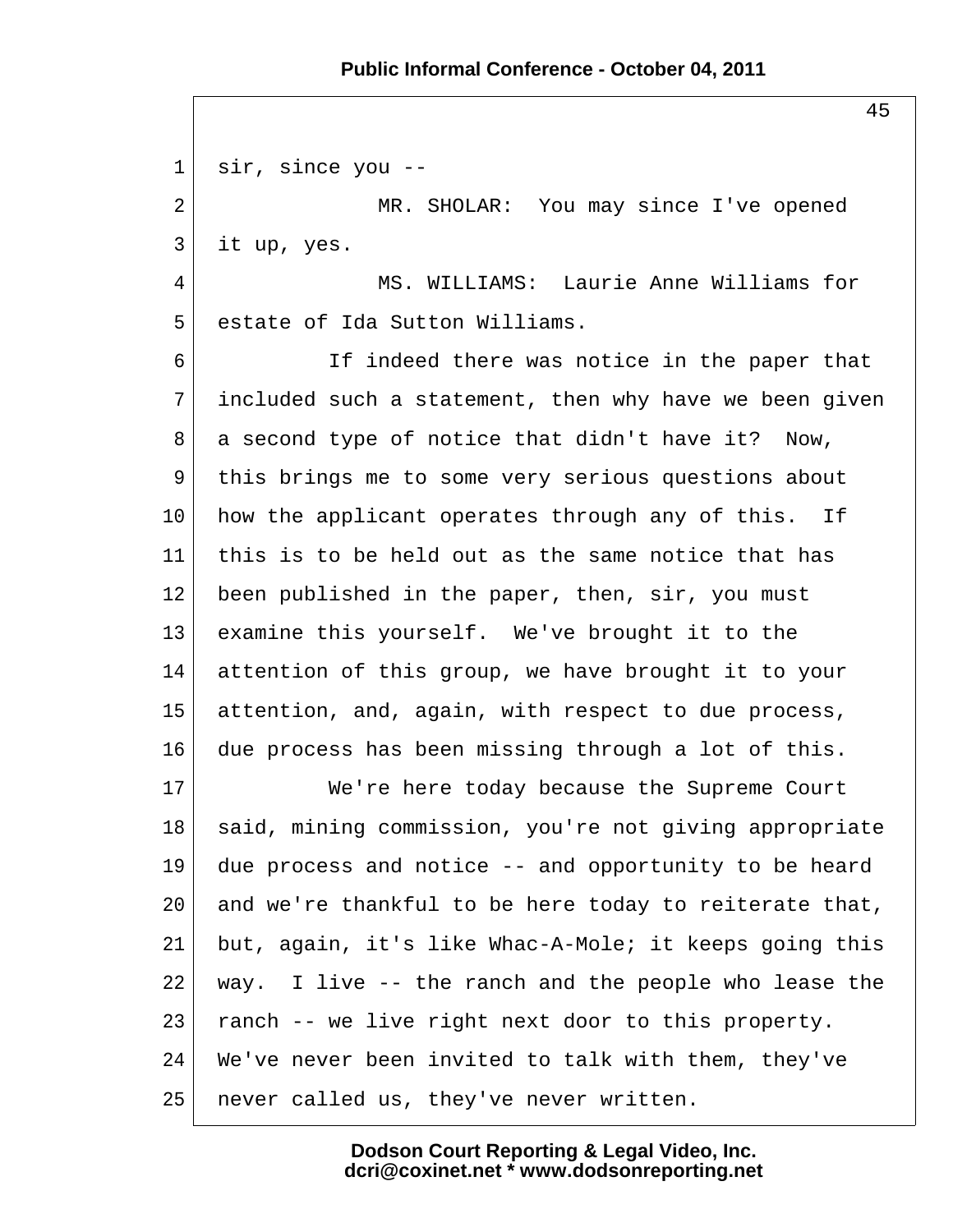46 1 MR. SHOLAR: Let's address the issue  $2$  that we talked about. 3 MS. WILLIAMS: It's about notice. 4 MR. SHOLAR: Okay. I'm -- 5 MS. WILLIAMS: And when this applicant 6 says oh, we've given notice and we're good neighbors, 7 neither is true. 8 MR. SHOLAR: Well --9 MS. WILLIAMS: Thank you, sir. 10 MR. SHOLAR: Yes, ma'am. I am in no way 11 defending the company. That's not my job. I am 12 impartial in my -- in my decision. 13 But I will say that the second notice was not  $14$  put into the paper by the -- by the company. That is 15 something the Oklahoma Department of Mine provides 16 to -- to -- to our -- ourselves. We put that in there 17 just as a notice to let the public know in addition to 18 all those who are qualified applicant -- qualified 19 protesters, excuse me, it just lets the rest of the 20 public know that there will be a meeting. It's not 21 meant as a public notice of -- of the application 22 being on file. It is just merely to let you know 23 there is a meeting because the application being on 24 file has already been -- notice has already been given  $25$  through -- as required through -- through the paper.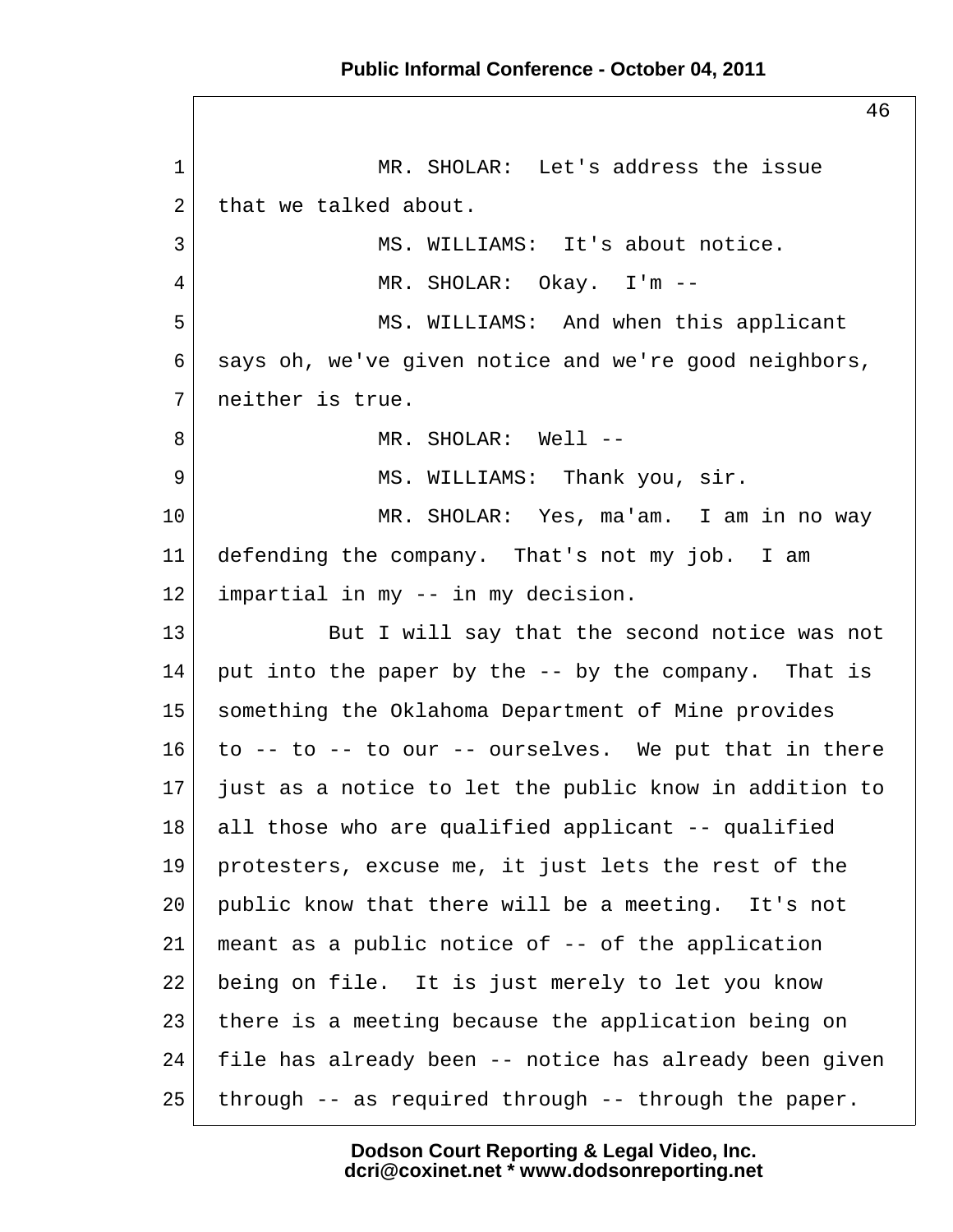1 So that is not their job. We have -- that is what we  $2^{\dagger}$  have done.

3 MS. WILLIAMS: Sir, you will recall,  $4 \mid$  though, that we -- the people who appeared on the -- 5 in the December 2010 hearing are participants in this 6 case. We are  $-$  we have appeared and they know us.  $7$  We are not unknown to either the applicant or to you. 8 Your responsibility I believe was to have notified us, 9 not just that we could appear today again, but what 10 had transpired in the interim since we thought we 11 finished a hearing.

12 So I believe that both of you should have 13 provided notice along with any amendments that you 14 have put of record at the mining commission so that we 15 would have appropriate due process and an opportunity 16 to be heard, not just to talk to each other for fun, 17 but to actually address what is pending before you. 18 And once again, we have not been given that process 19 and an opportunity to be heard on the issues that are 20 now, we've learned today, pending before you that have 21 been submitted past the December 10 hearing and before  $22$  today. 23 MR. SHOLAR: So -- so noted. 24 MS. WILLIAMS: Thank you.

25 MR. SHOLAR: Just so for clarification,

**Dodson Court Reporting & Legal Video, Inc. dcri@coxinet.net \* www.dodsonreporting.net**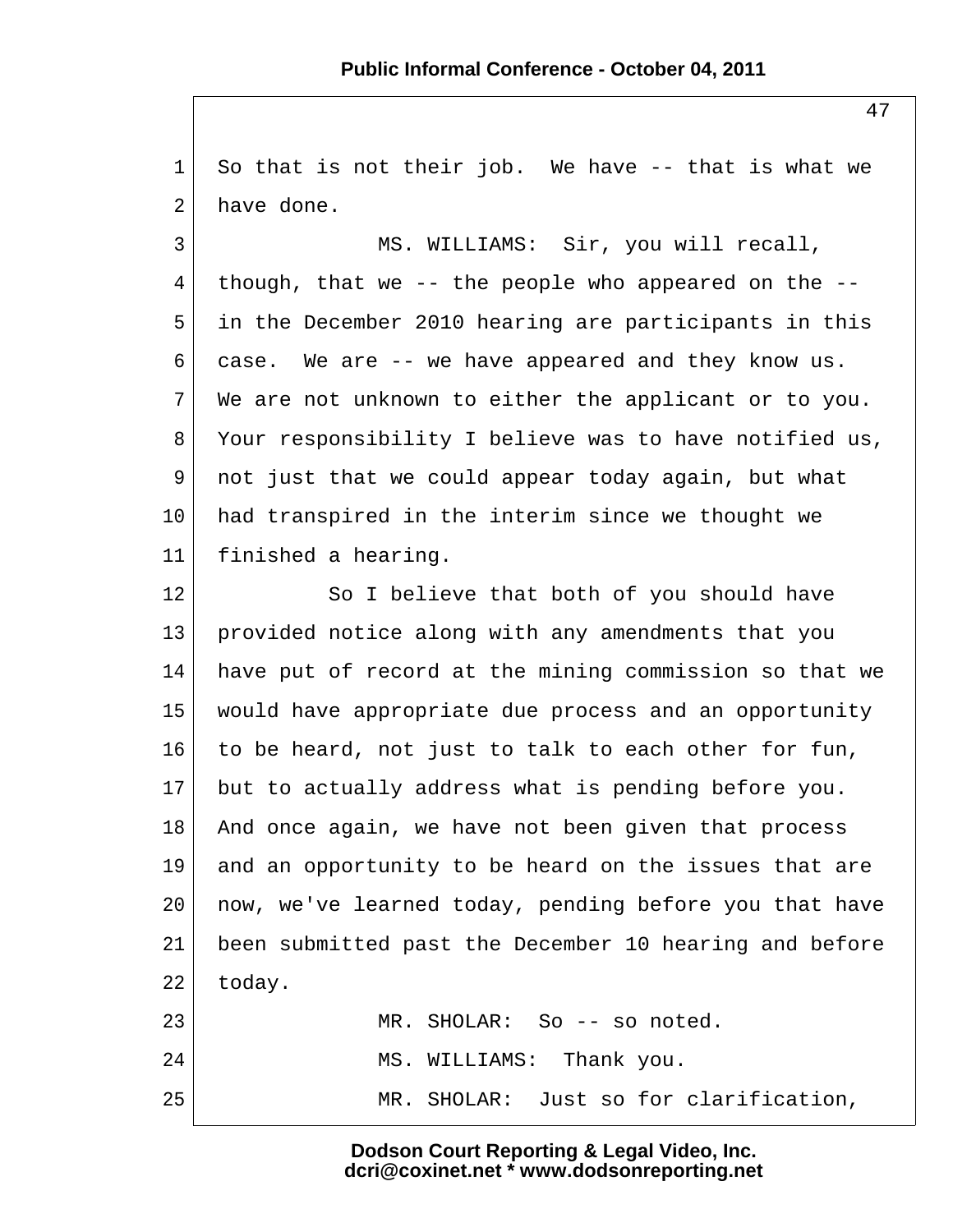### **Public Informal Conference - October 04, 2011**

 1 Miss Williams, did you con- -- after you received the 2 notice in the mail, there's  $-$  did you contact the 3 Department of Mines and ask them about the permit or 4 anything, if it was -- if anything was different? Or 5 did you just assume it was the same? 6 MS. WILLIAMS: I was sent a second 7 notice and order referring this. I knew when exhibits 8 were due, January 14th, so no, sir, I did not. 9 MR. SHOLAR: All right. Thank you very 10 much. Okay. Let's go on to -- to the next -- the 11 next speaker. Thank you for bringing that to our 12 attention. 13 Amy Ford. 14 MS. FORD: Amy Ford and I'm here on 15 behalf of CPASA and my mailing address is P.O. Box 16 882, Tishomingo, Oklahoma. 17 A couple of issues specifically that I would 18 like to talk about. CPASA is concerned about the 19 sustainability of the aquifer. We're not just 20 concerned about mining's impact on it. We expend a 21 great deal of time working with a large number of 22 individuals to make sure that this aquifer is here for 23 us in the long-term because we live here. Immediately 24 following the December 10th meeting that we had here, 25 we met with the Arbuckle Aggregates group and sat down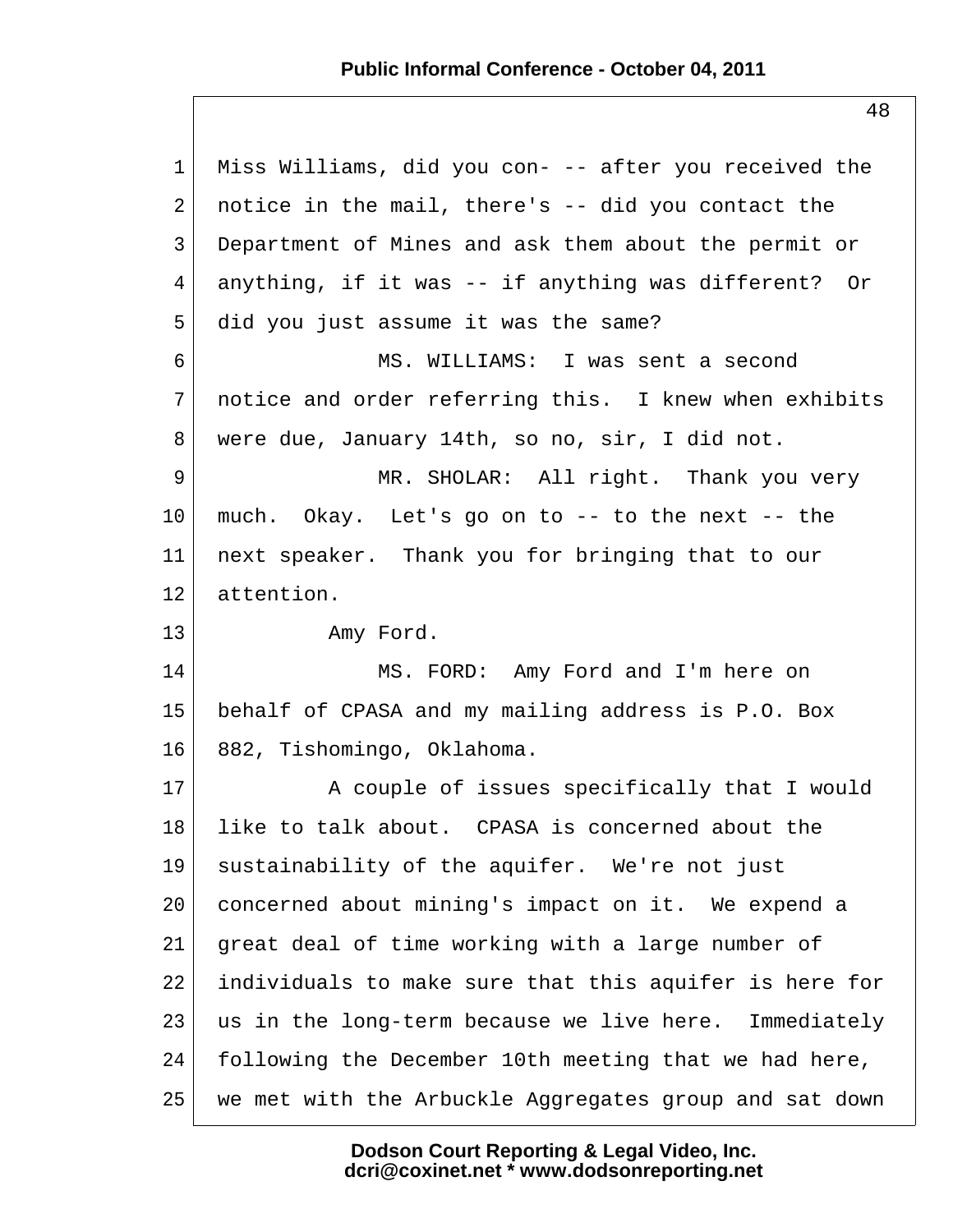1 because they wanted to hear our concerns and we were  $2$  pleased with that. We had a number of meetings over 3 the course of the next six months. The last meeting 4 was in July of 2011.

 5 During those meetings, CPASA brought up 6 several concerns that we have and continue to bring 7 those up. The -- in the interim, CPASA sat down with 8 Hanson Aggregates and worked out a memorandum of 9 understanding, and those -- that memorandum --10 memorandum of understanding had some key points in it: 11 management, monitoring, and mitigation. Arbuckle 12 Aggregates we felt should sign nothing short of that 13 and they failed to agree to those conditions.

14 Monitoring -- Ms. Nichols talked about the 15 monitoring that they are going to be doing. All 16 monitoring is going to do is tell us how badly they're 17 affecting the aquifer. We don't need just numbers. 18 Numbers are great, but unless we have an opportunity 19 to have a plan with input, not just from the mining 20 company, but input from other individuals who have a 21 vested interest in the sustainability, then, you know,  $22$  we're not going to get anywhere. We want to  $-$ - we 23 need to see a proper management plan. We need have to 24 | mitigation options in there.

25 So there are a lot of things that we feel are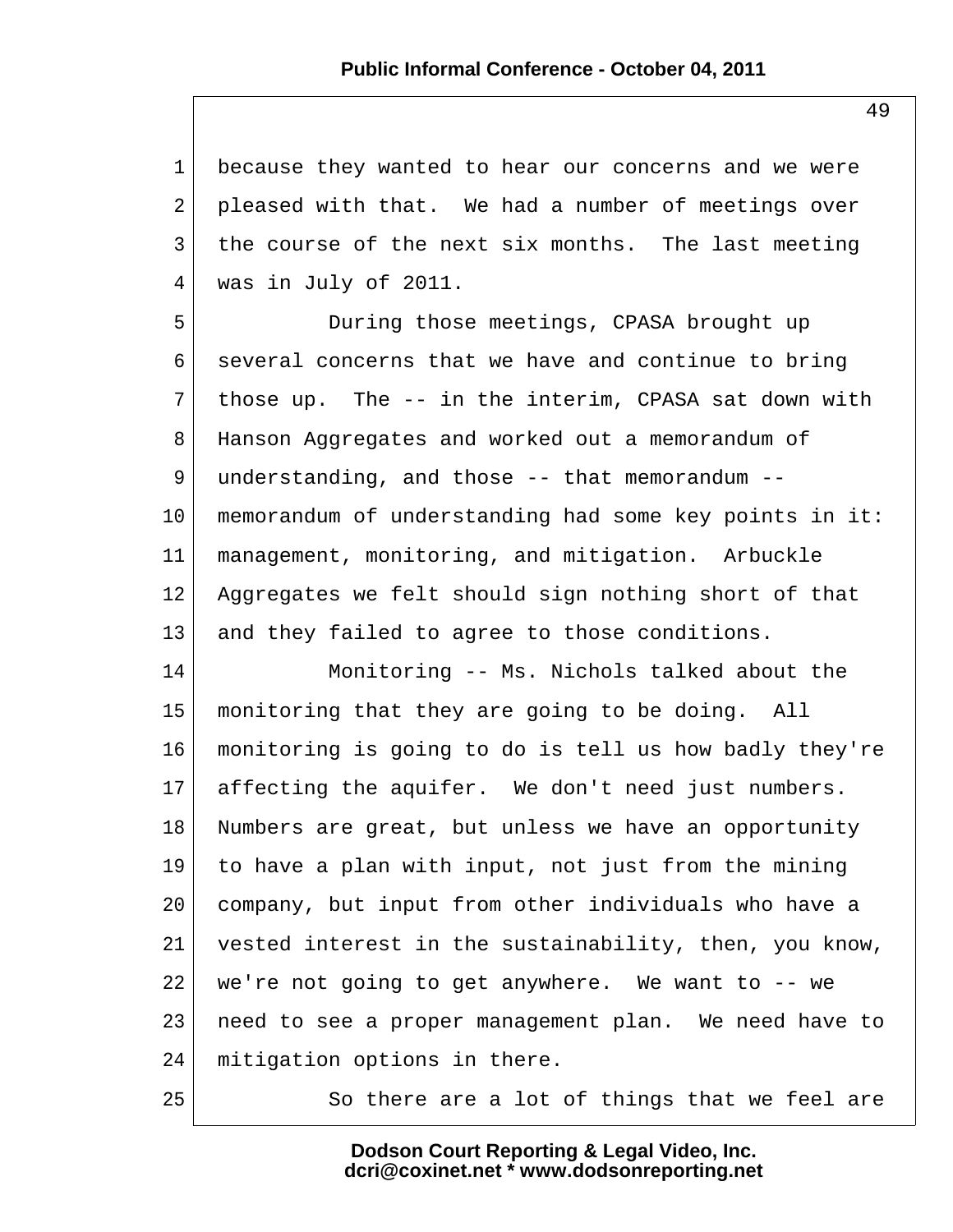1 very vital to be in place before the Department of 2 Mines moves forward on this application. You have a 3 number of representative municipalities up here. We 4 are in a drought. Individual wells are going dry. 5 People are having to haul water in. Their streams are 6 dry. Springs are ceasing to flow. And failure of an 7 industry to come in here, claiming they want to be a 8 good neighbor but to adhere to the same requirements 9 that a number of municipalities have and that -- that  $10$  we all adhere to is just  $-$  it's just something that 11 we're not going to stand for and we ask on behalf of 12 CPASA that you deny their mining application. 13 MR. SHOLAR: Jason Aamodt. Mr. Aamodt, 14 just like Miss Ford has already represented CPASA. Do 15 you -- do you have something additional to add or... 16 MR. AAMODT: I do. Thank you. 17 MR. SHOLAR: All right. I'll -- I will  $18$  -- I will allow it. 19 MR. AAMODT: Thank you. I appreciate  $20$  that. 21 A couple of exhibits just to start. We  $22$  have  $-$  just to make it clear for the record  $-$  and I 23 don't know if it's already in, maybe it is, but we'd  $24$  add an exhibit -- we would add as an exhibit the 25 second notice and order referring and setting the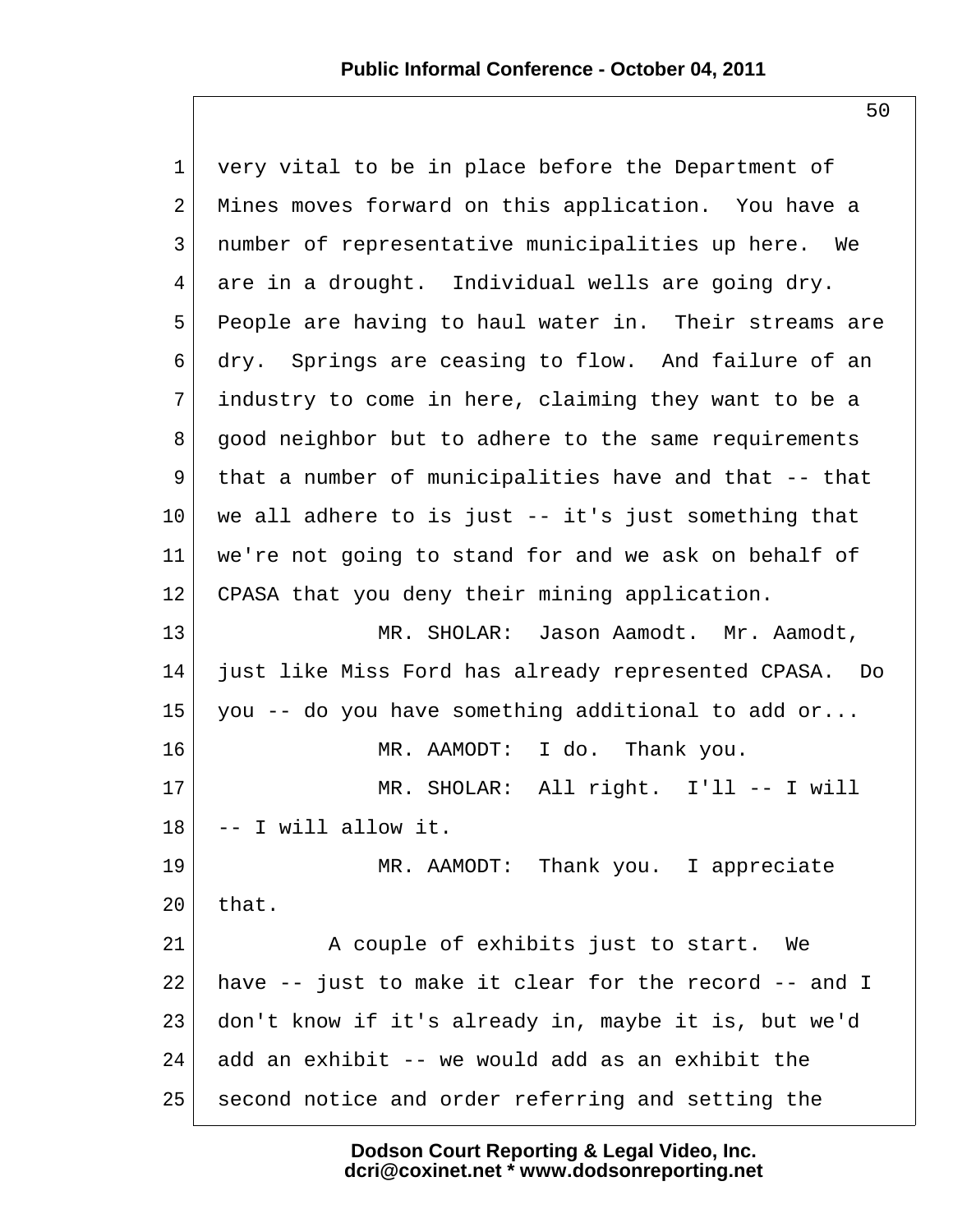#### **Public Informal Conference - October 04, 2011**

 1 informal conference. 2 MR. SHOLAR: That will be Exhibit 58. 3 AUDIENCE MEMBER: 58. 4 MR. AAMODT: And then CPASA would also 5 provide as the next exhibit its supplemental brief in 6 opposition to Arbuckle Aggregates's permit application  $7$  together with the exhibits thereto. 8 MR. SHOLAR: Exhibit 59. 9 MR. AAMODT: Give me a second to get the 10 hardware started. 11 Mr. Hearing Examiner, while we're waiting for 12 the computer to start up, my name is Jason Aamodt. I 13 represent the Citizens for the Protection of the 14 Arbuckle-Simpson Aquifer. My address is 1723 South 15 Boston Avenue, Tulsa, Oklahoma, 74119. 16 I believe the applicant has objected to our 17 supplemental brief which I think has just been marked 18 as Exhibit No. 59. It's not late obviously. The 19 board is still taking exhibits. That's why you have 20 the table set up to do that. And we appreciate you 21 having accepted our exhibit. Can you hear me better 22 now? Thank you. 23 The -- the main thrust of what I wanted to 24 present to you is the question, Mr. Hearing Examiner, 25 of whether or not there's a definite map on file.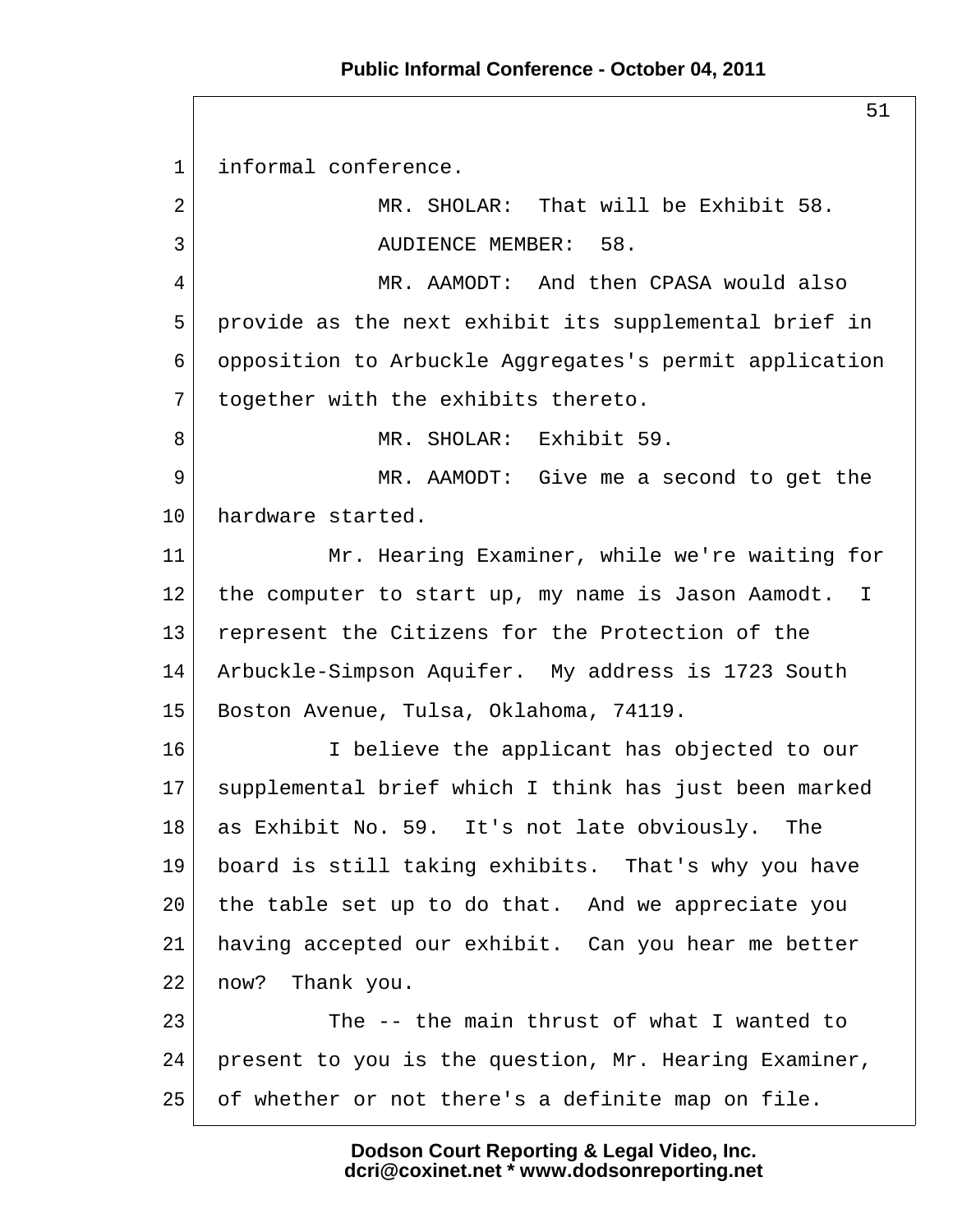| $\mathbf{1}$ | This issue arose to us because we became concerned     |
|--------------|--------------------------------------------------------|
| 2            | that we couldn't figure out what Arbuckle's mining     |
| 3            | plan really is. And as you know, under the -- the      |
| 4            | Department of Mines's rules, the mining applicant has  |
| 5            | an obligation to submit a definite mining plan. It's   |
| 6            | kind of the key to every mining application. Without   |
| 7            | one, the mining application is defective and -- and it |
| 8            | has to be rejected.                                    |
| 9            | In this case, we think the mining application          |
| $10 \,$      | is defective because there is no definite plan and     |
| 11           | therefore must be rejected and I'd like to show you    |
| 12           | what I'm looking at. Can you see $-$ - well, that's    |
| 13           | unfortunate. There it is. Can you see the              |
| 14           | presentation, Mr. Hearing Examiner? And I'd like to,   |
| 15           | if you'd permit me, to mail you a copy of this         |
| 16           | presentation and to mark it as the -- as our last      |
| 17           | exhibit in this proceeding.                            |
| 18           | MR. SHOLAR: Presentation will be -- be                 |
| 19           | Exhibit 60.                                            |
| 20           | MR. AAMODT: 60.                                        |
| 21           | As you can tell under Oklahoma Department of           |
| 22           | Mines Rule 460 OAC, 10-9-6, the mine has to detail the |
| 23           | affected areas, the incremental mining areas, and      |
| 24           | outlying stockpile areas in addition.<br>And           |
| 25           | additionally, the -- the rules provide that the -- the |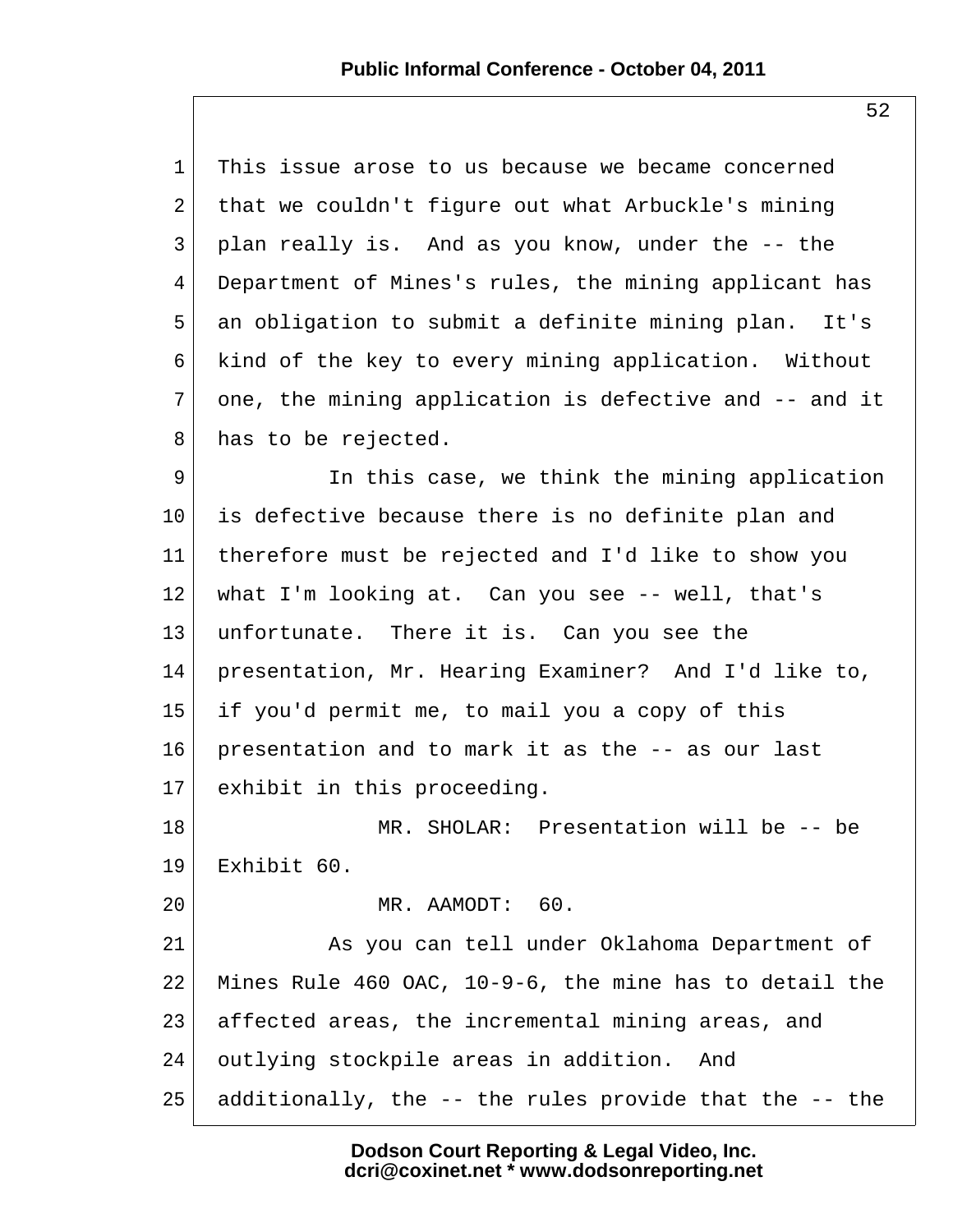1 onus is on the mine operator to comply with the rules 2 and the mine operator has to obtain the required 3 permits in addition to that. 4 Now, this was Arbuckle's first mining map. 5 This is from their initial application. It's the 6 third page in our spread -- in our PowerPoint 7 presentation. I've annotated it with an area that 8 I've called a wetland and another that I've called an 9 office. Those things move and Arbuckle's mining plan 10 moves with respect to that. Here is a map that wasn't 11 presented to the mining commission but was presented 12 to the water board. And this map actually shows 13 Arbuckle building a lake down here somewhere in 14 connection with the  $-$ - the  $-$ - the wetland area which  $15$  I've shown as the blue oval. 16 And then this is another water board map and 17 this one is interesting because if you'll notice, 18 Mr. Hearing Examiner, it shows right here that there's 19 going to be this stockpile, rock stockpile area, 20 that's right in the middle of where this wetland is 21 known to be. So we brought this issue up as 22 Ms. Nichols alluded to earlier. We brought it up with 23 them. Actually, we alerted the Army Corps of 24 Engineers to what was going on and Arbuckle did hire a 25 consultant called Blackbird Environmental. Blackbird

> **Dodson Court Reporting & Legal Video, Inc. dcri@coxinet.net \* www.dodsonreporting.net**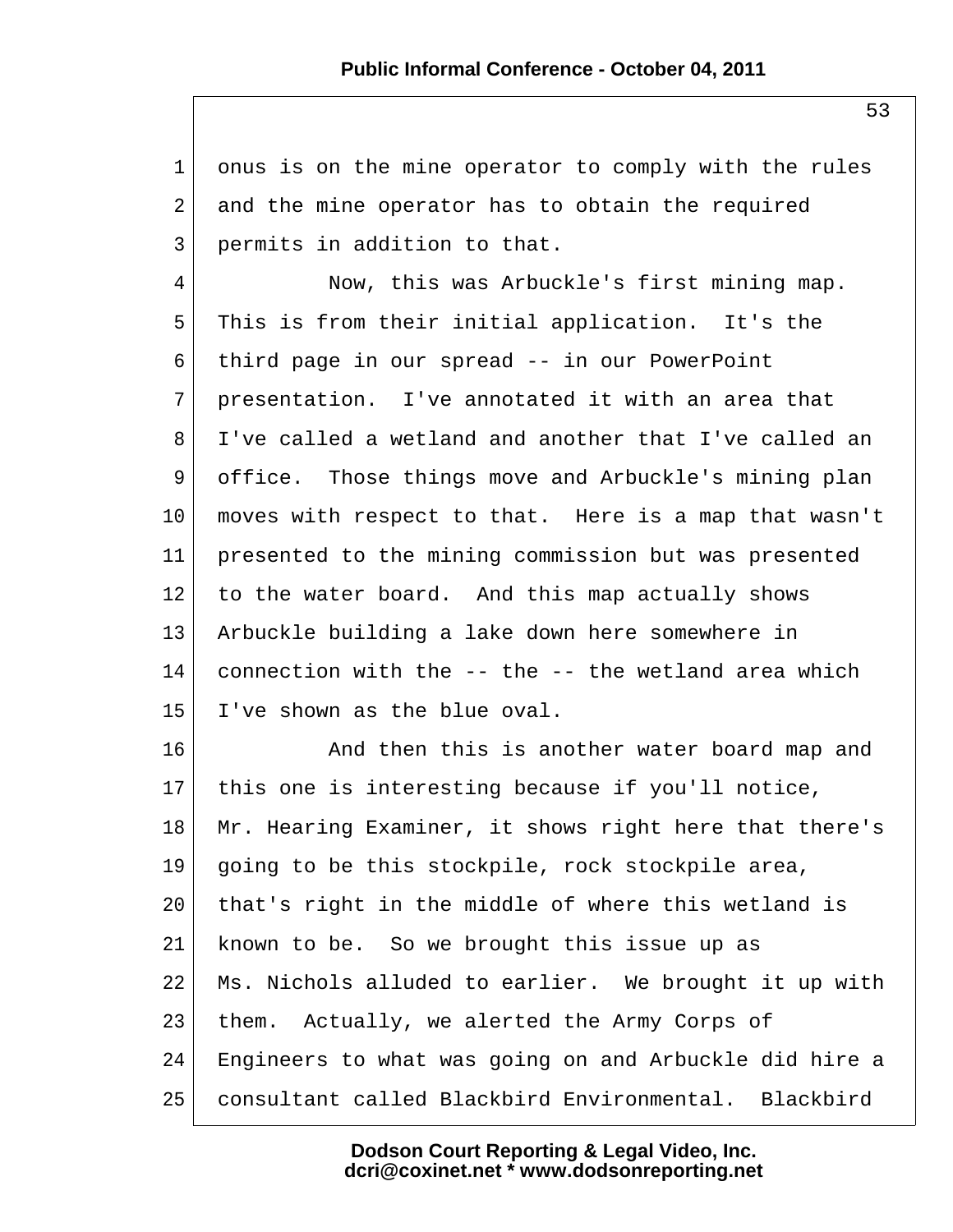1 produced this map. And what's interesting about this  $2$  map is they went out and they mapped a bunch of these 3 different wetlands. 4 I can see I have a minute. Given the 5 difficulties of getting started with the exhibits, if 6 I might have a couple of extra moments, I would 7 appreciate it. 8 MR. SHOLAR: Wasting time talking to me, 9 so just go ahead. 10 MR. AAMODT: Okay. So I've highlighted 11 the -- the wetland area in question because when you 12 look at what Blackbird Environmental did with their 13 mining map, you'll see with their review of the 14 various different wetland areas, you'll see that 15 actually Blackbird ignored the wetland that was at 16 issue and you'll see on page 8, or slide 8, of our  $17$  exhibit, that wetland  $-$  the wetland that's actually 18 at issue is five-acre wetland where Arbuckle says 19 they're going to place their storage pile doesn't show  $20$  up as a wetland that  $-$ - that Blackbird reviewed. 21 MR. SHOLAR: Since you -- since you have 22 prepared this, I will give you a couple of extra 23 minutes, but let's -- let's kind of make it -- make it 24 brief, please. 25 MR. AAMODT: Yes, your Honor, I'll make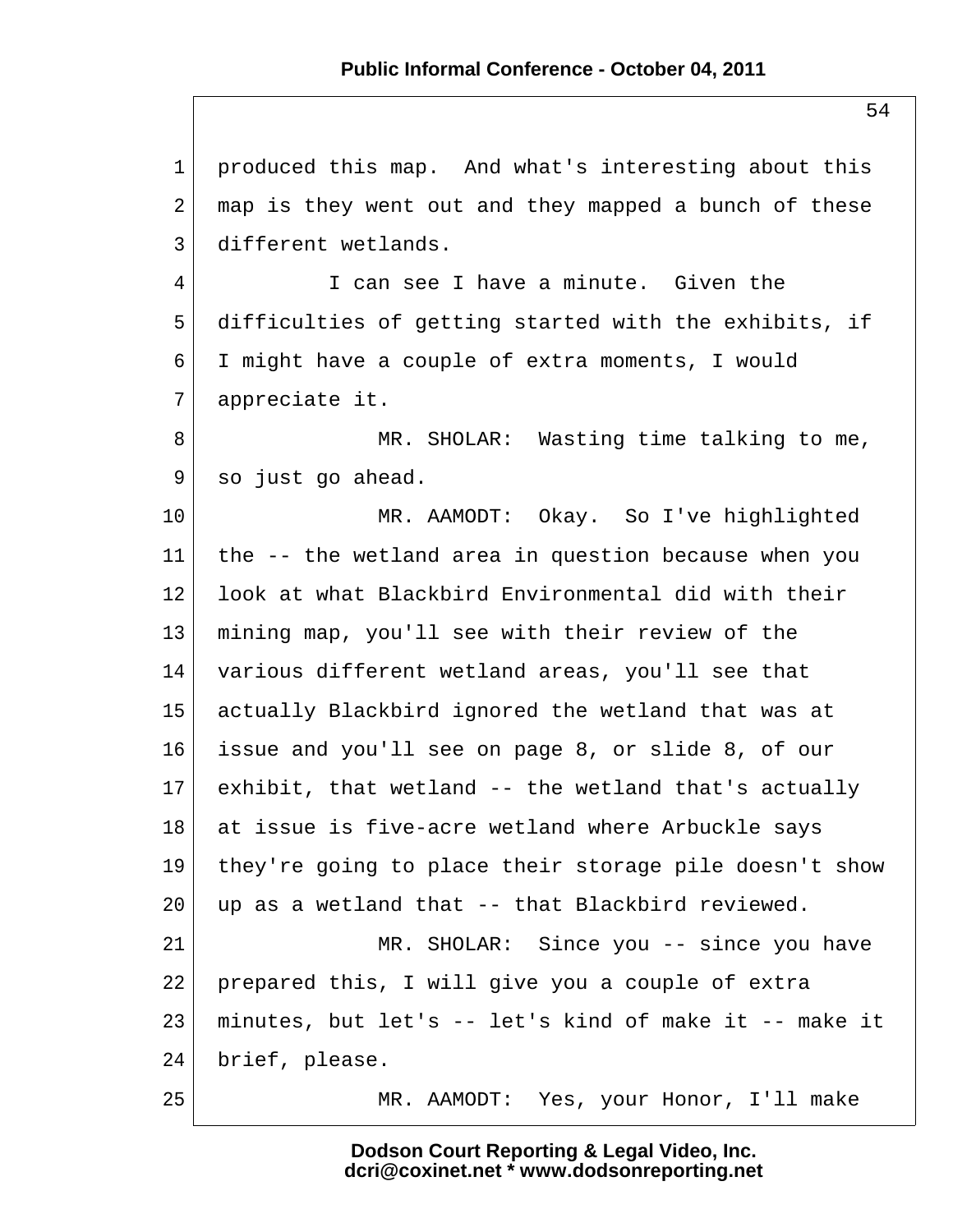1 it very brief, thank you. I appreciate your 2 indulgence.

 $3$  And so then what Arbuckle did in  $-$  in 4 response to the 404 issue is they revised their mine 5 map. This is the revised mine map from the January 6 14, 2011 application, and I don't know if I've seen a 7 map from the August 14th application or if there's any 8 difference. We may have. I'm not aware of it.

9 In any event, what's interesting about this 10 map when you look at the last page of our spreadsheet 11 is what Arbuckle has done. They've -- and it's kind 12 of faint in this picture, but you can see these little 13 green lines along the stream. What Arbuckle has done 14 is they've said sure, that's a wetland and what we're 15 going to do is we're just going to draw our mine 16 around it. So instead of complying with the law that 17 requires them to get a 404 permit, they're simply 18 trying to draw lines on a piece of paper in order to 19 avoid having to comply with the law.

20 And, now, that's the newest mine map. I 21 don't know which one of these mine maps it is that 22 Arbuckle's planning on following. Is it the mine map 23 that they gave to the Army Corps of Engineers that's 24 different from the mine map that they gave to the 25 Oklahoma Department of Mines? Is it the mine map that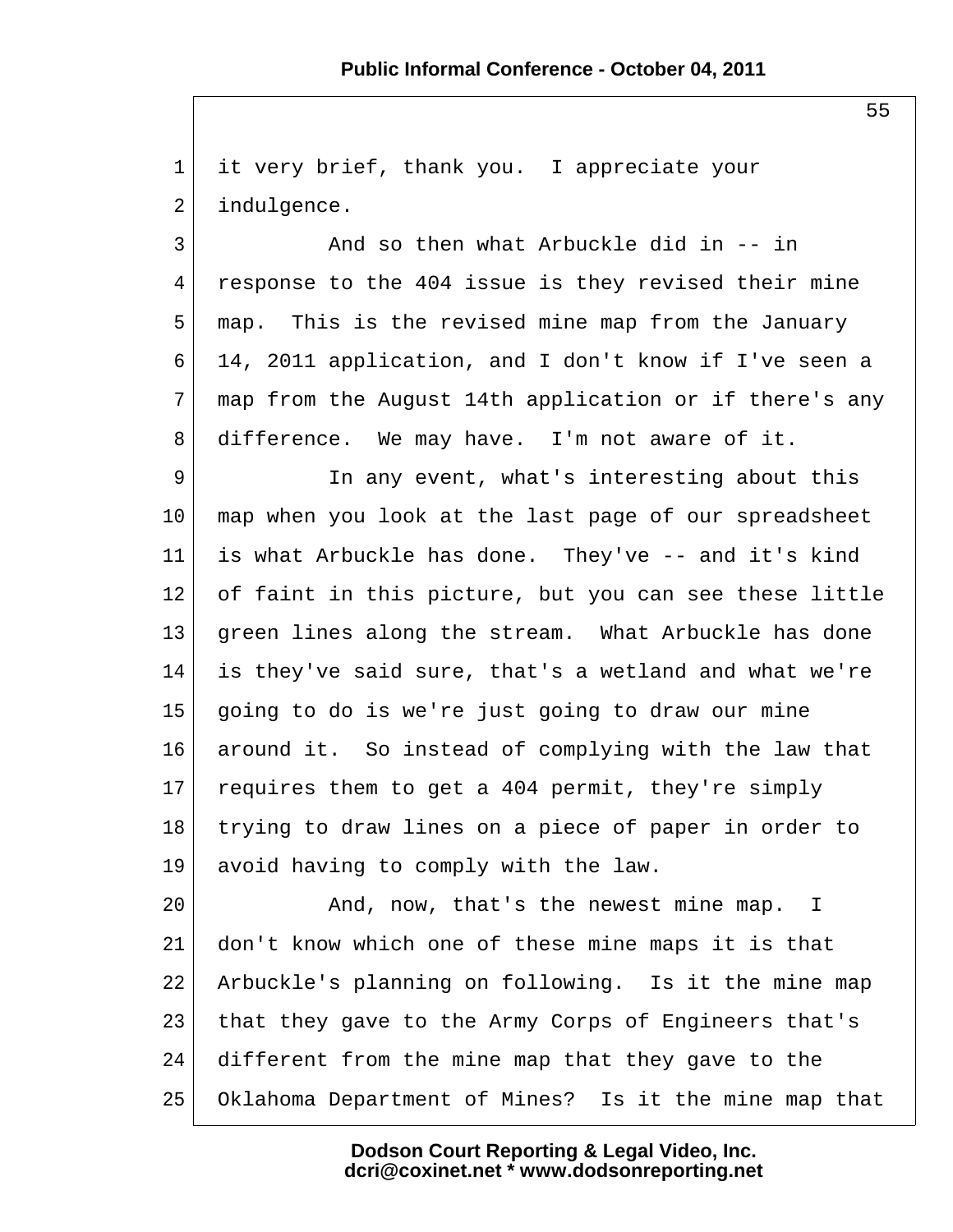1 they gave to the Oklahoma Water Resources Board that's 2 different than both of the different mine maps that 3 the applicant gave to the Oklahoma Department of 4 Mines? There's at least three or four or five 5 different maps running around out there. You're being 6 told one thing about what this mining application 7 looks like, but the other state and federal agencies 8 are being told a different thing. Which map is it? 9 Because there is not a definite single map that this 10 applicant is operating under, their application must 11 be denied. I do appreciate the opportunity to provide 12 the supplementary evidence. 13 MR. SHOLAR: Thank you, sir. 14 MR. AAMODT: Thank you. 15 MR. SHOLAR: All right. Before I have 16 the applicant come up, I've worked my way through both 17 lists. Is there anybody -- additional party would  $18$  like to  $-$ - want either an individual or is there 19 anyone like to speak? Because I will call the 20 applicant up if  $-$  if not so we can move this thing 21 forward. Okay. 22 Arbuckle Aggregates, you all have got -- got 23 the floor again. 24 MS. NICHOLS: Could we have five minutes 25 to discuss amongst ourselves before our response

> **Dodson Court Reporting & Legal Video, Inc. dcri@coxinet.net \* www.dodsonreporting.net**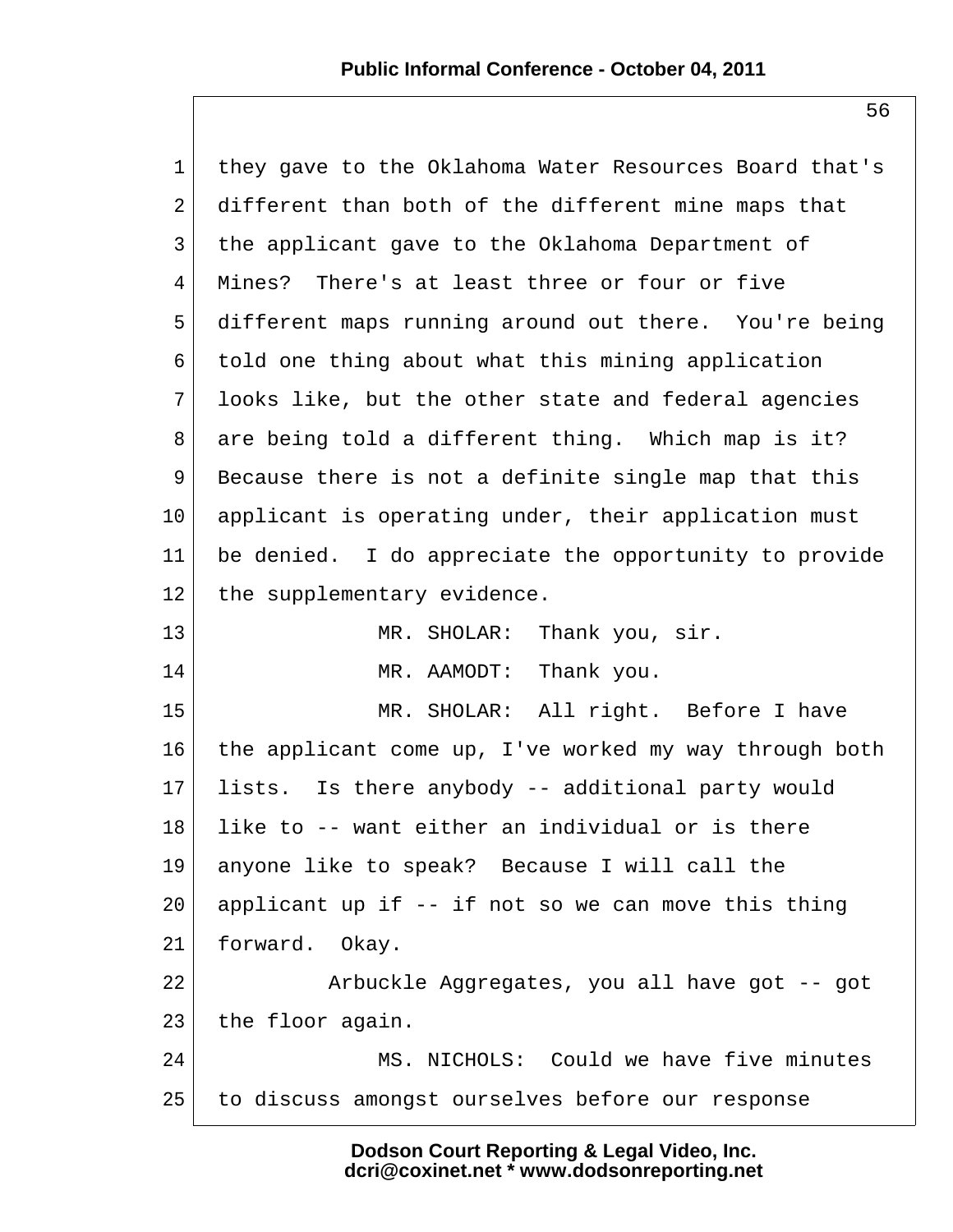## **Public Informal Conference - October 04, 2011**

57 1 period? 2 AUDIENCE MEMBER: We -- we can't hear. 3 MR. SHOLAR: They want to take a five  $4$  minute  $-$  5 MS. NICHOLS: Can we have a five minute  $6$  --7 MR. SHOLAR: Why don't we take a five- 8 minute break. 9 MS. NICHOLS: Five minutes. 10 MR. SHOLAR: So let's take -- let's take 11 a brief break and then come back and I'm sure they 12 | will answer every question that you all have. 13 (Recess taken from 7:59 p.m. until 14 8:13 p.m.) 15 MR. SHOLAR: All right. We are now back 16 after the break to finish our discussion of Arbuckle 17 Aggregates, LLC's permit application PAN-10-05-IC2. 18 We have heard from the applicant originally, we've 19 heard from our objectors, and now we're going to give 20 the applicant time to address any questions and issues 21 that were raised here tonight, so Arbuckle Aggregates, 22 you have the floor. 23 MS. NICHOLS: Thank you. Again, I'm 24 Elizabeth Nichols and I appreciate all of your 25 concerns and you taking the time out of your day to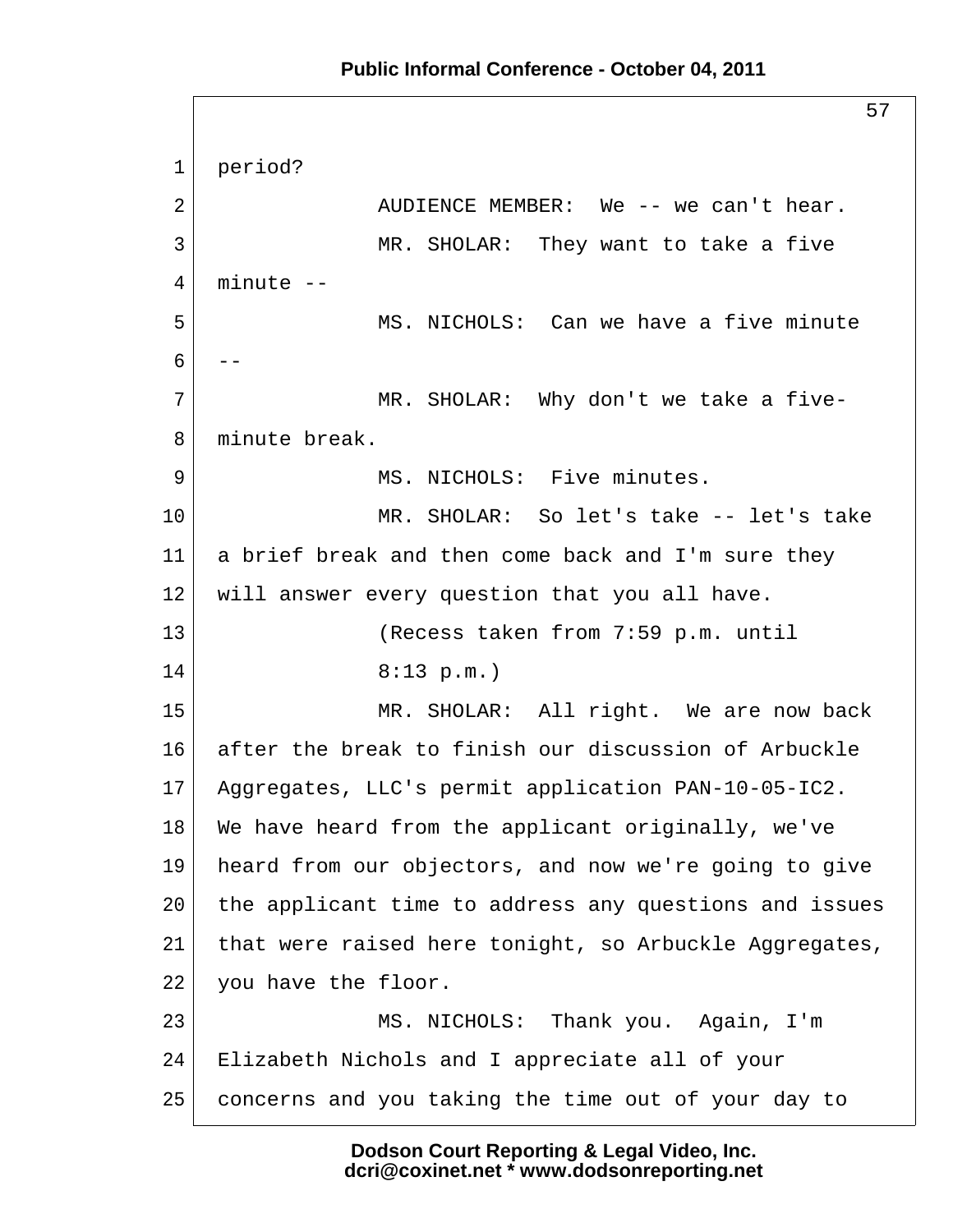1 attend today to discuss this with us. 2 I think there is a little bit of 3 misunderstanding as to the monitoring and management 4 plan that was attached to our application. Can you -- 5 louder? Better? Okay. 6 The monitoring and management water plan that 7 was added to our application was not done so 8 recently. It was done so back in January 2011 9 specifically at our last informal conference. The 10 record was kept open for anybody who attended the 11 meeting to submit additional information by January 12 14, 2011. That is when our monitoring and management 13 plan was submitted. It wasn't a recent submittal. It 14 was back in January, so that has been part of the 15 public record at the Oklahoma Department of Mines 16 since January of 2011.  $17$  The question came up as to what's  $-$  if we 18 created this management and monitoring plan with the 19 assistance of scientific help. We did. We have 20 retained a PhD in environmental studies and he has 21 assisted in the review and -- and made -- provided 22 scientific information and basically provided the bulk 23 of the input for the management and monitoring plan. 24 Mr. Aamodt brought up during his presentation that 25 several different maps were submitted by Arbuckle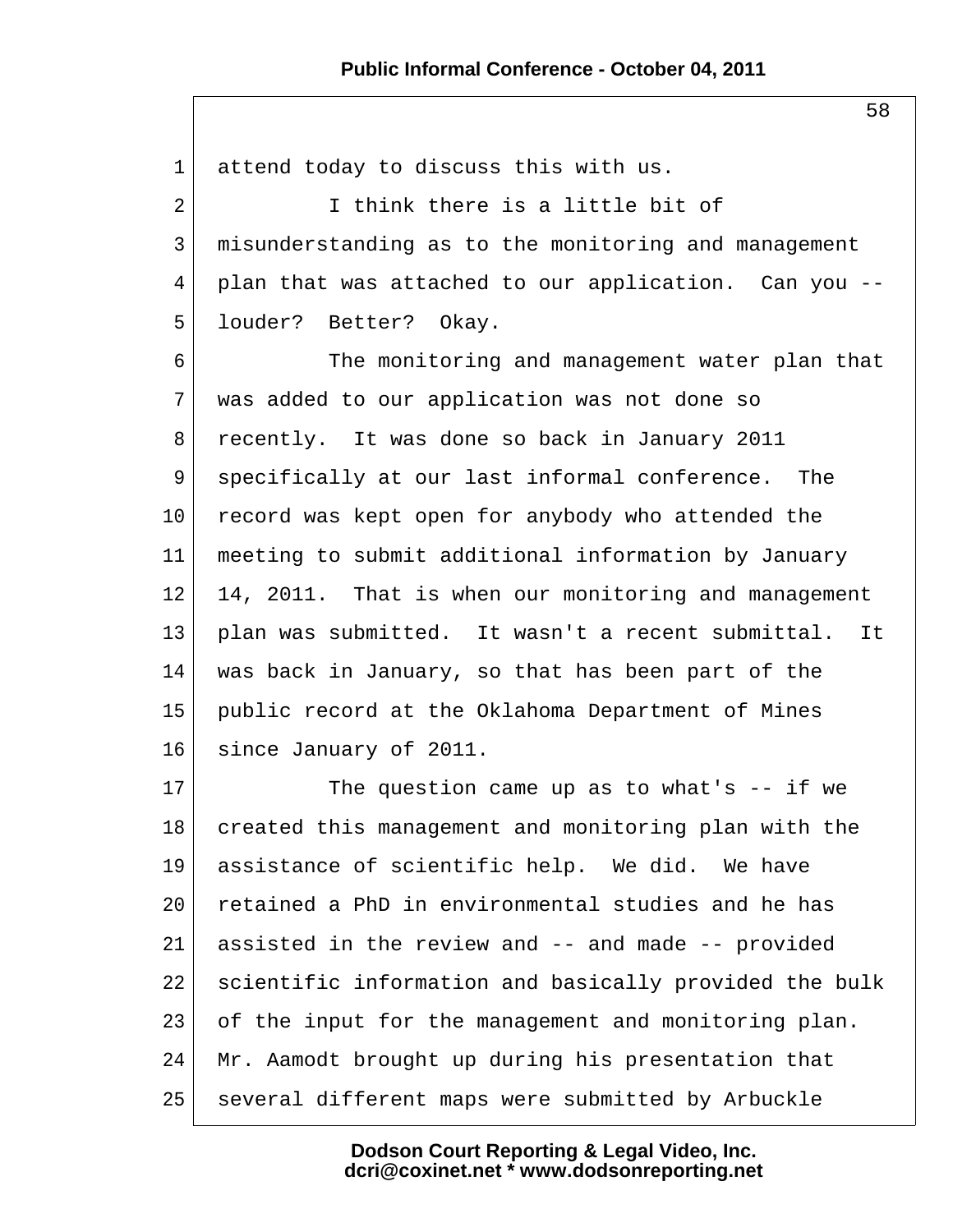1 Aggregates. There were amended maps and the most 2 amended map is the most recent map, and the amended 3 map was amended in January of 2011 when the record 4 closed on the first informal conference. No other 5 maps have been submitted since that time. 6 Mr. Aamodt also raised the issue that there 7 were different maps submitted to different  $8$  governmental agencies, which is  $-$  there were  $-$  the 9 maps were the same and the variables, the -- the 10 variables on the map, like maybe one map had listed 11 a -- the scale house. Well, that wasn't a variable 12 that's considered in review by that particular 13 governmental agency regarding if a permit was needed 14 or not. And so they may not be -- they may have a 15 different type of legend, but it's the same 16 information. It's the same plan. It's the same -- 17 exactly the same. 18 Arbuckle Aggregates intends to be a good

19 neighbor. We will obtain all necessary permits and we 20 will comply with the law and, in fact, our management 21 and monitoring plan has set forth that we will exceed 22 | what is required of us. Not that this has any 23 particular bearing on whether Arbuckle Aggregates 24 receives its permit to mine, but the owners of 25 Arbuckle Aggregates hold in excess of 14,000 acres of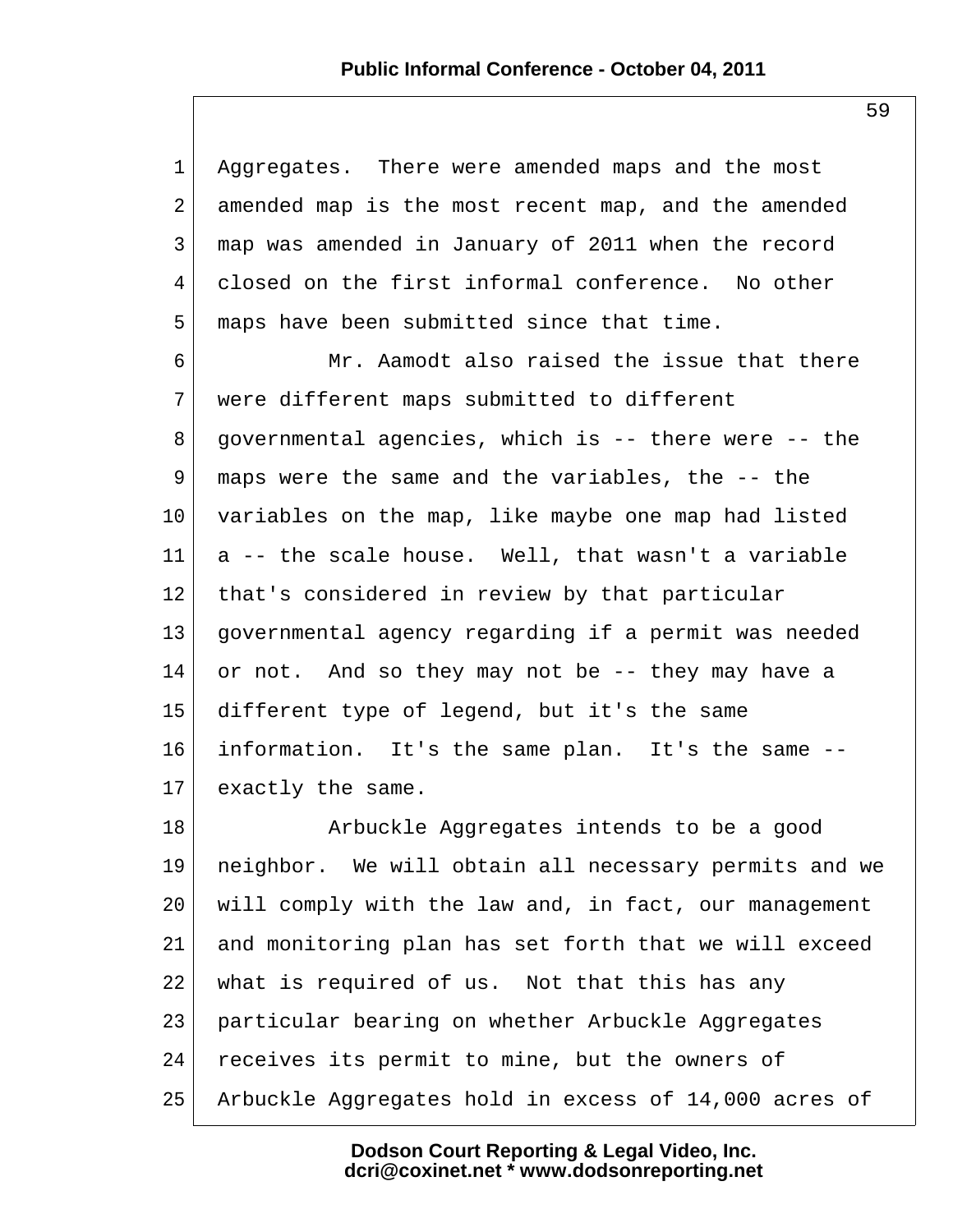1 land in Oklahoma. They're not just living in Texas 2 and -- and coming up here. They're landowners in 3 Oklahoma and one of those has held 8,000 acres since 4 the land run in Oklahoma. 5 Again, I appreciate your time, I appreciate 6 your concerns, and thank you for this opportunity. 7 MR. SHOLAR: Arbuckle Aggregates, did 8 you have anybody else that wanted to speak or is Miss 9 Nichols the only one? 10 MS. NICHOLS: I'm it. 11 | MR. SHOLAR: All right. All right. 12 That concludes our -- our speakers for this evening.  $13$  I do want to again reiterate how  $-$ - how this works. 14 Again, this is just an information gathering meeting. 15 We're here tonight to listen to you all and what your 16 concerns are in regards to Arbuckle Aggregates. We're 17 here to listen to them in regards to their permit and 18 how they plan to implement that permit. So no 19 decision is being made tonight. It is simply an 20 information gathering session. 21 My recommendation will be forwarded to the 22 deputy director of the Oklahoma Department of Mines 23 who will issue a notice of departmental decision. 24 Everyone who was a qualified objector in the December 25 2, 2010 informal conference and the October 4, 2011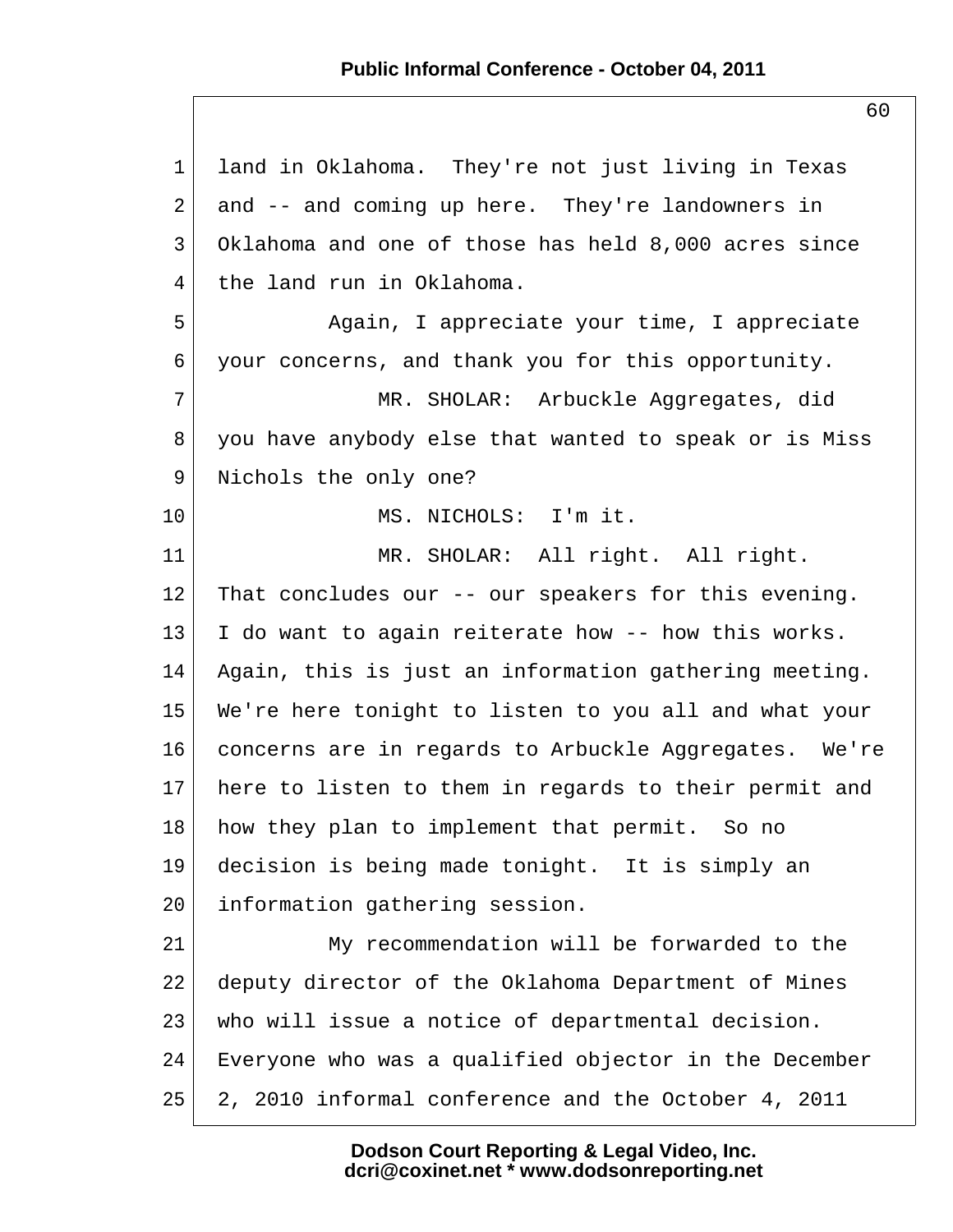| $\mathbf{1}$   | informal conference that are qualified will receive a  |
|----------------|--------------------------------------------------------|
| $\overline{2}$ | copy of that notice of decision. If you are not a      |
| 3              | qualified objector, you will still get notice through  |
| $\overline{4}$ | the paper. It will be in the local paper, that --      |
| 5              | that notice of decision will be. So in essence,        |
| 6              | everyone will receive notice either through a direct   |
| 7              | mailing or through -- or through the paper. You will   |
| 8              | receive it in the mail if you -- like I said, if you   |
| 9              | are $a$ -- if you attended and signed in -- up for     |
| $10 \,$        | either one of the conferences and you're qualified.    |
| 11             | So just because somebody sent us a letter,             |
| 12             | they're not -- at the first conference and didn't show |
| 13             | up to either one, they will not receive a letter.      |
| 14             | They will get their notice in $--$ in $--$ in the      |
| 15             | newspaper.                                             |
| 16             | That concludes what we have -- have tonight.           |
| $17 \,$        | We appreciate you all's time. It's these type of       |
| 18             | sessions that help us make our decisions and thank you |
| 19             | -- thank you very much, and with -- with that, the --  |
| 20             | this is $-$ we are adjourned and the record is $-$ is  |
| 21             | closed.                                                |
| 22             | (Proceedings adjourned at 8:21 p.m.)                   |
| 23             |                                                        |
| 24             |                                                        |
| 25             |                                                        |
|                |                                                        |

**Dodson Court Reporting & Legal Video, Inc. dcri@coxinet.net \* www.dodsonreporting.net**